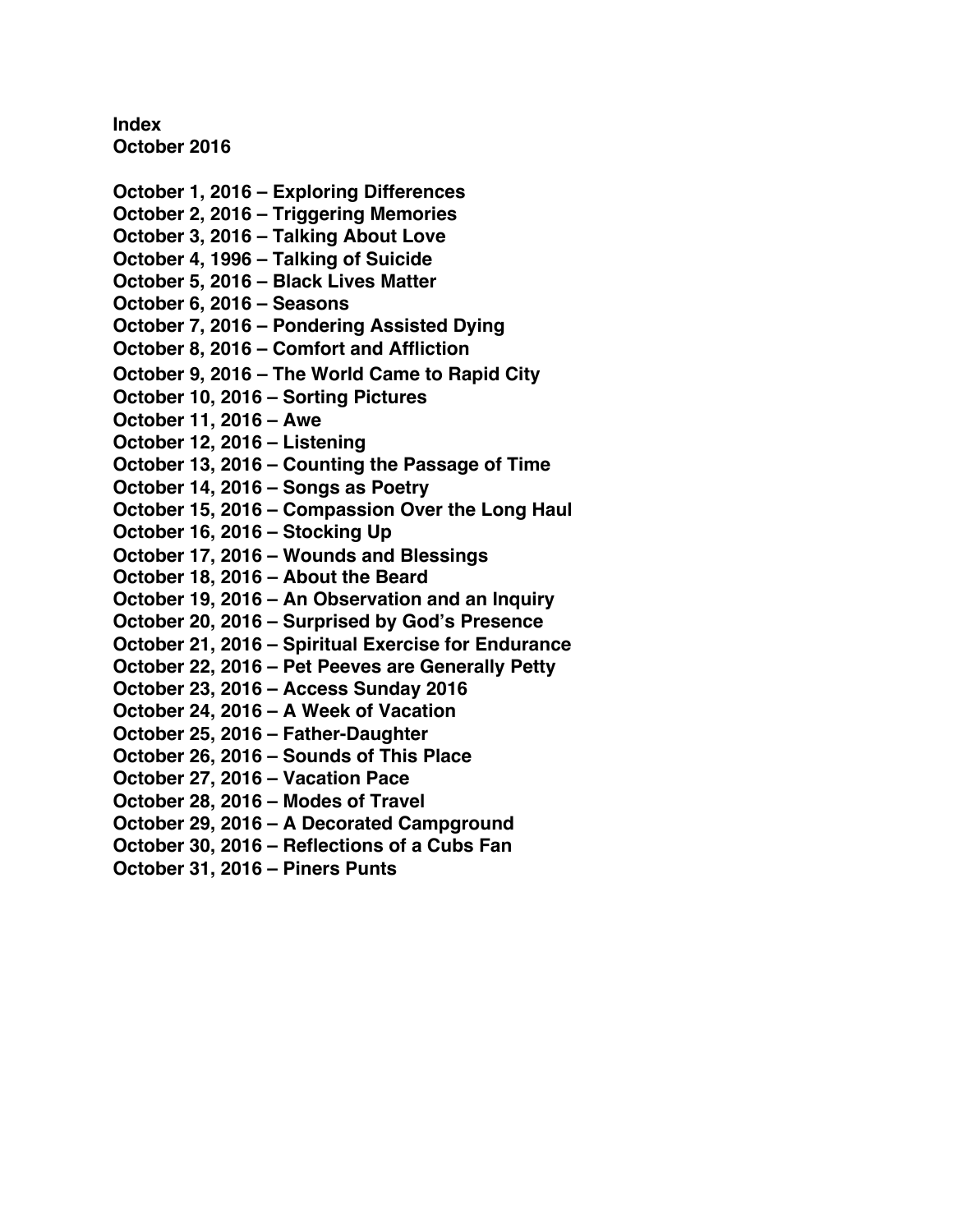#### <span id="page-1-0"></span>**October 1, 2016 – Exploring Differences**

I am interested in the human dynamic that makes something that is different attractive. I find myself drawn to explore new places, meet new people and have experiences that I have not had before. The pull of this attraction is powerful, and it may be one of the reasons to have hope in this world.

My mother's people came from folks who had made some big moves in their lives, but once they settled in Montana, they stayed put. My mom is third generation Montanan on both sides of her family and those folks all lived in the same small town. Her father had spent a few years away from Montana, studying at Northwestern College near Chicago, but then had returned to his hometown to practice his profession.

My father's people, however, are a bit more prone to wandering. We don't know of any who stayed in the same place for more than two generations anywhere in our family tree. My grandfather was born on a homestead that had become a successful farming and ranching operation, but when he had the opportunity to sell out and start over, he took it. By the time I knew him he was a service station operator beneath the Beartooth mountains in Red Lodge Montana. The terrain and the work were vastly different than the life of a dryland wheat farmer in the rolling country of eastern North Dakota.

When I moved from my hometown, I was eager. The move was a short distance - only 80 miles - but it was to a city or at least a close to that as we had in Montana. From there I moved to Chicago for graduate school, assuming all the while that I would complete my education and return to Montana to live for the rest of my life. As it turned out, I haven't gotten around to going back to Montana and I have lived in South Dakota for more years than I have lived in any other state.

Even though we are comfortable in our home in the hills and familiar with our surroundings, however, the urge to wander and the attraction of that which is different is strong. I remain very interested in going to new places and seeing new things. The realities of limited time and finances keep me from traveling full time, but I make up for that with extensive reading and research about different places. I've dreamed of a trip to the Yukon, Northwest Territories and Alaska for years and every few years I obtain a new copy of the Milepost, the mile-by-mile guide to the Alaskan highway. I own campground directories for areas where I have never gone and sometimes spend an evening reading and thinking about trips that I may or may not take.

In a similar way that I enjoy traveling, I enjoy meeting people who are different from me. I have no military experience, but I am fascinated and delighted by the opportunities to tour the Air Force bases where our son-in-law has served. Other than cub and boy scouts I never wore a uniform of any kind until I began serving as a Sheriff's chaplain a few years ago. I am fascinated by the mindset of law enforcement officers and have cherished the opportunities to get to know them better.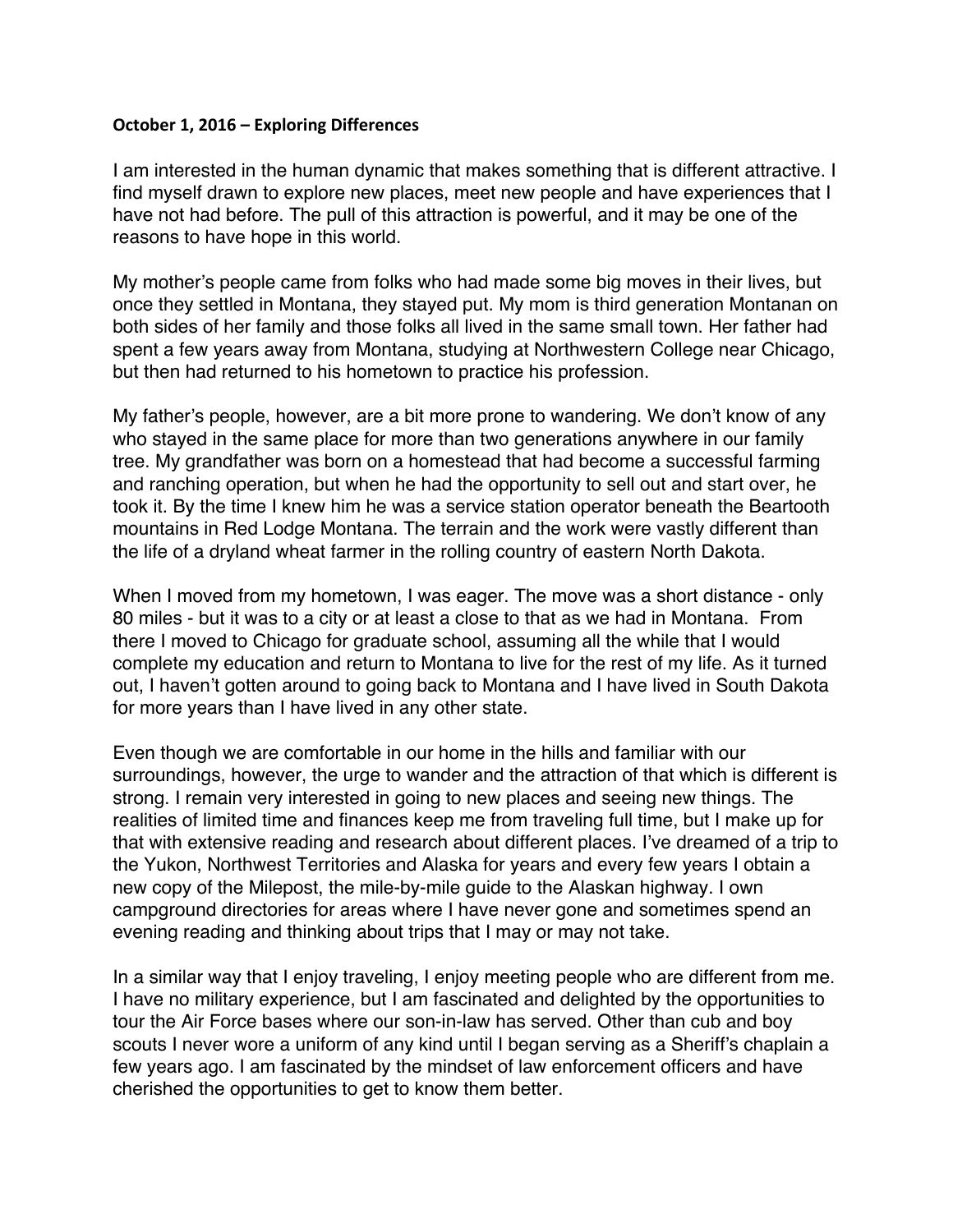Although we all come from mixed heritages and I certainly don't know all of the stories of my family tree, it appears that I come from mostly European stock and have no claim to being indigenous. I am attracted to the people I have met who are Native American, visit the neighboring reservations regularly and have many friendships with native speakers and leaders.

I have fairly strong political opinions and I enjoy visiting with those who agree with my point of view, but I also spend a fair amount of my time listening to, working with, and sharing community with those who probably vote different from me on nearly every issue. I spend a bit of energy just trying to figure out how they think and what makes them attracted to their positions and opinions. I am delighted to serve a congregation where the diversity of bumper stickers in the parking lot make it look like our people have little in common. Yet we are drawn to worship together on a regular basis and get to know one another despite our differences.

It is the attraction of the different that gives me much of the hope that I experience. I assume that I'm not the only one who is attracted to things that are new and exotic. I assume that I'm not the only one who shares a fascination with those whose life experiences and opinions are different from my own.

I don't believe that genuine community is a product of associating only with those who are similar. I believe it comes from making commitments to exploring differences. Of course, there are many things about us that are very similar when we look beyond the obvious differences. Our basic anatomy is simple even when there are obvious physical disabilities. The proverb "He puts his pants on one leg at a time" reminds us of how much we have in common with others. I don't deny that we have many similarities. The differences, however, remain and are important part of what makes others fascinating.

Our differences are worth recognizing and celebrating. After being married for more than 43 years, my wife and I still can surprise one another from time to time. As well as we think we know one another, there are new discoveries to be made. We treasure and value our differences as much as we do our similarities. I remain absolutely fascinated by her in part because she isn't me.

Today I head off for a quick trip to visit friends who are participating in the protest against the Dakota Access Pipeline in North Dakota. I have no political statement to make. I'm not even sure what the right political decision are. But I am fascinated by the people and by their decisions and commitments. There are a few of my friends who disagree with my even visiting the protest. That difference is part of what makes them interesting to me. Today, and the conversations that follow, should be an opportunity to learn even more about the folks with whom we live. in community.

Copyright (c) 2016 by Ted E. Huffman. I wrote this. If you would like to share it, please direct your friends to my web site. If you'd like permission to copy, please send me an email. Thanks!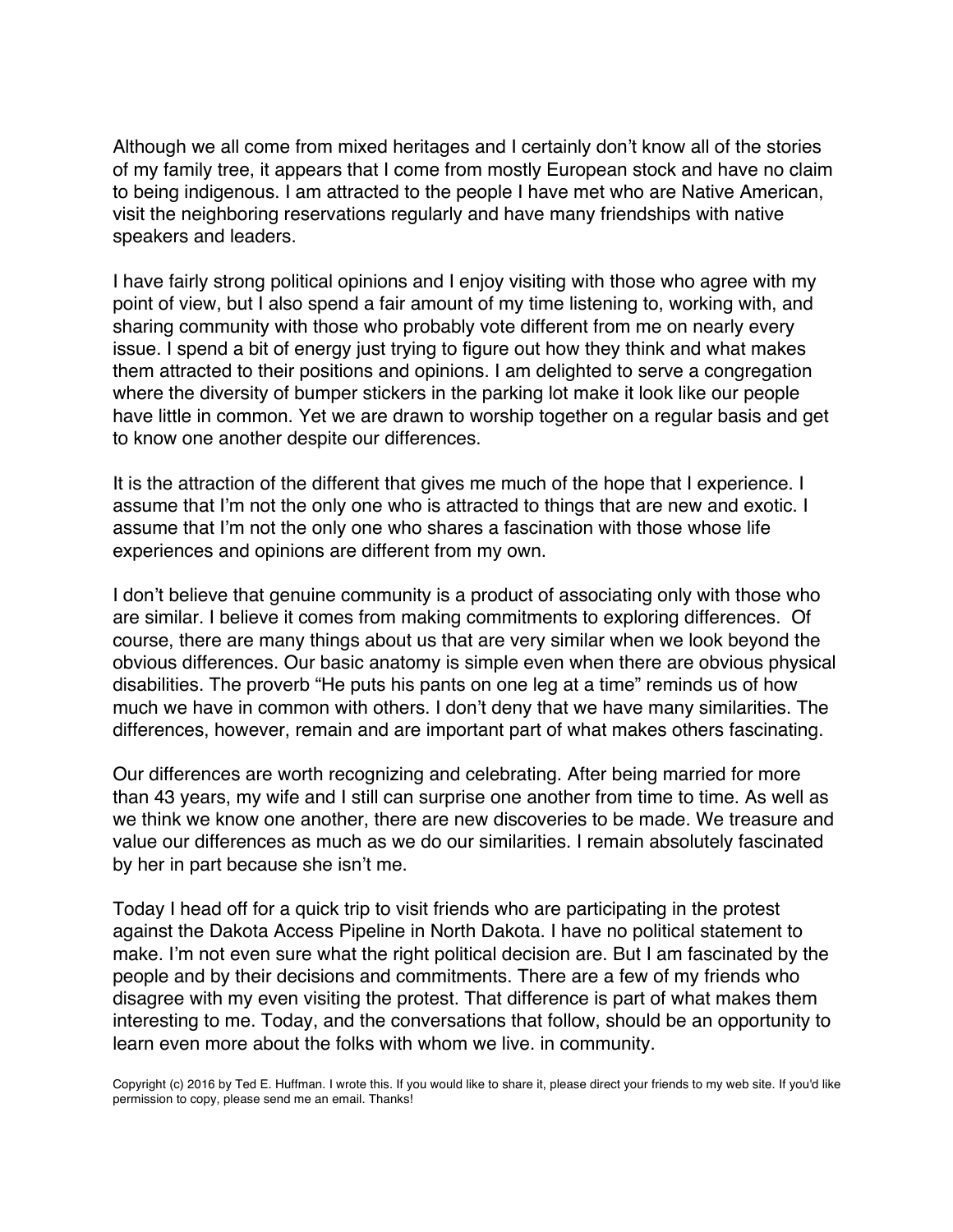#### <span id="page-3-0"></span>**October 2, 2016 – Triggering Memories**

It is surprising and delightful the way that certain sounds or smells trigger memories for me. One of the wonderful things about having been around for so many years is that I have a lot of great memories. I don't think I could have predicted how valuable memories would be for me when I was younger. At 25 years of age, for example, I was focused on the new things that I was doing. I wasn't inclined to look back or to think of my memories, other than the short-term memory tasks that are required for a successful education.

These days, however, I realize that much of my identity is shaped by the experiences that I have had and the memories that are a part of who I am. I draw upon my memories in my writing and my preaching and in my everyday living. I make decisions that are based on things that I learned many years ago. It is more than simply possessing memories, though that is the language we use. We stay, "I have these memories." But the truth is that we are the memories that make up our character.

Yesterday evening, I walked into our house where Susan had been baking apple bread and making chicken noodle soup. The aromas were inviting and warm and evoked host of memories. I instantly remembered a story my parents delighted in telling over and over. When they were newlywed, my mother would cook chicken and dumplings for my father. He would taste them, enjoy them, and then comment, "These are really good, but not quite like the dumplings my mother made." My mother, seeking to please her husband, tried recipe after recipe, variation after variation. Each received the same comment. Finally, several years later, she sat with her mother-in-law and asked her for the recipe for dumplings so that she could finally make dumplings for her husband that were like his mother's. My grandmother looked at my mom with a surprised expression and said, "I don't have a recipe for dumplings. I never make dumplings!" From that time on, whenever she made chicken noodle soup my dad would say, "Where are the dumplings?" and they would laugh and one or the other or both would tell the story again.

The aroma in our house was more than a pleasant sensation. It evoked a story that I know I have told my family many times - a memory that is ingrained in my identity so deeply that it is likely that my children tell the story from time to time.

Another example of how smell or sound can trigger memory came later in the night. I woke from my sleep in the middle of the night and lay quietly in bed. Soon I heard coyotes singing in the distance. They were quite a way away and I had to strain just a little bit to make sure that I was really hearing them instead of just confusing some other sound. There definitely were coyotes yipping and calling out.

That sound instantly transports me back four decades to a camping trip we took into the mountains when I was a young adult. We took our back packs and hiked about seven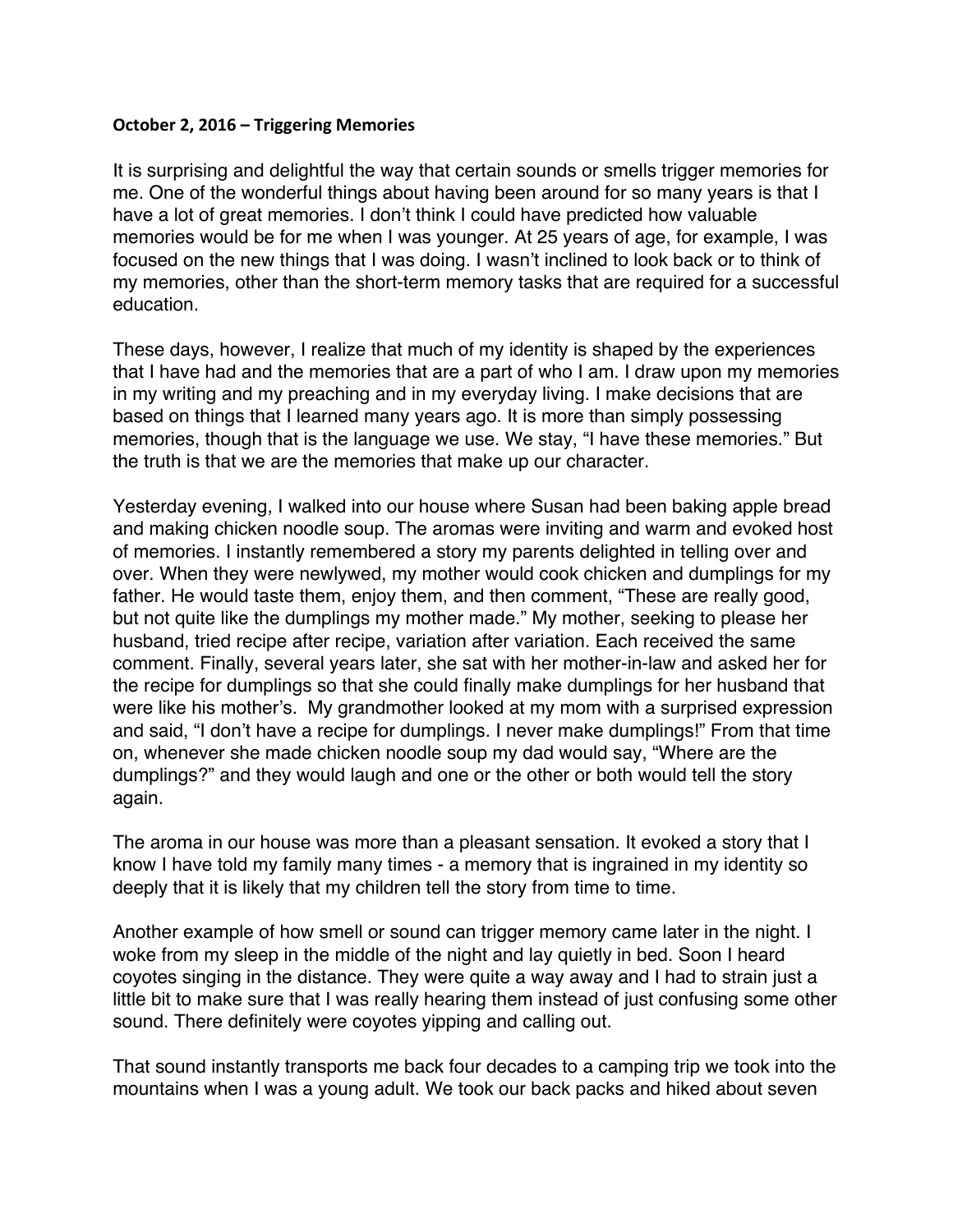miles up into a high plateau with several mountain lakes. It was late summer, and the weather was excellent. We didn't own a proper backpacking tent in those days but knew how to rig a shelter from a couple of plastic tarps. We spread out our sleeping bags and after making a supper over an open campfire we lay under the stars looking up at the majestic spread of the heavens, properly tired from having walked up hill for a good stretch. Just as I started to drift off to sleep, I heard the coyotes begin to sing. This was in the days before wolves were reintroduced into that area of Montana, but we had stories of wolves that others had told us. I made myself wake up and listen to be sure that what I was hearing had the distinctive yip, yip, yip of coyote song. Convinced that what I heard was coyotes, I drifted off to sleep to the music of such a beautiful space.

To this day singing coyotes sparks the memory of the beauty of the lake plateau and the gorgeous beauty of the clear night sky without any light pollution. It was a powerful moment, and it stays with me wherever I go.

The truth is that we carry lots and lots of memories in our minds and many of them do not rise to consciousness very often. They are there, but sort of lurk in the background as we focus our attention on other matters, solving the problems of the present or making plans for the day to come. Then something triggers our memory, often a smell or a sound, and we recall something that we hadn't been thinking about for a long time.

Recalling a treasured memory is more than a mental exercise. It isn't the same as recalling information that was learned and has not been recalled for some time. Some of my memories are full-body experiences. I not only recall the sound of the coyotes and the sight of the night sky. I recall the gentle ache of muscles stretched and pushed just a bit, the smell of the pine boughs, the warmth of my sleeping bag and the joy of the friends with whom I was camping.

There are some things about aging that I anticipated when I was younger. I don't think that I anticipated that I would become a sentimental and nostalgic old fool whose emotions would sometimes overcome him. That is, however, a fairly accurate description of me, at least part of the time. And now that I'm at this point in my life, I don't mind the description. I enjoy the nostalgia and I enjoy the sentiment.

I'll keep inhaling deeply and listening carefully for the smells and sounds that trigger my memories.

Copyright (c) 2016 by Ted E. Huffman. I wrote this. If you would like to share it, please direct your friends to my web site. If you'd like permission to copy, please send me an email. Thanks!

## **October 3, 2016 – Talking About Love**

It seems as if there are always quite a few people thinking and talking about love. It is a universal human need and the search for love is a major factor in any human life. I've been intrigued recently by conversations I have had and a few books and articles I have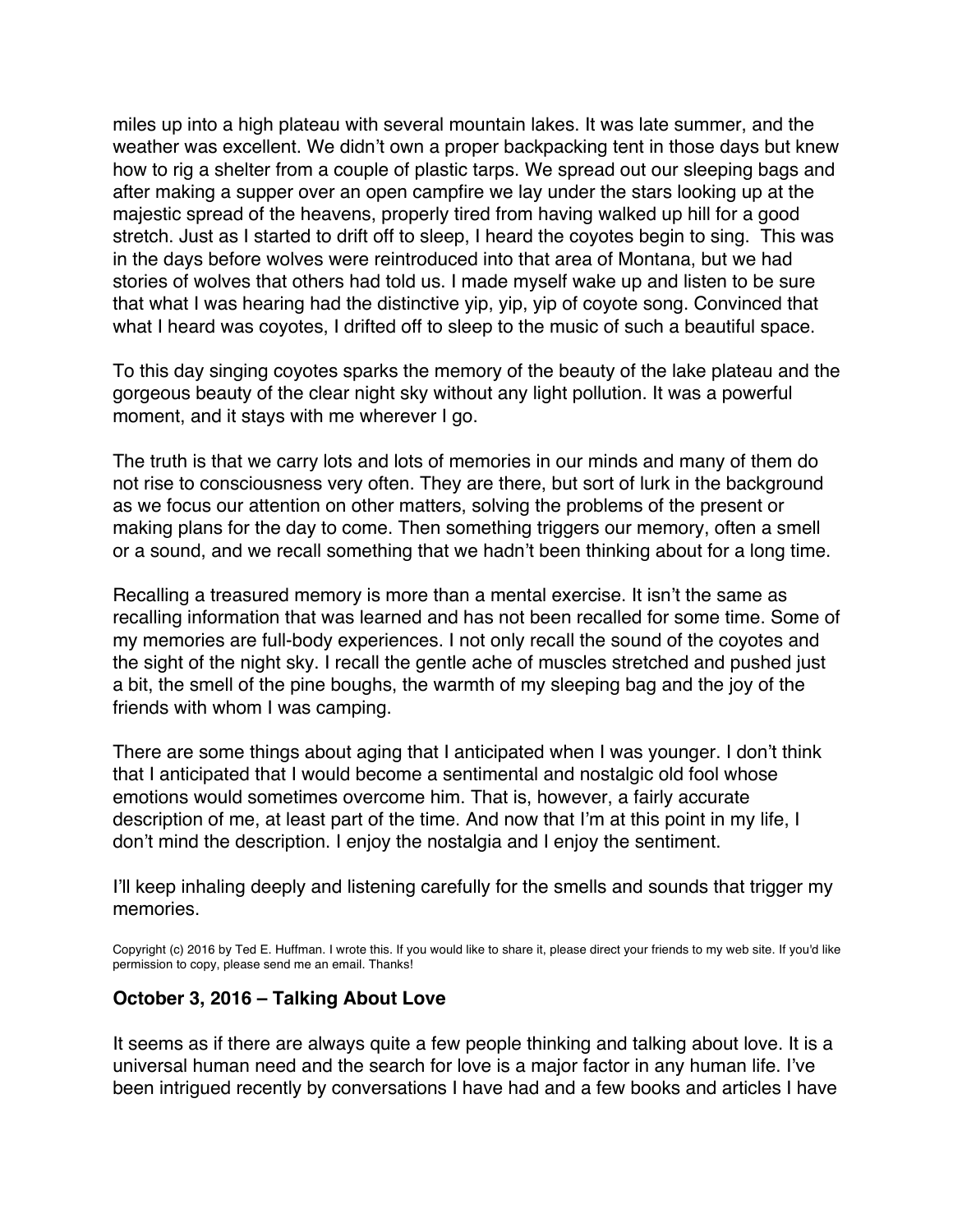<span id="page-5-0"></span>read. It seems that there are folks who want to talk about love without using traditional religious language. Perhaps they see religious language as arcane or have found some of the forms of fundamentalism to be less than rational. I don't know all of the reasons, but there seems to be a quest among folks for ways to talk about important life issues without reverting to overtly religious language.

Any serious discussion of love quickly moves beyond talk of fleeting emotions to qualities of love that are deeper, more lasting and more universal. While not denying or minimizing the power of romantic love, people seem to want to reach beyond the emotion of the moment. There is an understanding that powerful emotions can fade and that there is more to genuine love than romantic attraction.

One of the problems of talking about love, however, is that our talk can quickly turn to abstraction. While we experience love as a vital and very real force, it is difficult to talk about love without reaching for symbolic language. Our preferred method of talking about love is metaphor. We are fairly adept at saying what love is like. There are a lot of things that love is like. Love is like fruit. Love is like spice. Love is like a rose. Love is like a garden. Love is like a star. Love is like a journey, a pilgrimage, a trip. Love is like a key. You get the picture. We employ simile to speak of love in part because no definition seems complete.

The result as David James Duncan wrote in The River Why, is that "people often don't know what they are talking about and when they talk about love they really don't know what they are talking about."

Our language is imprecise and falls short of this powerful life force that is so important to human existence.

I don't pretend to be able to define love. I doubt if there is much that I can add to the discussion that has not already been said. But I do have a sense that there are a couple of aspects of love that seem to be missing from a great deal of contemporary conversation.

I just read a book in which a significant portion was a discussion of love. The author was thoughtful and insightful and included reports of conversations with several deep thinkers. Nowhere in that book, however, was a discussion of promise or covenant or commitment. It has been my experience that love thrives in the presence of genuine commitment. Promises really do make a difference in human lives. I'm not talking about blind promises that are used as contractual traps. I'm talking about genuine covenant where a person makes a life-long commitment to a relationship regardless of what the future may hold. The traditional language of wedding vows is deeply meaningful to me: "for better, for worse, for richer, for poorer, in sickness and in health, as long as we both shall live." It seems, however, that a more common commitment in today's society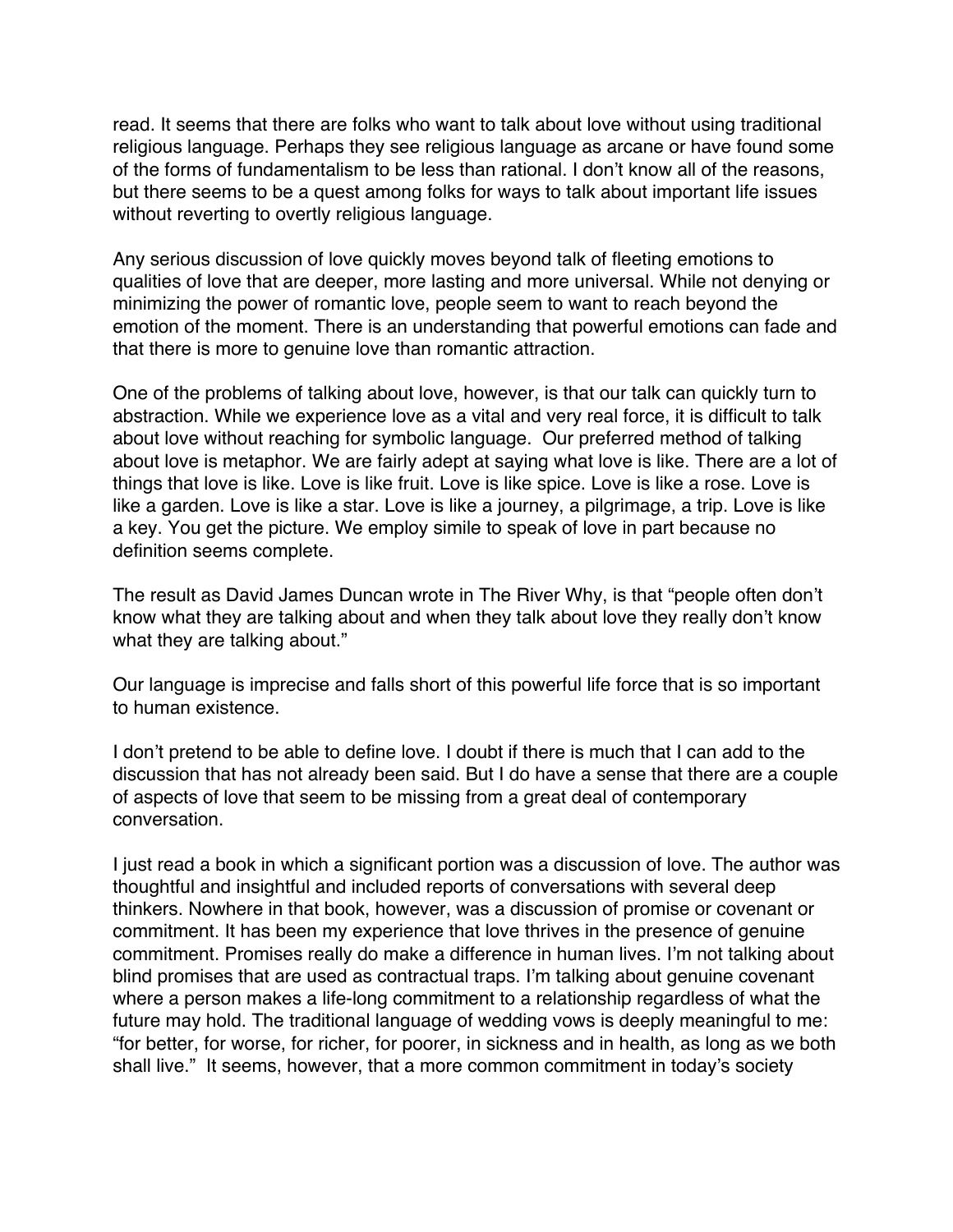doesn't include remaining in the relationship "for worse," but rather "if worse comes to worse, we can always get a divorce."

I don't mean to attack those who are divorced. I understand that human life is complex and that there are times when the choice is not between good and evil, but rather between various shades of in-between. I am sure that there are occasions where the choice to divorce is in the best interests of those who are involved. I also believe in the power of forgiveness and the human ability to start over in life and receive a second and a third chance.

but I do think that intention does make a difference and honest commitment can enable love to blossom in circumstances where it requires time and energy to nurture. Lasting commitments can provide the conditions for love to be nurtured. And love matures and grows over time in such a way that those who are blessed with long term relationships experience a depth that may not be available in shorter connections.

It seems to me that a discussion of love without a discussion of covenant ends up being a bit shallow and hollow. And that brings me to a second thing that I find missing in many discussions of love. The great covenant of human experience, in my opinion, is that between God and the people of God. It is the story that is lived out in a religious life. given my perspective, I don't really know how to talk about love without talking about God. As the first letter to John body declares, "God is love." This is not some puff of emotion, but rather a substantive life-altering force that empowers the entire universe. Talking about love seems to demand reaching beyond and seeking the universal.

21st century science is unlikely to revert to religious language, but it seems to be filled with religious concepts. Increasingly I notice concepts like wonder and surprise in the midst of serious scientific exploration. To hear an astronomer speak of the distances of the universe or a physicist describe dark matter or dark energy is to encounter a deep sense of awe and reverence for the transcendent.

I have no problem with the rejection of the notion of God as some kind of super-human being to whom the laws of nature don't apply. Those who don't believe in that kind of god aren't rejecting the God in which I believe. I've been known to say, "The god in which you don't believe - I don't believe in that god either." That doesn't make me an atheist. it is simply a declaration that I believe in God who is bigger, grander and more expansive than some notions that are expressed.

I enjoy talking and thinking about love and I believe these discussions are important for us. I pray, however, that we might go even deeper and discuss even more facets of love's deepest mysteries.

Copyright (c) 2016 by Ted E. Huffman. I wrote this. If you would like to share it, please direct your friends to my web site. If you'd like permission to copy, please send me an email. Thanks!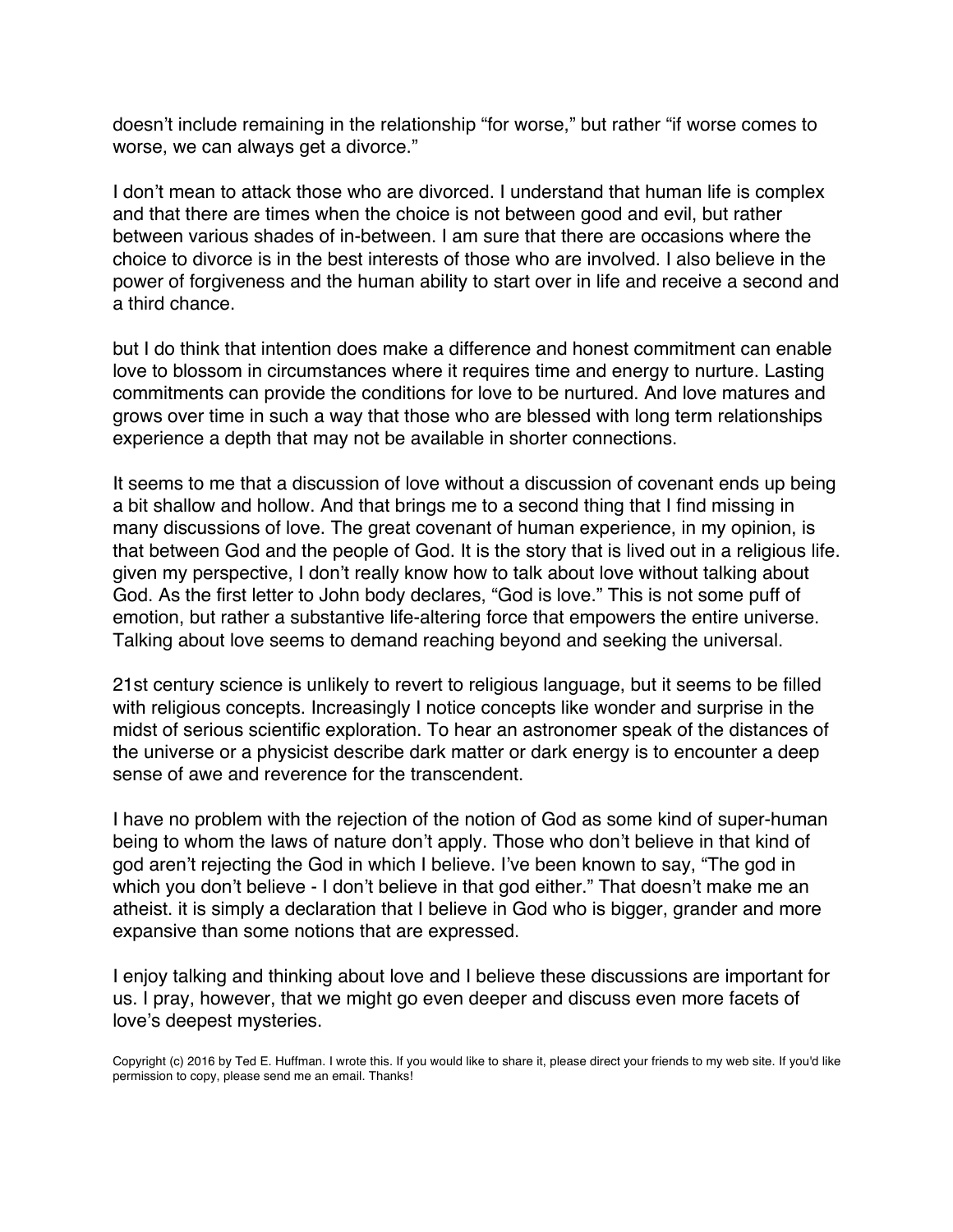# <span id="page-7-0"></span>**October 4, 1996 – Talking of Suicide**

The French existentialist philosopher Albert Camus wrote an essay that was published in the book "The Myth of Sisyphus" in which he ponders suicide as a philosophical problem. Essentially, he poses that he will think through the problem, come to an answer, and then carry out that answer, even if it means to die. He wasn't, of course, the first philosopher to consider suicide as a rational problem.

Famously Socrates, after being found guilty of "refusing to recognize the gods recognized by the state" and of "corrupting the youth" by a vote of 280 to 220 of a 500 person jury, joked and refused to take seriously the sentencing portion of his trial. It was assumed that he could easily have escaped the death sentence by choosing exile. However, he did not make that choice and ended up being sentenced to death by drinking a cup of Hemlock. In essence the sentence was to suicide. He would become his own executioner. And that indeed is how he died. We don't have much information about his thought process other than Plato's description told through the fictional character Phaedo. That description actually focuses on the mechanics of the death more than the philosophy or thought.

Nonetheless, philosophers have, over the centuries, contemplated suicide both in terms of their own deaths and the deaths of others. Jennifer Michael Hecht has done an extensive study of the philosophy of suicide in the book, "Stay: A History of Suicide and the Philosophies Against It." Most philosophers have come to a similar conclusion to the one drawn by Camus in his famous essay. For Camus, killing oneself is an unwarranted "insult to existence." Even though life is painful and filled with sorrow and struggle, even though he knows life can be exhausting, repetitive, anxious and depressing, he comes to the conclusion that love and joy can arise from life. He urges his readers to embrace life, even if it makes no sense. Camus believes that human awareness is the essence of living. Being aware of one's life is the goal of each human. Being alive and feeling life is more important than any particular experience.

Of course this brief summary of Camus' thought doesn't really do justice to the ideas of one who invested considerable energy in thinking and writing about life. Further, I've never really found myself to be fully in the camp of existentialist philosophy in the first place, so it is difficult for me to be unbiased and clear in discussing the ideas of such philosophers.

However, I would submit that there is an error in the essay that is consistent with errors made by most other philosophers who have contemplated the idea of suicide. The approach is rational. The philosophers try to come up with a point of view that has logical connections and makes sense from the point of view of the analysis of thought patterns.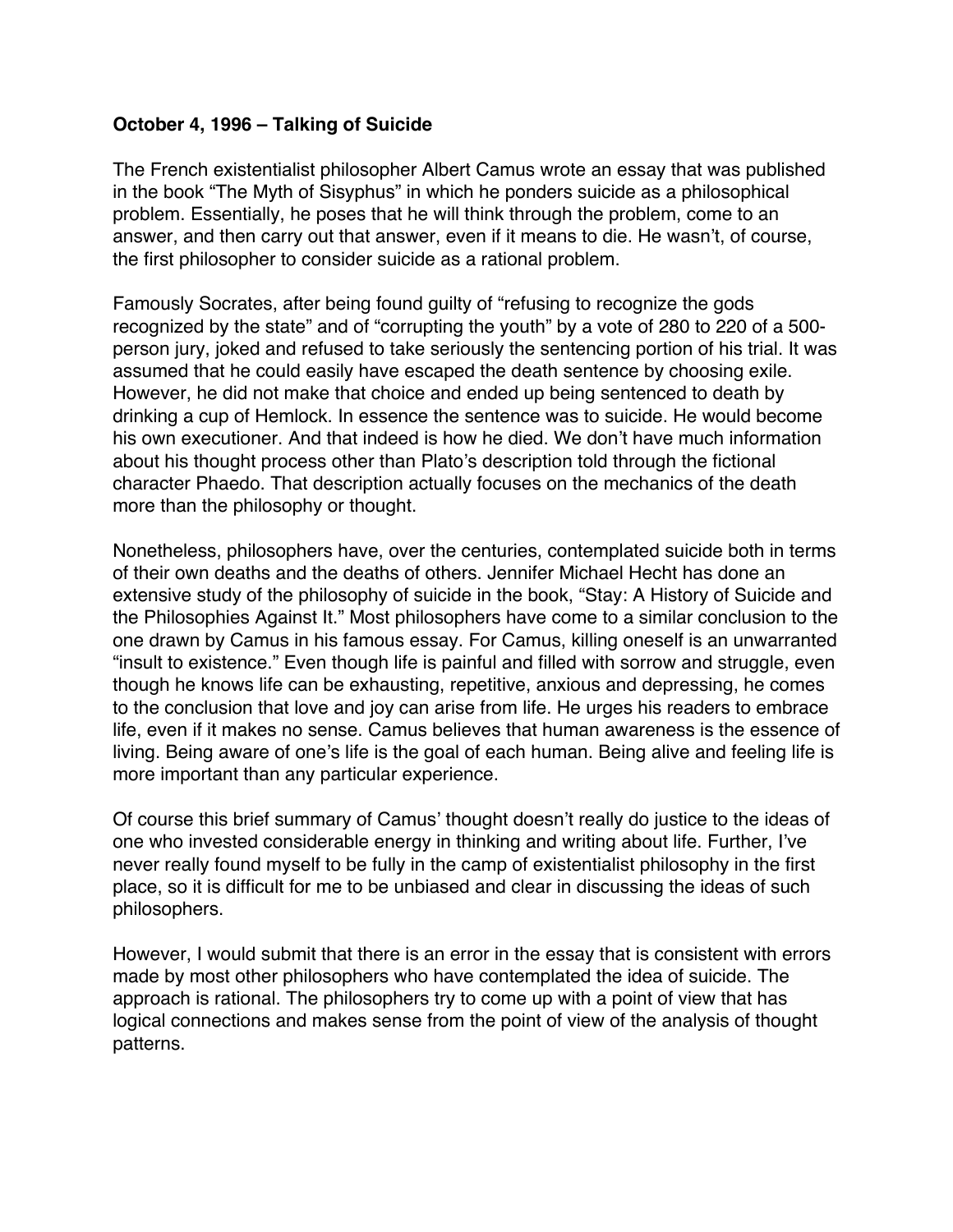My experience with survivors of suicide (those left behind when someone dies by suicide) leads me to believe that suicide is rarely a rational act. Even when it is carefully planned and executed with what seems to be careful forethought the act of dying by suicide is not the product of rational thought. People don't think their way to the end of their lives by suicide. They engage in an act that defies logic and is, at its core, irrational. To say that someone who has died by suicide wasn't in their right mind is literally true.

Had that person been able to see the consequences on those left behind and weigh them in the decision, the action might have been different. Had that person been interrupted and given a chance to look at things from a different perspective, the result might have been very different.

Survivors of suicide invest a large amount of energy in trying to figure out what happened when their loved one died, including trying to analyze how that person could have come to the decision to die. Eventually, such analysis becomes futile because we can't know exactly what another was thinking. The evidence was lost in the death and cannot be retrieved. We will never know for sure what that person was thinking. Speculation can lead us to possible answers, but they all fall short of being the complete truth.

I think having a philosophy of life is important and a meaningful activity for any person. However, I do not believe that getting the "right" philosophy is sufficient protection from dying by suicide. Our lives hinge on much more than simply having acquired the right thoughts and ideas.

Connection, relationship, and community are the best answers I know for the process of preventing death by suicide. A depressed mind can isolate an individual from contact with others and convince that person that they don't make a difference or don't matter to others. They become isolated and lonely and in that isolated state think, draw conclusions, and act in patterns that can further the lack of connection with others. Knowing that others care and continue to seek to understand can make a big difference for one contemplating suicide. Having someone to talk about suicidal thoughts, who isn't afraid to ask tough questions, can provide needed perspective. Making a plan to stay alive in the face of honest expression of suicidal thoughts is literally lifesaving.

It isn't a matter of changing another's mind, or of convincing that person to have different thoughts. It is a process of careful listening and then making deep connection. Knowing that another person cares about your thoughts and actions - knowing that what you do affects that other person - changes the choices you make.

Unfortunately, we do not have the knowledge and insight to prevent every suicide. There are times when the opportunity to intervene simply is not presented. However,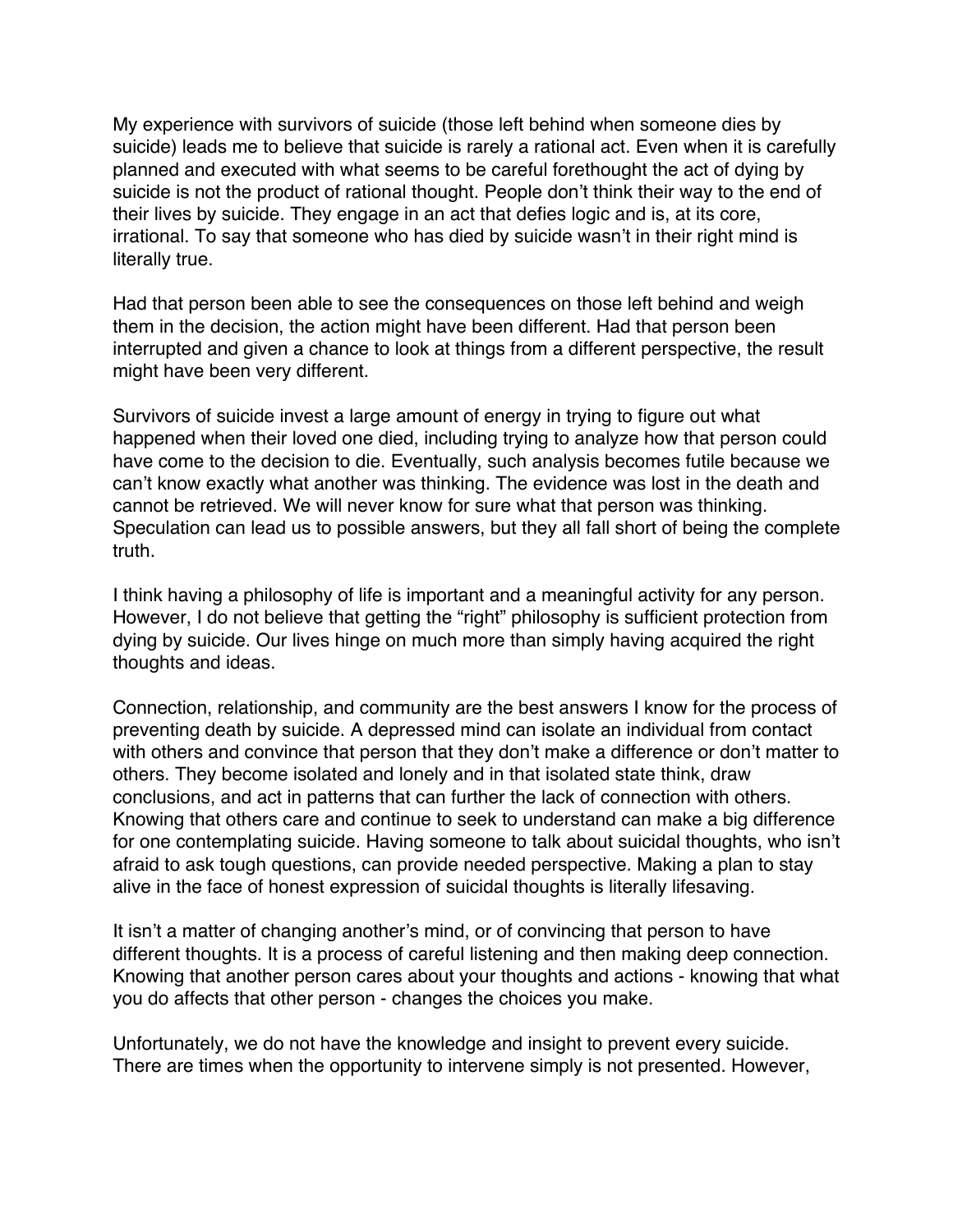<span id="page-9-0"></span>awareness and openness to talk about suicide can help to reduce tragedy. Lives are saved by bringing attention to suicide in private and public conversation.

Even though I see the world differently than Camus, I am grateful that he had the courage to think and write about a topic that too often is considered only in silence and loneliness. May we also have the courage to speak openly.

Copyright (c) 2016 by Ted E. Huffman. I wrote this. If you would like to share it, please direct your friends to my web site. If you'd like permission to copy, please send me an email. Thanks!

# **October 5, 2016 – Black Lives Matter**

I have been reluctant to comment on the Black Lives Matter movement in my blog for several reasons. First, it is, rightly, a movement led and promoted by people who do not need my "assistance" or "endorsement." Those who are promoting freedom and justice for all black lives have been articulate and effective in their engagement in the American public life. There are too many occasions where liberal whites have jumped on others' bandwagons and diluted their causes by claiming as their own a struggle that does not belong to them.

To put it bluntly, I am a person who has benefitted from white privilege for all of my life. I don't live in fear of being mistaken for someone else by law enforcement officers. I don't worry about my children going out in public knowing that they might be profiled and viewed as criminal even though they have done nothing wrong. I know that a simple traffic stop or other encounter with law enforcement is unlikely to escalate beyond a conversation or the writing of a ticket.

Additionally, although I have watched some of the video posted on social media, I don't have the perspective to make judgment about the specifics in individual cases.

I don't deny that there is systemic racism in our criminal justice system. I know the statistics about incarceration of Blacks and other people of color. I understand how the courts have been used as a contemporary replacement for Jim Crow laws that have disproportionately punished people based on their race and ethnic background.

I also know that blaming the officers on the street for problems that are much bigger than they does not result in solving systemic problems. I know too many law enforcement officers who are people of integrity seeking to protect and serve the people of our communities to believe that they are the source of the ills of our society.

However, an experience I had yesterday is worth at least a comment. Along with many other religious and civic leaders of our community I attended the funeral of a prominent and distinguished fellow pastor who has faithfully served our community in many different ways. Bishop Kelly was deeply respected not only in our community, but also across the nation, most notably in his denomination, The Worldwide Church of God in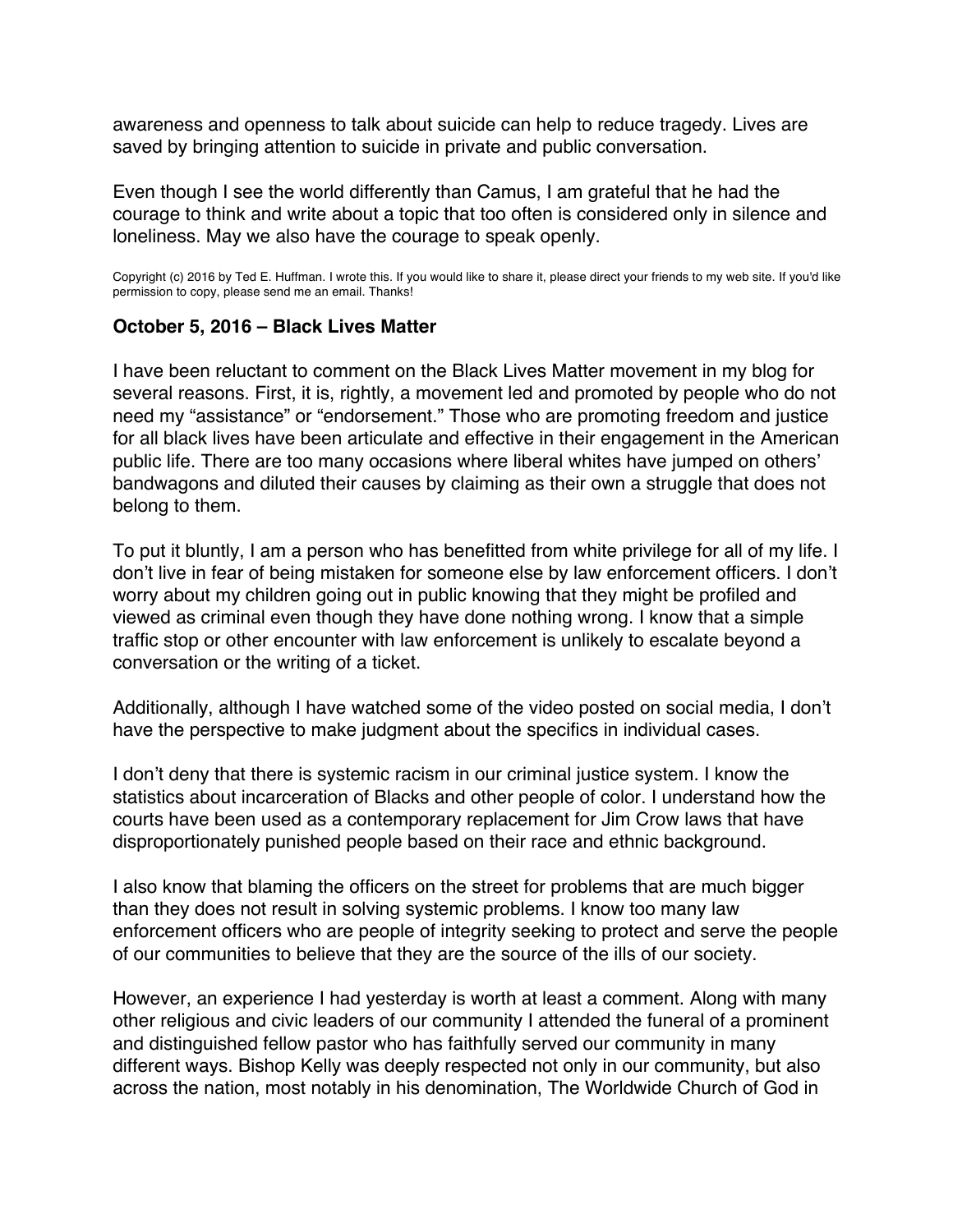Christ. Because of that respect, African American church leaders came from across the country to participate in the service. The room was packed with leaders from California and Maryland and Tennessee and Minnesota and Michigan and Illinois, and a dozen other states. The congregation that Bishop Kelly served in our community is widely multiracial and multicultural, but in a community that is predominantly Euro-American a Black majority congregation is unique. The funeral crowd gathered yesterday was equally mixed, but predominantly Black.

Being a Sheriff's Chaplain who works with the staff at the Pennington County Jail, it was natural for me to sit with officers from the jail whom I know and who attended in uniform. Along with other members of our community, they had been touched by the ministry of Bishop Kelly, who for many years was a prominent and faithful jail chaplain. Flanked by the jail commander on my right and three uniformed corrections officers on my left, our row of white faces and uniforms stood out in the crowd.

As one would expect, we were greeted warmly by other worshipers and treated with the same respect and care as were all who attended the event. There was no overt racial tension anywhere in a funeral that was well organized and planned to celebrate the life of a community leader, a church leader and a man who was beloved not only in our community, but all across this country. Still, I couldn't help but reflect on the tensions that have existed between predominantly White law enforcement agencies and African American protestors that have made the headlines in recent months. I couldn't help but be aware of the tragic shootings of black men by police officers that have sparked outrage and protest. It was impossible for me to ignore the grief of other funerals for Black men that have been a part of our national story.

As we seek to make necessary changes in our civic life it is important that we take seriously what is being said by our neighbors. While it is intrinsically true that all lives matter, there is no need to use that as a slogan in contrast with the simple assertion that Black Lives Matter. For it is true that Black Lives Matter. Bishop Kelly's life matters. So do the lives of those whose names don't become familiar to us. Justice for African Americans is inherently linked with the lives of all Americans. When one group of people suffers from racism and injustice, all are affected.

Living where we do, we need to also understand that Indigenous lives matter. I know the statistics of the jail population in our community and prison population in our state. Because of my work with the Sheriff's Office, I know many of the individual people who are involved. I know that there is systemic racism in our community. I also know that there are people of integrity and good faith who go to work every day to defend the rights of all people and to stand for justice that reaches beyond racism and who work for fairness and respect for every individual.

It was an honor to attend the funeral of Bishop Kelly, to pay tribute to this remarkable religious and civic leader, to offer support and care to his family, and to thank God for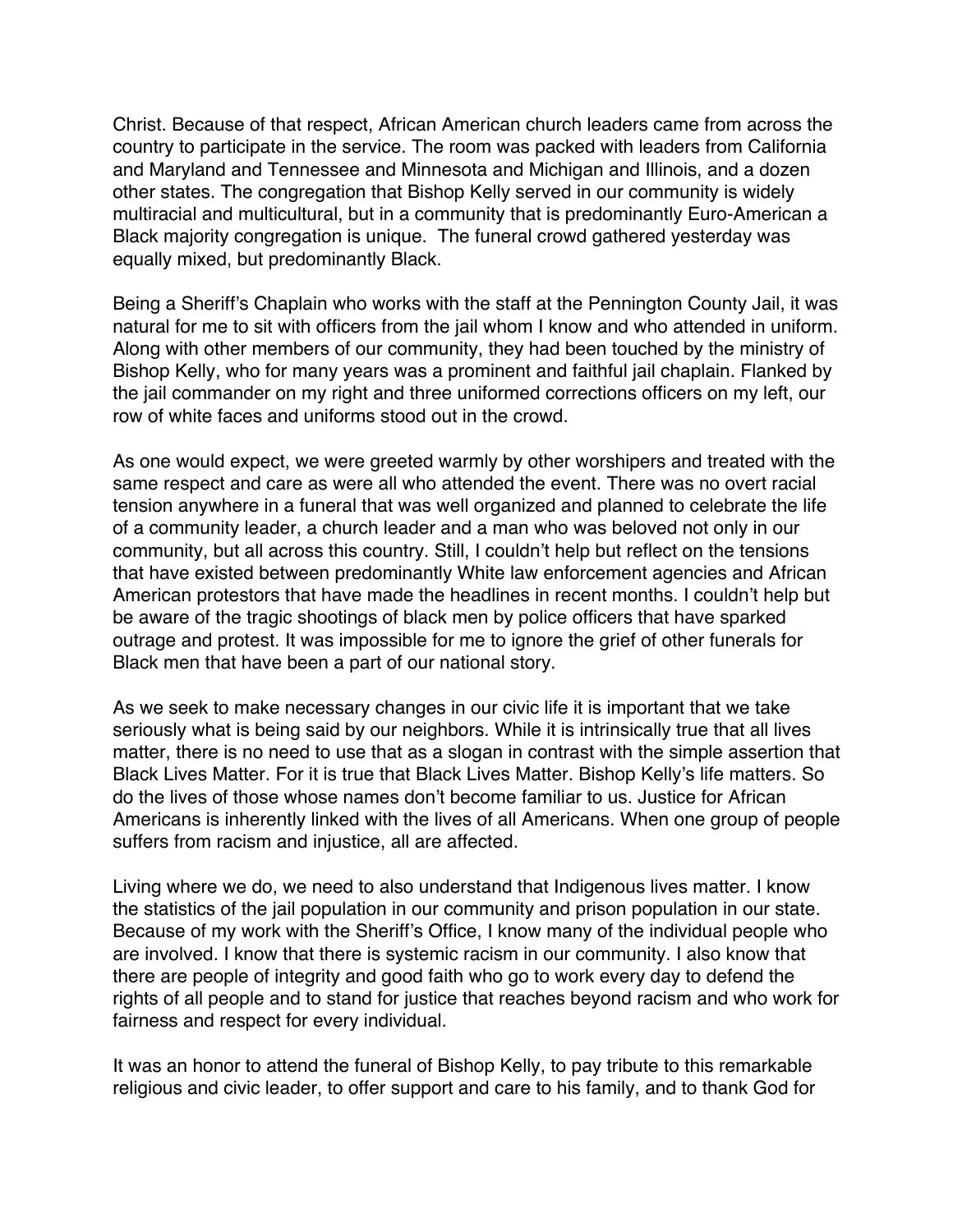<span id="page-11-0"></span>the gift of his life. It was an honor to sit with the men and women who serve as corrections officers in our community and to be identified with those who genuinely care about justice and fairness for all. It was equally good to have my conscience stirred and my awareness raised by the leaders of the Black Lives Matter movement.

We can best honor the memory of those who have died by working for a more just community and fairness for all.

Copyright (c) 2016 by Ted E. Huffman. I wrote this. If you would like to share it, please direct your friends to my web site. If you'd like permission to copy, please send me an email. Thanks!

#### **October 6, 2016 – Seasons**

We covered up the tomatoes last night. There was a warning of possible frost for our area. As it turned out, we didn't get frost last night but there is still a possibility of frost tonight, so we'll have to cover the tomato plants again. After that, we're supposed to see highs in the 70s and 80s for a week or so with overnight lows in the 40s and 50s. Not bad as we approach the middle of October. There have been plenty of years since we moved to the hills when we had the garden closed around the first of October. It was only three years ago, in 2013, when we got slammed with a huge blizzard on October 3 that pretty much had us snowed in and shut down for two or three days.

This beautiful autumn we are enjoying certainly invites some reflection. It has been beautiful. There are still plenty of colors in the hills, though some believe that we've passed the peak of fall colors. Lots of trees in town still have their leaves even though most have changed color. Autumn is a season of metaphor and poetry and, like the other seasons of life, invites reflection on the bigger picture.

Many of the tribes of the plains counted the length of a person's life by counting the number of winters that person had survived. Winter can be harsh around here and just surviving it is a victory worthy of a celebration.

The problem with similes, however, is that they are by nature imprecise. When something is "like" another thing it isn't the same as that other thing.

I'm trying to find ways to talk about the season and the winter without drawing comparison to the stages of life. I enjoy the autumn. I even like winter. But I resist describing myself as in the "autumn" of life. I was born in the spring, just before it passed into summer. Who knows what season of the year will be my last? For now, however, it appears that I have many more seasons left in my life and I'd like to retain the spring in my step without ceasing autumn strolls. I just think that the use of seasons as similes for the stages of human life is over played in much of our literature and I'd like to avoid that comparison for now.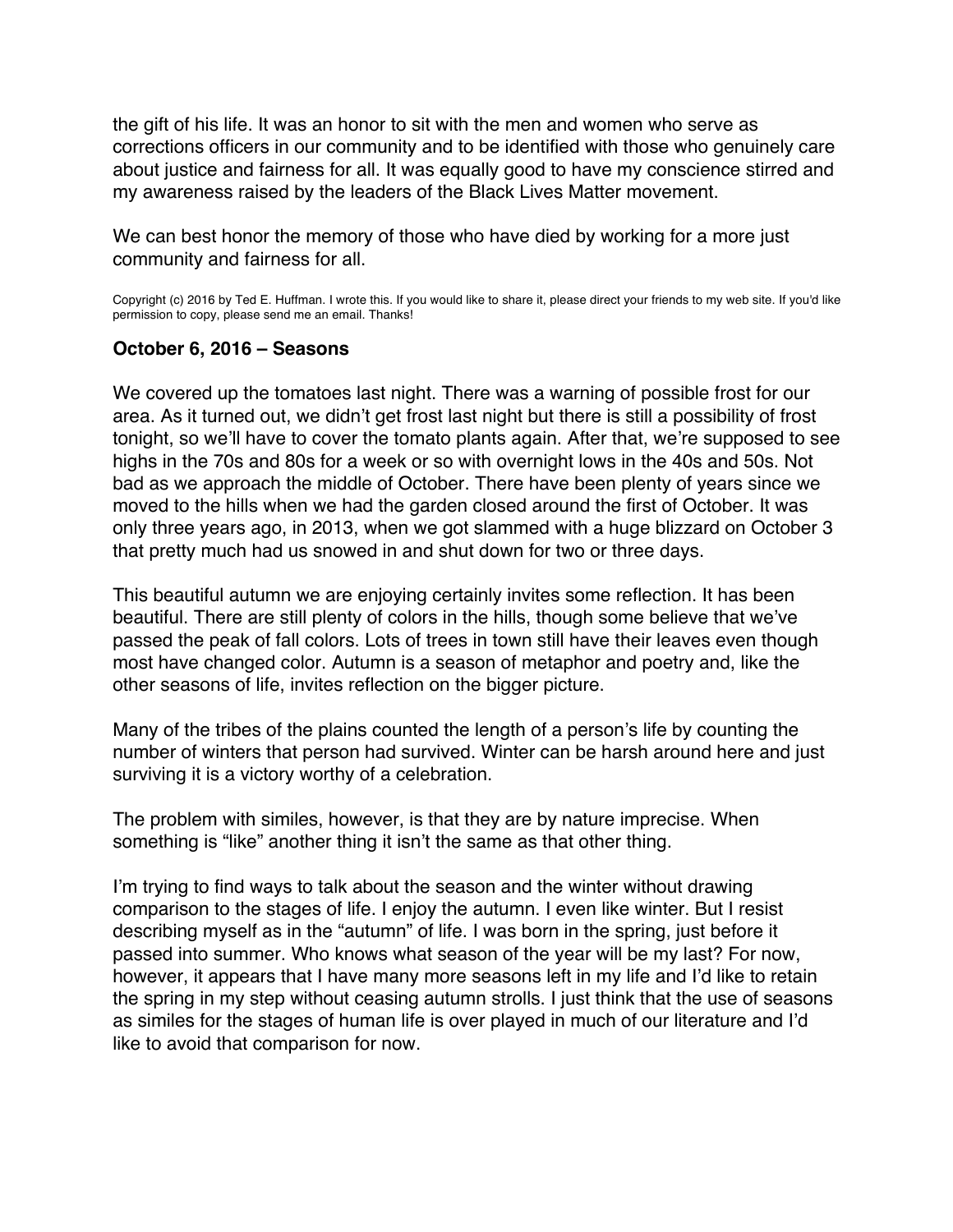There are so many ways in which the seventh decade of life is not like autumn. As they go through the cycle of seasons the flow of sap in a tree varies, in part due to changes in temperature. As it gets colder, the flow of sap decreases. Humans don't do that as they age. Despite very effective treatment, my blood pressure is a bit higher in this decade of my life than it was in earlier ones. Quite frankly, I'm not a whole lot like a tree. I don't go dormant in the winter. I take in water by drinking, not by creating suction in my roots. And, unlike a tree, I'm prone to wandering through the forest and occasionally traveling great distances.

I suppose there is nothing inherently wrong with talking about the autumn of one's life. I'm just tired of it.

This year I'm enjoying the displays of pumpkins for sale around town and the fall decorations that are appearing without thinking of death particularly. I'm in a mood to celebrate the joys of the season without thinking that this is somehow the end.

Our garden is inspiring me. Although the days are shorter and there is less total sunshine for the tomatoes to ripen, they continue to put forth color. Our garden was nearly wiped out by hail on July 15, so it is well behind the regular season. I suppose there are 50 or more tomatoes that I'd prefer to have ripen on the vine. We could pick them and they would ripen indoors, but we'll wait as long as we continue to have deliciously warm days. The pedals are dropping off of the sunflowers and the garden looks a bit different than it does most years. That's no worry, each year is a blessing with its own unique flow of events. Most years we're picking the last tomatoes while the heads on the sunflowers are still brilliant yellow. This just isn't most years. It is unique.

I'm content to experience the season without needing to contemplate the shortness of life or the inevitability of death.

After all, autumn holds as many surprises as does spring in this part of the world.

A paddle on the lake brings no sensation that ice is coming soon. Even when there is a chill in the morning, as has been true for several days, I haven't had to resort to the ice scraper for the windshield yet. If I turn on the heater in the car as I drive to work in the morning, I'm surprised at the hot air coming out when I start it up to head home in the afternoon and quickly get my windows opened to feel the outside air. The days may be a bit shorter, but the sun still packs a significant amount of energy. With sunrise around 7 am and sunset still nearly 6:30 pm, we've still got lots of daylight left. I did, however, reset the clock controlling the light on our church's outdoor cross last night when I discovered that it was waiting until 8 pm to turn on the light. I can remember when it stayed light until 8 pm, but those days are now past.

I'll take winter when it comes. I have warm jackets and like the crunch of snow underfoot. Given the choice I probably prefer shoveling snow to mowing the lawn, but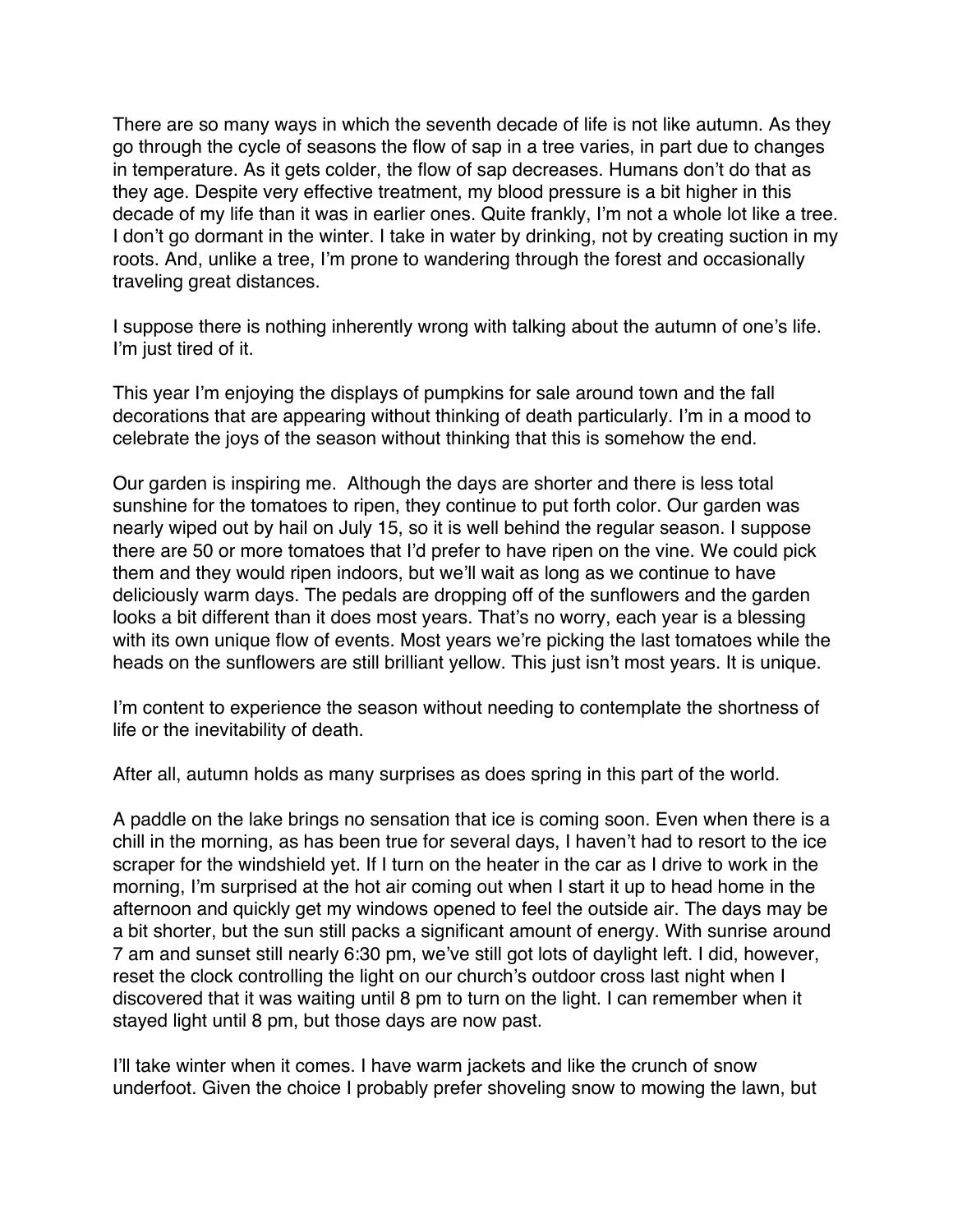<span id="page-13-0"></span>neither chore is distasteful. I've got warm gloves and warm socks and I like the feel of lying under a couple of comforters at night. But I've no need to rush the change of seasons.

For now, I'm content to just enjoy fall for what it is: a beautiful time to be in the hills.

Copyright (c) 2016 by Ted E. Huffman. I wrote this. If you would like to share it, please direct your friends to my web site. If you'd like permission to copy, please send me an email. Thanks!

# **October 7, 2016 – Pondering Assisted Dying**

Today's Washington Post has an opinion piece by Archbishop Desmond Tutu in which he states, "When my time comes, I want the option of an assisted death." It isn't the first thing by Tutu that I have read on the subject. A couple of years ago he publicly reversed his opposition to assisted dying in an op-ed piece published in the Guardian. In that piece he eloquently argued that compassion for others demands that alongside palliative care, the choices should include assisted death. In this piece he directly addresses himself. Today is his 85th birthday. He wrote:

"Just as I have argued firmly for compassion and fairness in life, I believe that terminally ill people should be treated with the same compassion and fairness when it comes to their deaths. . . . Today, I myself am even closer to the departures hall than arrivals, so to speak, and my thoughts turn to how I would like to be treated when the time comes. No more than ever, I feel compelled to lend my voice to this cause."

I have deep respect for Archbishop Tutu. He is a world leader, a man of peace, and a Christian whose theology and counsel I treasure. It would be totally out of place for me to ignore his words. But I must confess they have left me wondering and struggling with my own opinion on the subject.

One of the causes of my wondering may be the simple fact that I am more than twenty years younger. Although definitely in the second half of my life, and no one knows in advance the span of their living, I feel that my current state of health promises many more years. I probably do not spend as much of my time pondering my own death as will be the case when I am older.

My position on assisted dying, however, is not based on myself, but rather my desire to develop even more compassion for others.

I understand the fear of a lingering death. I have no desire for my own departure from this world to be prolonged by heroic, last ditch efforts. I have made my wishes clear to my family and established the necessary legal documentation that enables caregivers and family members to make practical decisions and avoid, to the extent possible, prolonging the process.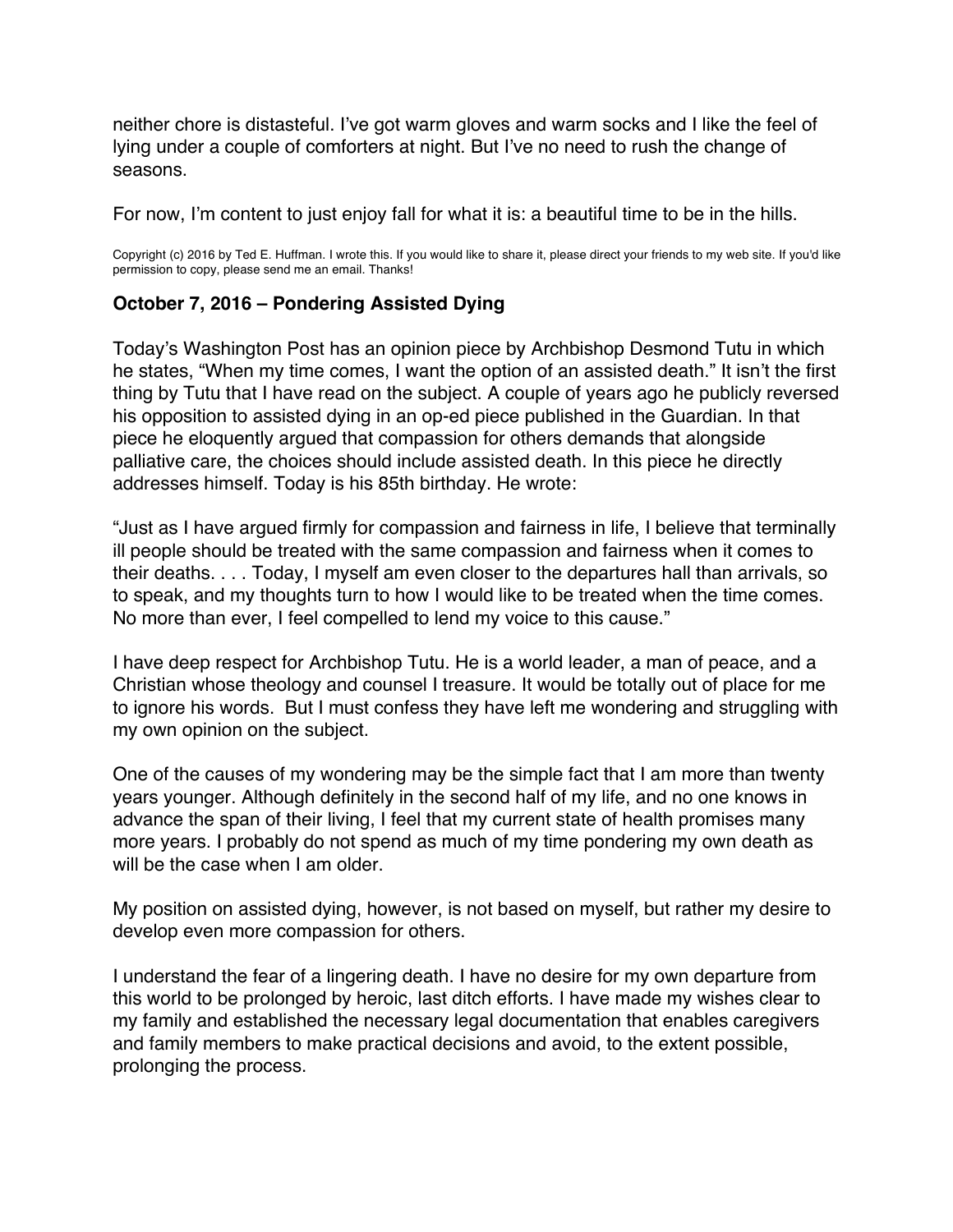My direct observation of those who are dying, however, leads me to doubt the image of untreatable pain. Pain medication is, of course, a trade off. Too much medication and the person has less time awake for relationship. Too much alertness and there is more pain experienced. Each individual and their caregivers need to come up with what is appropriate. However, when I visit people in the hospital or hospice house I am impressed with the skill and compassion of palliative care givers in helping patients manage pain. When I think of my own time of dying, fear of uncontrolled pain is not one of the dominant emotions.

I think that the argument in favor of assisted death is based on the notion that uncontrollable pain might be present. My experience, however, leads me to believe that there is a large spectrum of pain medications available to treat suffering and ease pain.

I've often heard the argument that we treat our pets with compassion by assisting in their deaths, but that has not been the case in my personal experience. We have chosen to keep our pets at home when they near the ends of their lives and have experienced their deaths as peaceful times. I know that there are occasions where thoughtful, loving and caring people have felt that an assisted death was the best choice for their pets and I have no reason to doubt the choices they have made, but I have never had to face that particular choice.

I wonder more about the effects of assisted dying on those who provide the assistance. Although I am not a health care provider, when I try to imagine myself in that position, I wonder if I would be capable of such an action. And if I did submit and participate, would it change my personality and my values? Does it influence society when we change our relationship to those who are dying by actively participating in speeding up the process?

My mother would have agreed with Archbishop Tutu. She favored laws that allowed for assisted dying and it was one of the things about the State of Oregon that attracted her. However, she lived with us in South Dakota at the end of her life and her brief final hospitalization never presented a desire or need for any assistance with the process. She was placed on comfort care orders, and we did not witness undue suffering as we sat with her during her final days and hours.

I do not know what the right policy for lawmakers is. I think that I could be persuaded that making a dignified assisted death possible would be a reasonable law. I am not familiar with the law in Canada, but I know that it does allow for assisting dying for terminally ill people. Similar laws exist in some states in our country. I don't, however, feel compelled to go out and campaign for such laws at this point.

I imagine that even if legal, assisted dying would be extremely rare. The caregivers I know would be compelled to seek every alternative before suggesting such an action.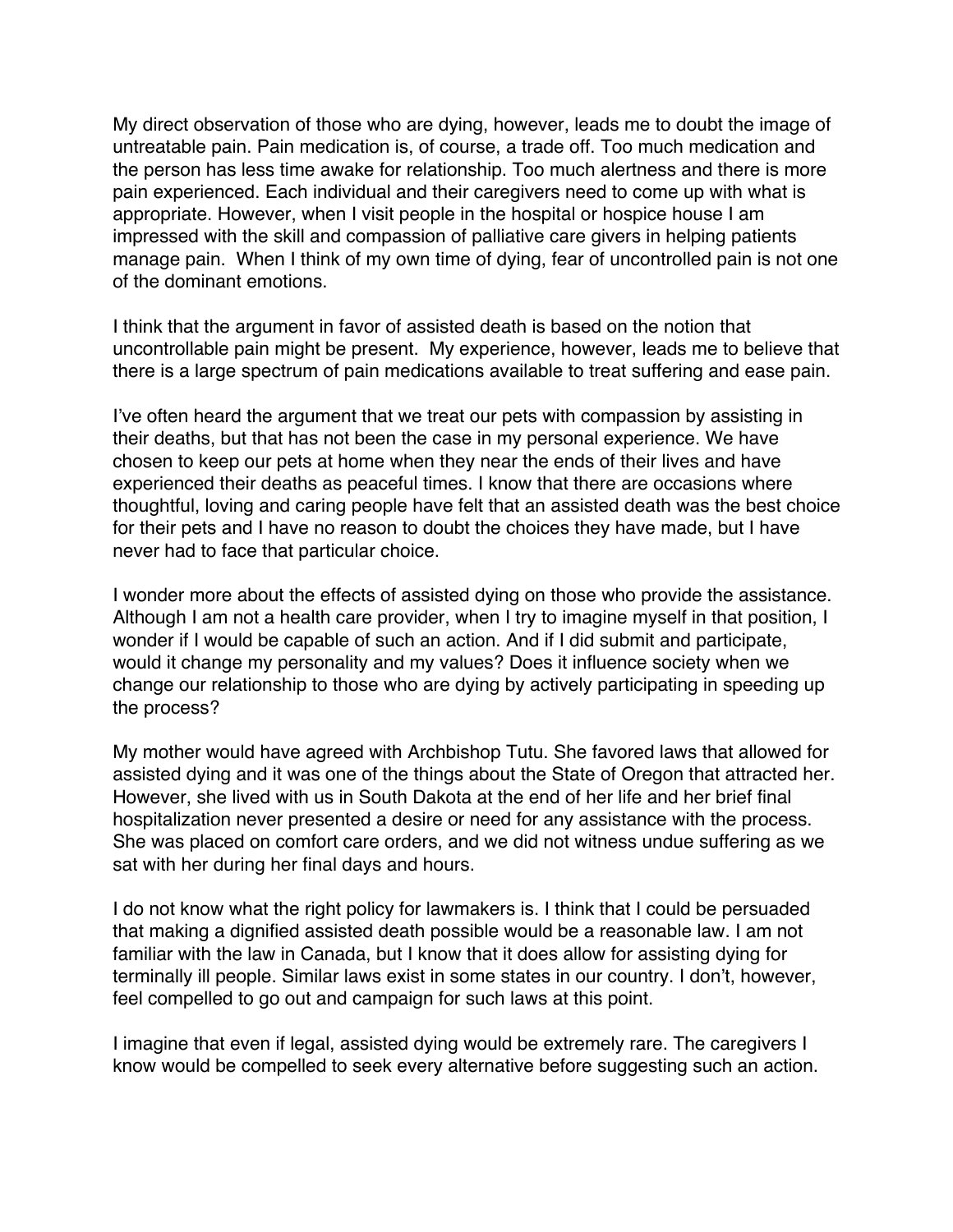<span id="page-15-0"></span>And I can't imagine the decision being anything other than gut-wrenching and leaving all kinds of doubt in its wake.

I have been with families as they made difficult decisions in the care of their loved ones. There are times when withdrawal of a respirator is an appropriate decision. There are times when switching from actively fighting disease to palliative care is the most loving choice. There are times when chemotherapy or radiation treatments or surgery is not the best choice. But these decisions are difficult to make and require care and compassion.

So, I remain uncertain. I could not have written the clear and concise article that Archbishop Tutu has written. While I admire him personally and take his opinion seriously, I'm left pondering and wondering and thinking.

Fortunately, we seem to have time to think carefully.

Copyright (c) 2016 by Ted E. Huffman. I wrote this. If you would like to share it, please direct your friends to my web site. If you'd like permission to copy, please send me an email. Thanks!

# **October 8, 2016 – Comfort and Affliction**

I scan the headlines from several newspapers each day. I check out our local Rapid City Journal, The Washington Post, the New York Times, and the Chicago Tribune (I've got to keep up with the Cubs!). I also look at a handful of international news sites, among them BBC News. It surprises me sometimes how many stories that BBC covers about events in the United States that I don't find in US newspapers. This morning I was reading the story of 67-year-old Leroy Switlick. Mr. Switlick has voted in every presidential election for more than 40 years. However, he's having trouble this year. Wisconsin has a new voter ID law that requires a photo ID such as a driver's license or passport. Mr. Switlick has neither. Legally blind, Mr. Switlick has never driven and has never had a driver's license. He went to the DMV to obtain a photo ID, carrying a stack of documents including his birth certificate. The first question he was asked was, "Can I see your photo ID?" He never got the DMV employee to even look at his birth certificate.

On his second trip, the official he had been told to ask for simply didn't show up and he left with no ID.

On his third trip he was accompanied by his lawyer. They were told that the computers were down, though his lawyer was told later in the day that there had been no record of a computer problem on that day.

It is estimated that 300,000 registered voters in Wisconsin may not have the required ID to cast their ballots under the state's new ID law. Wisconsin Governor Scott Walker says the legislation will make it "easier to vote, but hard to cheat." He also said the law is justified if only one fraudulent vote is prevented. It seems that the "easier to vote"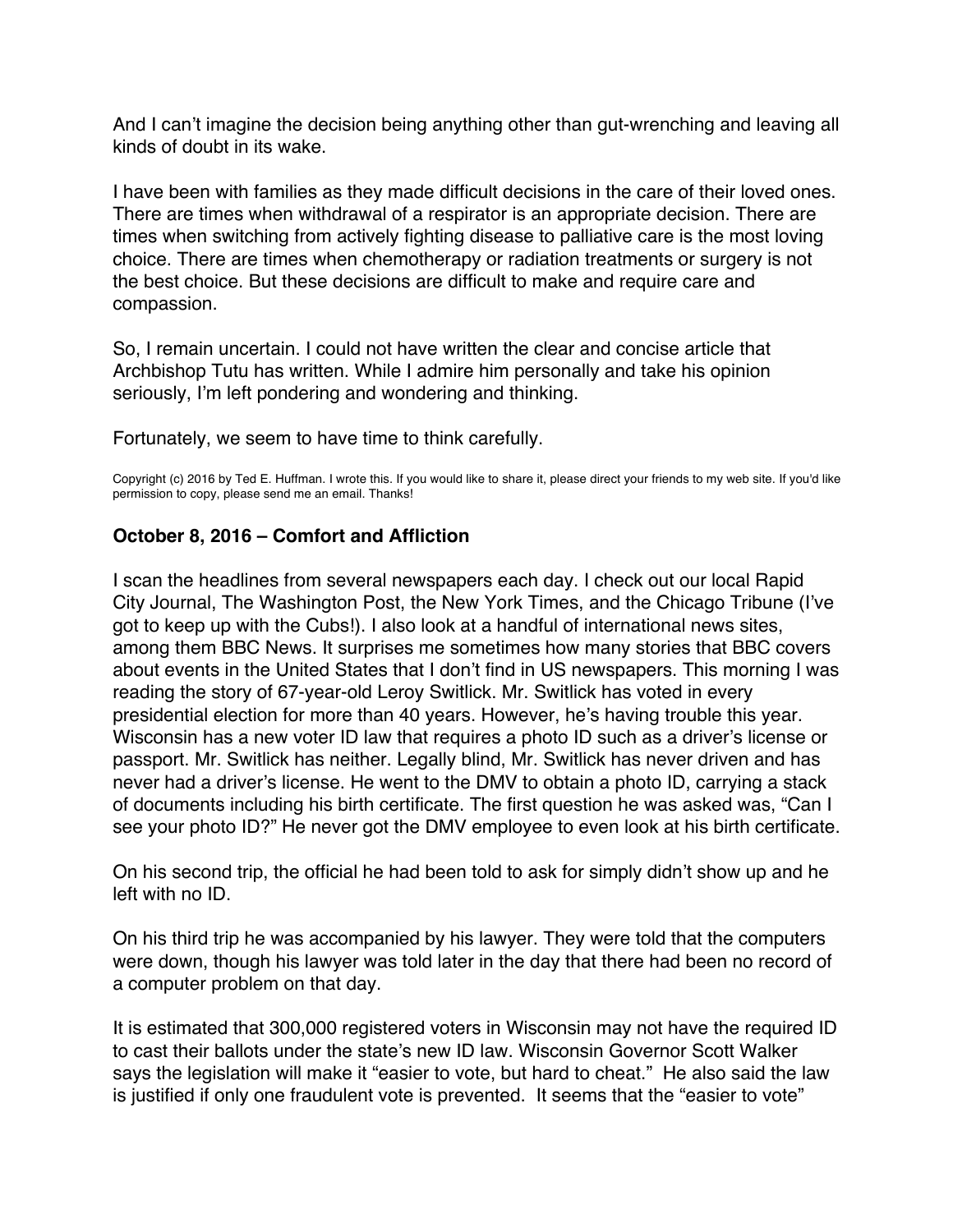part of his statement isn't the case for Mr. Switlick. And I'm having trouble with his math. Deny 300,000 people the right to vote on the fear of 1 fraudulent vote?

Voter fraud is not a major problem in the United States. Loyola Law School found only 31 cases of credible voter impersonation between 2000 and 2014, out of a billion ballots cast. Adam Gitlin of the Brennan Center stated that "estimates suggest that 11% of eligible voters in the United States lack the ID required by states with voter ID laws and that those people are disproportionately black, Latino, low income, students and elderly voters.

The voter ID law win North Carolina was struck down by the Supreme Court, but there are still eight states with similar laws. I live in one of those states.

My interpretation of democracy may be naive, but I was taught that for it to work, everyone needs to participate. Voting isn't just a right, it is a responsibility. I try to educate myself and vote in every election. Then again, I have a driver's license and a passport in addition to a government-issued photo ID from the Pennington County Sheriff's Office. I won't be protesting, simply complying, when asked for my ID when I vote in November.

There is no denying that it is easier for me than it is for Mr. Switlick, who by now has gotten enough publicity that I'm pretty sure the State of Wisconsin will come through with an ID so he can vote. I'm not worried about me or Mr. Switlick. There are hundreds of thousands of others that worry me.

I was thinking of what seems to me to be an inherent unfairness of the voter ID laws while I was reading a review of C. Nichole Mason's new memoir: "Born Bright." It is the story of a young woman who somehow made it through the violence and structural poverty and systematic racism in Southern California in the '80's and '90's to end up in college. Like Frank McCourt's "Angela's Ashes," it is a tale of innovation and triumph in a world where the odds seem stacked against the hero of the story. Mason, however, doesn't claim exceptional talent or abilities. She is quick to point out how incredibly lucky she is to have survived the challenges of her past. The fact that she ended up at Howard University is something of a miracle.

We read about the exceptions. The victims fall underneath our radar. The BBC story is about someone who has had problems with the voter ID law, but who will get to vote. No one is writing stories about the people who will simply be turned away from the polls because they have been denied full participation in American democracy. The children who never get through high school don't write memoirs for us to read.

In seminary a common piece of advice was that a preacher's job is to "comfort the afflicted and afflict the comfortable." The actual quote doesn't come from the bible. It comes from humorist Finley Peter Dunne, whose original statement was made in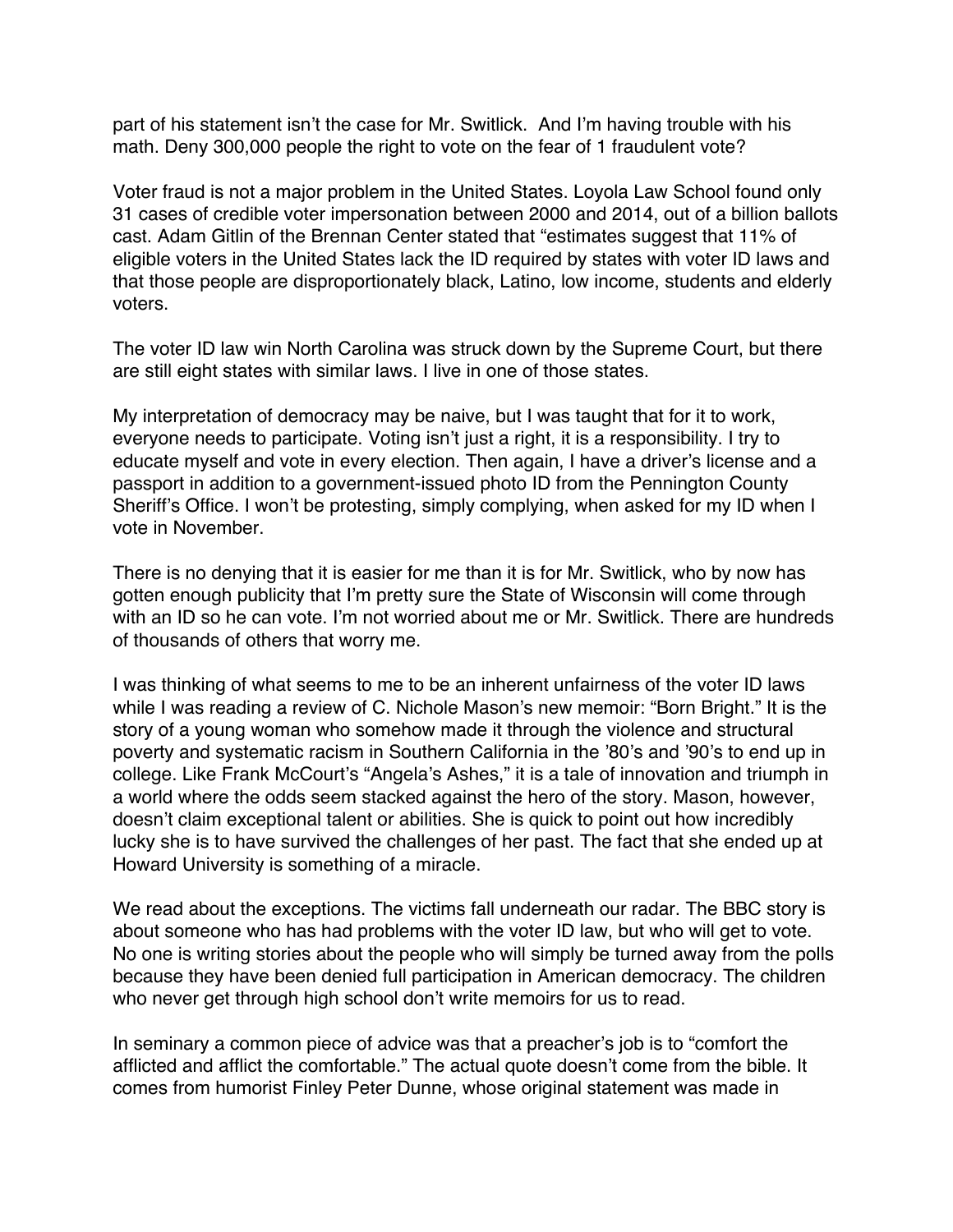<span id="page-17-0"></span>reference to newspapers. Regardless of the source of the quote, it seems to be good advice for those of us who seek to make active our love for others.

On that score, I confess that I am among the comfortable. I haven't suffered the terrible challenges that were overcome by C. Nichole Mason. I haven't had to overcome the unfairness encountered by Leroy Switlick. But there are those in my community who have been similarly afflicted.

While I don't know the entire history of US elections, it does seem that this presidential election cycle has been extraordinarily divisive. Far too many angry words have been said and far too much hateful rhetoric has been cast. While it is not my role to tell others how to vote, it does seem appropriate that I should encourage them to participate. Then, on November 9, after the election is over, regardless of the winners and losers, it will be the job of each of us to try to bring healing and unity to our divided country. Reaching out to those with whom we disagree must become a way of life.

It is time to comfort the afflicted and afflict the comfortable.

Copyright (c) 2016 by Ted E. Huffman. I wrote this. If you would like to share it, please direct your friends to my web site. If you'd like permission to copy, please send me an email. Thanks!

#### **October 9, 2016 – The World Came to Rapid City**

Rapid City is a small city in a relatively out-of-the-way place. Flying to Rapid City on the airlines requires a change of planes from most destinations. We are served by midsized commuter airlines, not the big planes flown on the major routes. If you want to drive into our town, we are more than 300 miles from a city that is larger than ours. That means that we are used to traveling. We know that sometimes it is simply necessary to go to other places to experience certain cultural and social events. That is no problem for us. We like our place, and we are fond of solitude. The hills give us a ready opportunity to go off by ourselves and listen to the natural world. Those of us who are attracted to this place seem to also be well suited by personality to living here.

Still, it is a pleasant, if rare, occasion when people from many different places come to our community. It seemed as if the world came to Rapid City twice last week. The first was the funeral of Bishop Lorenzo Kelly last Tuesday, about which I've already blogged. Then, last night, a great community, vastly different from the crowd drawn for the church services for Bishop Kelly, came together in the performing arts center. As they say, I'm just glad I was there to see it.

I would have gone to the event just to hear the presentation by Jane Chu. It isn't common for the chair of the National Endowment for the Arts to come to our town. Those of us who have invested our time and energies in the arts in our community take notice when an arts event in our town draws national attention. In the context of last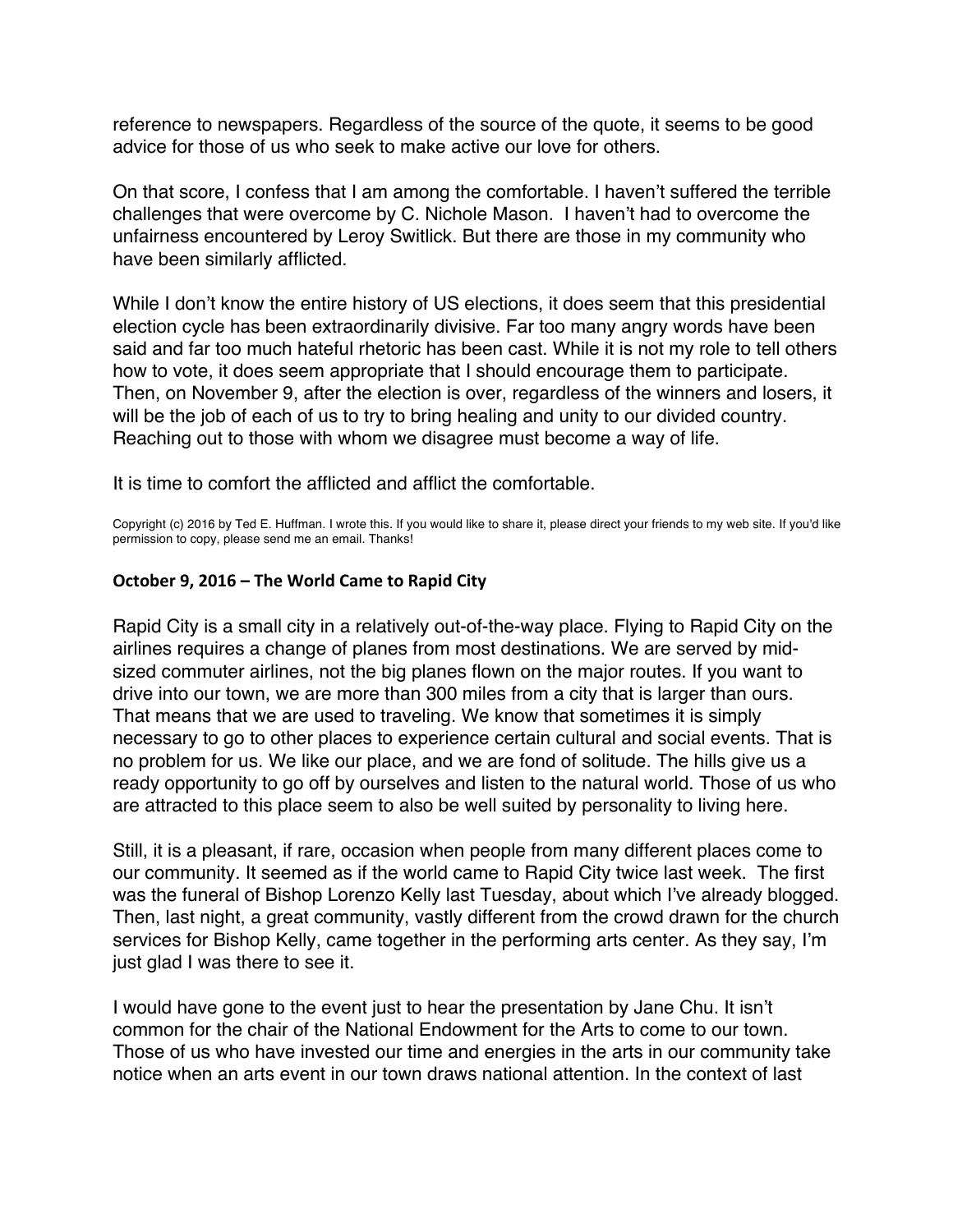night's celebrations, the appearance of Jane Chu, however, was just a small part of the festivities.

I would have made a big effort to go to the event if its only draw was the Git Hoan Dancers. I've long had interest in the Pacific Northwest indigenous people and their culture. We learned more about the Tsimshian people in 2006 when our sabbatical took us to British Columbia. We got to see some of the elaborate masks that are a part of their dances, but those masks were parts of a static museum display. Last night they came alive with the dancers on the stage and singers drumming and intoning traditional songs. The dances were a rich and magnificent display of Tsimshian culture with elaborate costumes, bright colors, sacred dances and songs. The masks are manipulated with strings like marionettes for incredible motion and action.

It would have been a worthy outing just to hear the award winning Sicangu Lakota Hip Hop artist Frank Waln. This Rosebud Reservation native was a winner of the Gates Millennium Scholarship. A three-time winner of the Native American Music Awards, Frank has incredible stage presence and demonstrated his artistry by getting the somewhat staid upper midwestern Rapid City crowd fired up and clapping our hands. His worldwide travels have brought the story of Dakota Reservations to audiences far away from our area. He inspires youth and adults alike as he tells his story.

As a lover of books and poetry, I would have found it a good investment of my time to hear the slam poetry of Dances with Words. The pair of Lakota youth from Pine Ridge have been empowered by a youth development indicative of First Peoples Fund and the mentorship of some inspirational teachers. I had read about the program, but last night was the first time that I experienced the power of live poetry on the big stage. I won't forget the poise and confidence of the poets or the eloquence with which they told their story.

There was so much more! The Lame Deer Singers, a traditional Pow Wow procession of fancy dancers, videos of traditional artists and award winners. One of my friends commented to me on the way out of the building that I must have enjoyed the video about the traditional birch bark canoe by Wayne Valliere and Ojibwe youth. I was. It wasn't the only thing that inspired me. There were two Native Hawaiian artists honored, amazing basket making and quill work, and a lot of other gorgeous displays.

In my previous experience, I have had the opportunity to hear quite a few groups of male singers, but I had never heard traditional songs presented the way that Jennifer Kreisberg and Pure Fe Crescioni sang. Both are amazing solo artists, but when they sang together the room was filled in a way that is impossible to describe. You had to be there. You can see why they have been invited to perform at Carnegie Hall, the Hollywood Bowl, and the Olympics. It was simply amazing.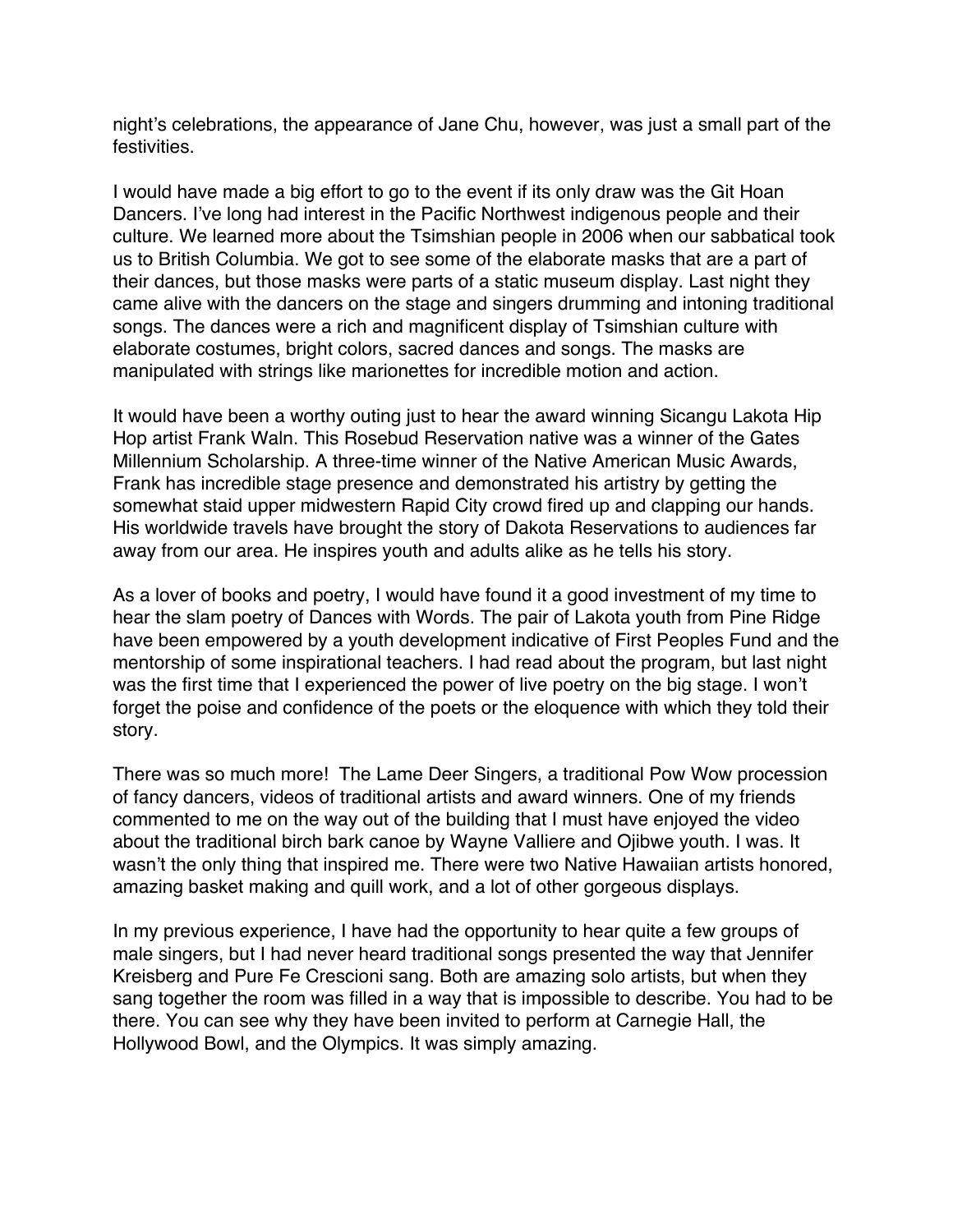And this brief essay doesn't mention all the artists and all of the contributions they have made to our community. Honoree Jack Wallace Gladston, a member of the Blackfeet Nation from East Glacier, Montana, gave presentations of song and story in three Rapid City Schools on Friday. It is just part of his way of life that includes the amazing generosity of spirit and passion for educating children. Jack was a star athlete and football standout for the University of Washington and now dedicates his life to sharing his culture and heritage with children and adults.

Chief Phillip Whiteman, Jr., who along with Lynette Two Bulls was an honoree, sang a powerful honor song as a response to the award they received. Among other contributions to community, Whiteman and Two Bulls are founders of the Fort Robinson Break Out Run, an immersive, five-day re-creation of an historic wintertime escape and journey home.

Indeed, it certainly seems as if the world has come to Rapid City in the past week. Such amazing people have come to our town. I'm grateful I was there to see and hear and experience part of it.

Copyright (c) 2016 by Ted E. Huffman. I wrote this. If you would like to share it, please direct your friends to my web site. If you'd like permission to copy, please send me an email. Thanks!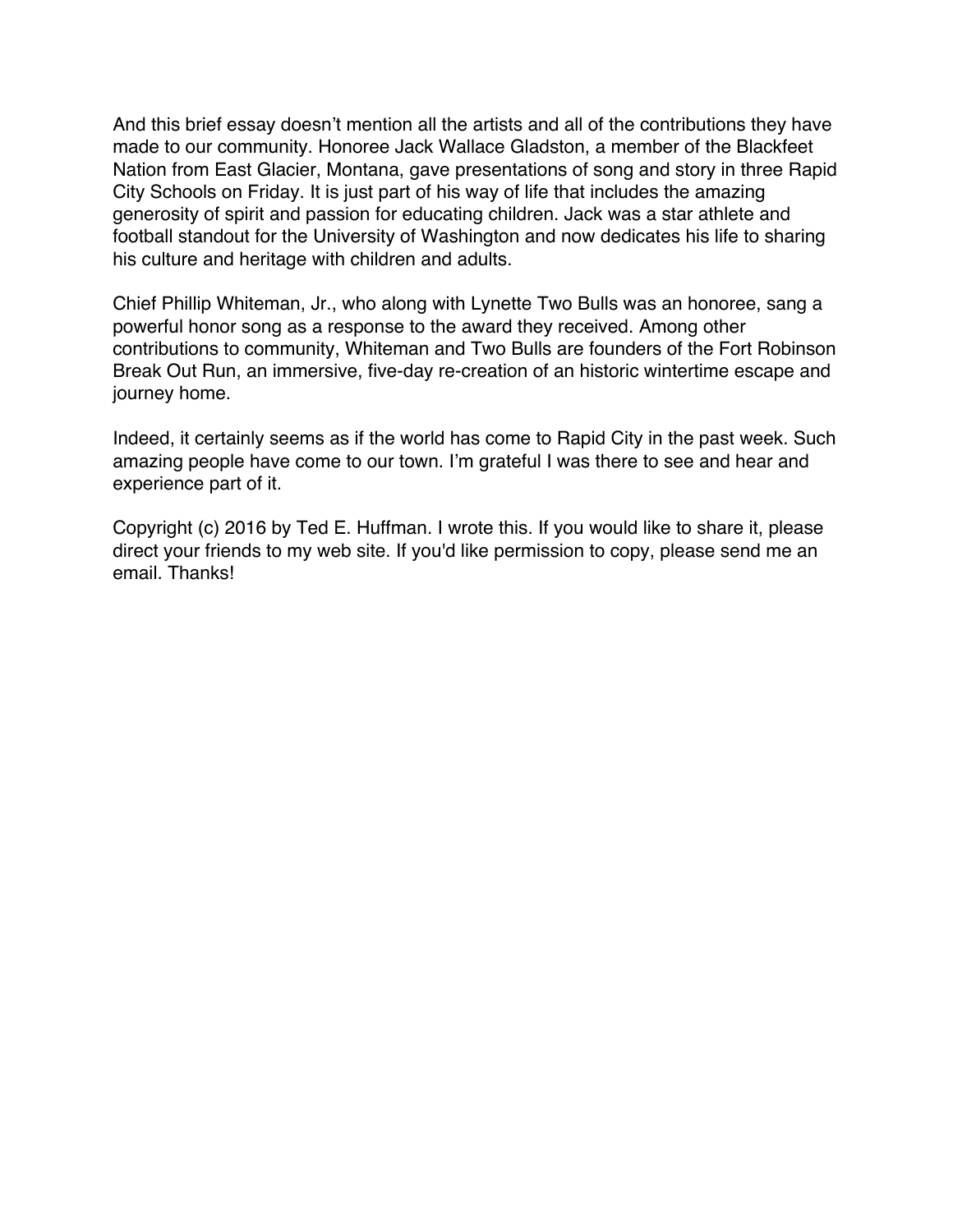<span id="page-20-0"></span>**October 10, 2016 – Sorting Pictures**



It is possible that my digital photographs are slightly better organized than was the case when I was dealing with negatives and prints, but the improvement in organization is only slight. Some of the organization is technical. With GPS capabilities in my cameras, I can do a quick sort by location, which helps me find the pictures I'm looking for. Face recognition technology is also improving and works at times to help me find pictures. But the problem that I had before, clutter, remains. The bottom line is that I take a lot of pictures - perhaps not the number of those who are constantly taking selfies with their cell phones, but a lot.

The recent rebuild of my web site has sent me looking through my photos for images to use in the headers on the site and to place in other strategic locations throughout the web documents. What I have discovered is that one of my favorite locations for pictures is seated in a canoe or kayak. In the past three months, I've taken several pictures of the sunrise over Sheridan Lake with the bow of a canoe in the foreground. Since I've built my canoes and kayaks, I recognize individual boats with ease, so I also know which boat I've paddled the most in recent months.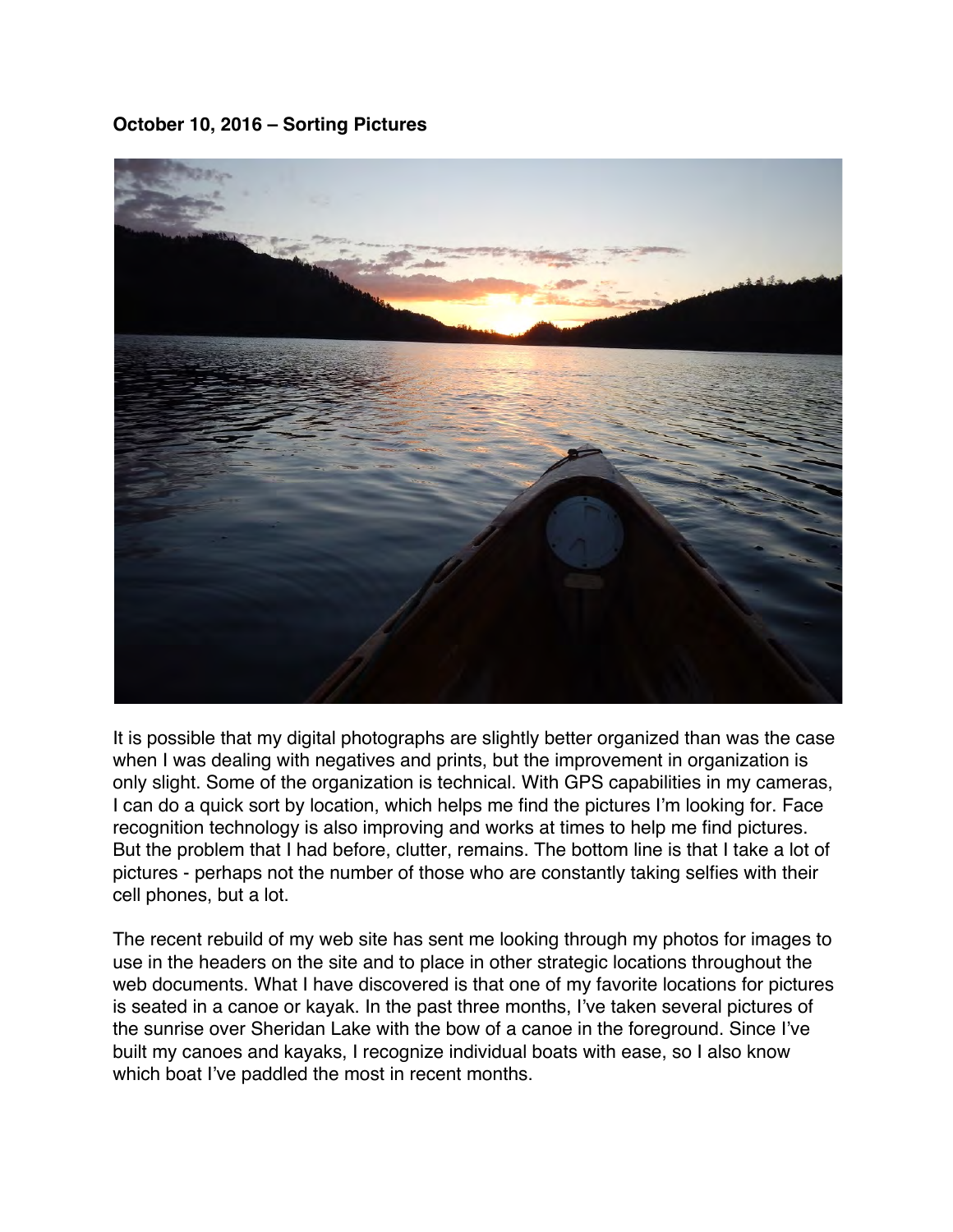Of course, there are plenty of other pictures. I've got pictures of family events, of our grandchildren, of some of the scenery from our travels, of events at the church. It surprised me how many pictures I have of stacks of split firewood. I guess that the Woodchuck project is something that captures my eye and my imagination.

As I go through the pictures, I realize that I have a whole lot of pictures that bring back pleasant memories to me that won't show up on my website. I take a lot of pictures of other people. And, for the most part, I don't have permission to publish their pictures in any way. I know that there is an active debate among people who use the Internet a lot about the ethics of posting identifiable pictures of other people. I'm not sure that I have any overarching ethical rules, but I simply am aware that pictures tell stories and not every story is mine to tell. Children attend Vacation Bible School at the church. I take pictures. But I don't feel comfortable publishing pictures of other people's children. We do post a few pictures of children on the church web site, knowing that it is important for potential visitors to understand how important children and children's programs are in the life of our church. But we are careful to obtain permission and we never provide direct identification of the children. When it comes to my personal web site, I'm pretty careful about which pictures I choose.

What you won't see are pictures of myself. I don't have very many. I've got a few pictures taken by others that I like. Interestingly, my favorites are of me paddling boats (go figure!). I do have a couple of formal portraits that I've used on the church web site and in other locations. But I have no intention of getting a selfie stick and starting to post pictures of myself all around the Internet.

The thing about it is that I kind of like some of the selfies that other people take. My niece is constantly posting pictures of herself with her friends doing interesting activities and as an uncle, I enjoy seeing the pictures. They give a report of what is going on in her life and how she is connecting with others. It helps me to feel close to her even though we live in locations separated by more than a thousand miles.

A couple of years ago I read a report that people upload an average of 1.8 billion digital images every day. That's 657 billion photos per year. To put it in a different perspective, every two minutes humans take more pictures than ever existed 150 years ago. There are more pictures loaded onto the Internet every day than the total take per year at the height of the film camera business.

The large number of digital images on my computer is small in comparison to the total of digital images. My problem with photo clutter is small in comparison to the rest of the Internet.

In place of photo albums, people pass their cell phones around the table to show off pictures of their grandchildren. The world is changing, and part of that change is instant access to images. I celebrate that change. I love receiving pictures of my grandchildren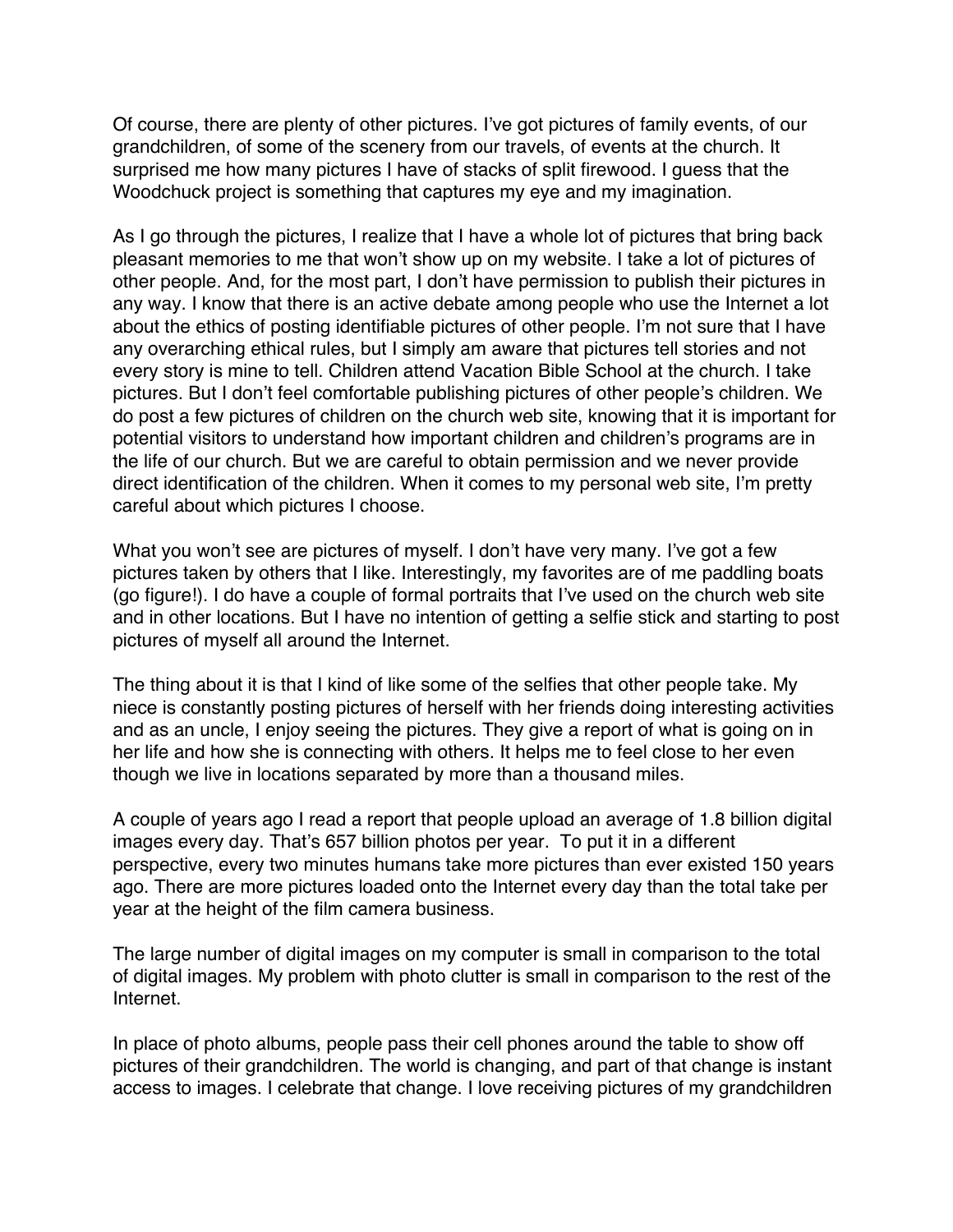every day. I watch every video sent of them multiple times and I'm as likely to whip out my phone to show pictures to others as any other grandfather.

In general, I have found that most people would rather look at pictures of my grandchildren than pictures of my canoes. Still, I've chosen a picture of the sunrise over the lake as the banner photo for the home page of my web site. It doesn't show any people, but I believe it says something about who I am and how I seek to become centered in the world. The banner photo for the blog is of the same lake but taken from a different angle on a different day. It also speaks of my connection with nature, something that is important for me to convey.

Today I am feeling grateful that I have had the opportunity in the last month to rebuild my web site. It has been quite a bit of work but thinking seriously about what to keep and what to discard has been helpful. Looking at my pictures, even the ones that I choose not to publish, has reminded me of what a wonderful life I have and how many terrific experiences I and blessed to enjoy.

And occasionally I choose another picture to publish. Chances are pretty good there is a canoe in the picture.

Copyright (c) 2016 by Ted E. Huffman. I wrote this. If you would like to share it, please direct your friends to my web site. If you'd like permission to copy, please send me an email. Thanks!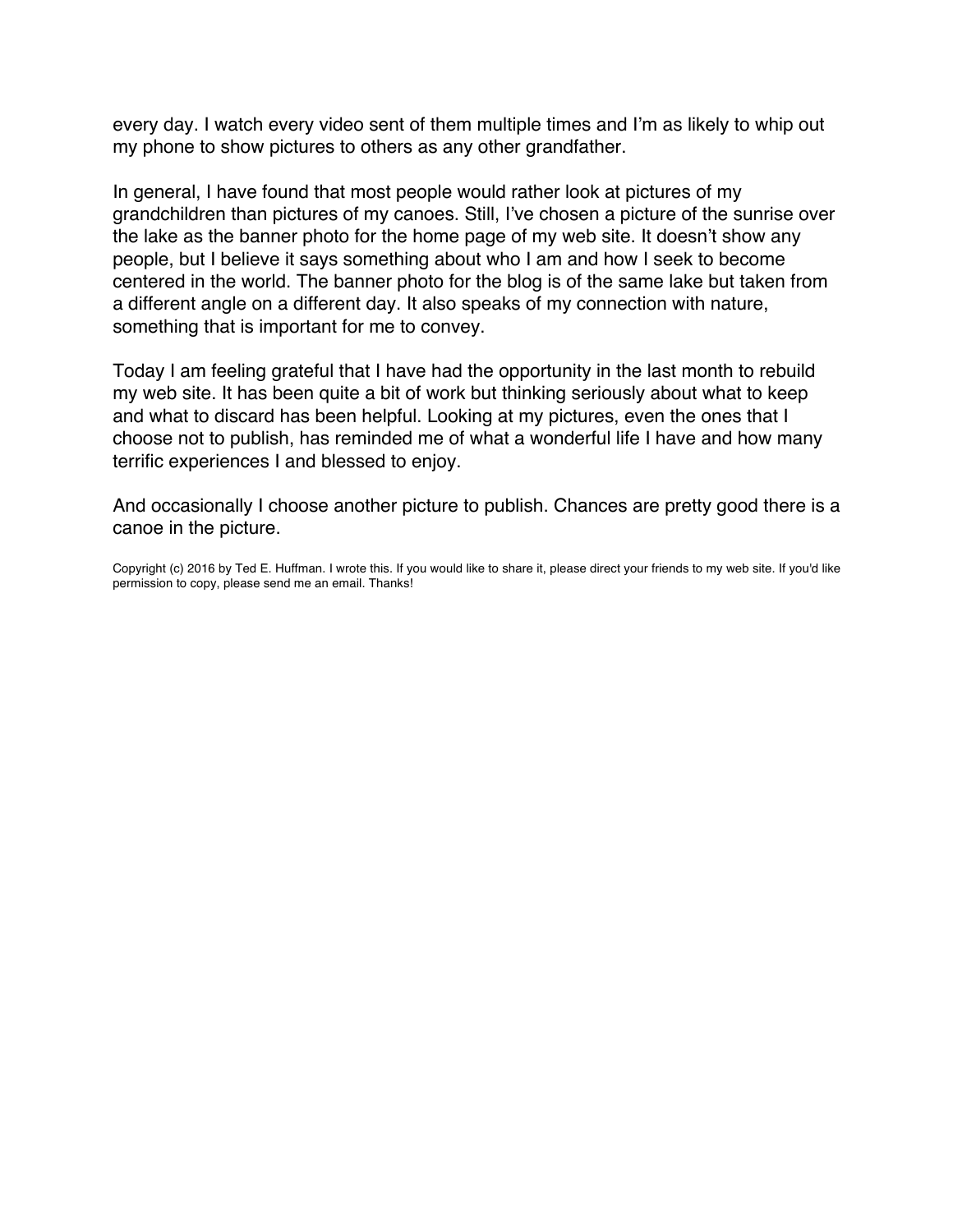# <span id="page-23-0"></span>**October 11, 2016 – Awe**



I don't read much of the print newspaper these days. I get most of my news from websites, many of them posted by newspapers. When our print newspaper arrives, I scan the headlines, usually having read the articles online. I read the obituaries and the comics and occasionally something else catches my eye that I had missed while reading the online articles. I can remember when the Sunday newspaper was a big deal in our house. We'd read a bit of it before worship in the morning and then save it for reading later in the day. Some weeks, we'd have bits of the paper around for a couple of days while we finished reading and passed articles back and forth. There just isn't that much in the Sunday paper anymore. I usually have seen all I need before breakfast, and it is in the recycling bin early in the day. The magazine in our Sunday paper is called "Parade" and it used to have a few articles worth reading. I also would have a couple of cartoons and I got into the habit of paging through the magazine each week. These days the magazine is very short and mostly advertisements. Most weeks it is not even sorted out from the other ads that make their way to the recycling bin unread.

However, someone commented to me about an article in Parade this week, so I fished it out and read the article. While not great journalism, it did provide a starting point for a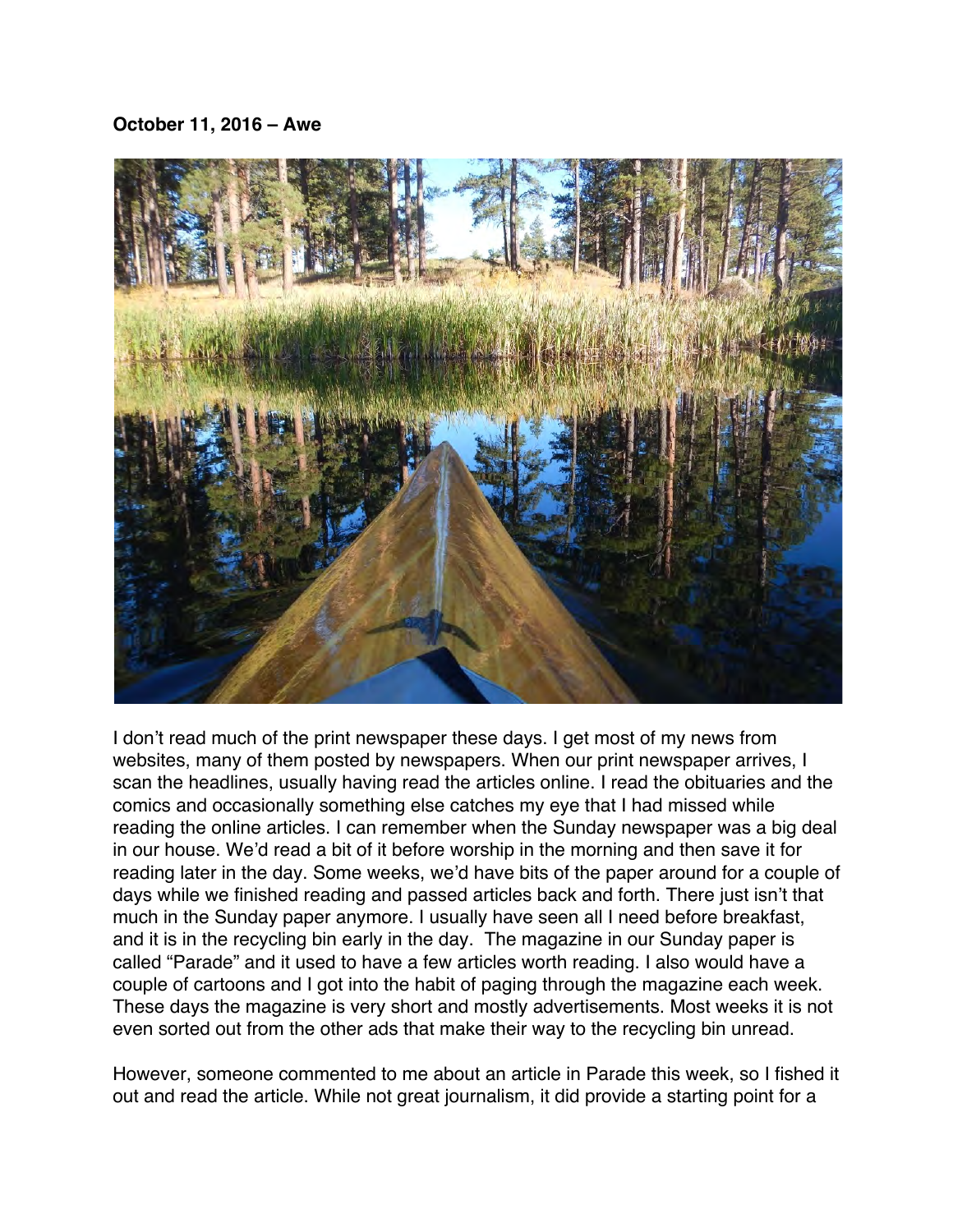bit of reflection. The article was about the health benefits of feeling awe or being awestruck. Based on a project of the University of California, Berkeley's Social Interaction Lab in which researchers have discovered that shared awe strengthens relationships, the experience of awe soothes frayed emotions, people gain fresh perspectives, and happiness and joy increase.

Researchers documented a decrease in cytokines, a marker of inflation, in those who frequently experience awe.

I don't mean to be condescending, but . . . duh. I don't think it takes a Templeton grant and three years of study to state the obvious. I've known instinctively the positive effects of the experience of awe for most of my life.

Read Psalm 8. The power of awe has been noted in literature for thousands of years.

Sometimes, however, we must re-discover things that the ancients understood better than our present generation. Because it is difficult to quantify and explain in mathematical terms, religious experience has been discounted by some scientific investigators. I don't really mind the fact that the researchers in Berkeley are reluctant to describe their research in religious terms because I know what they are talking about whether they are comfortable with theological language.

We are made for relationship with God - with that which is beyond.

I had a few moments for recreation yesterday and as is my custom, I was sitting in my kayak at the lake. I was listening the geese who are noisily forming their flocks for migration, and looking at the colors of the shoreline. I grabbed my camera and took a few pictures. The source of my awe was the visual tricks being played by the reflection in the water. It was calm and the glassy surface of the water was producing a visual image of the trees and hills. Except the trees and hills are three dimensional. They have distance and height and depth. The image on the surface of the water was flat. In my kayak, I sit almost exactly at water level, with the boat only a couple of inches below the surface. From where I sat to the shore was completely flat, then the shoreline rose toward the hill beyond. What I saw, however, seemed different from the reality I knew existed. My eyes wanted to report that the boat was pointed uphill, not level and that the inverted images of trees in the water were somehow upside-down.

As I write this morning, I know that I am not able to describe the feeling. That is the thing about being awestruck. You have encountered that which is beyond words and though words are the tools of description that we have we know that there is more than we will be able to say.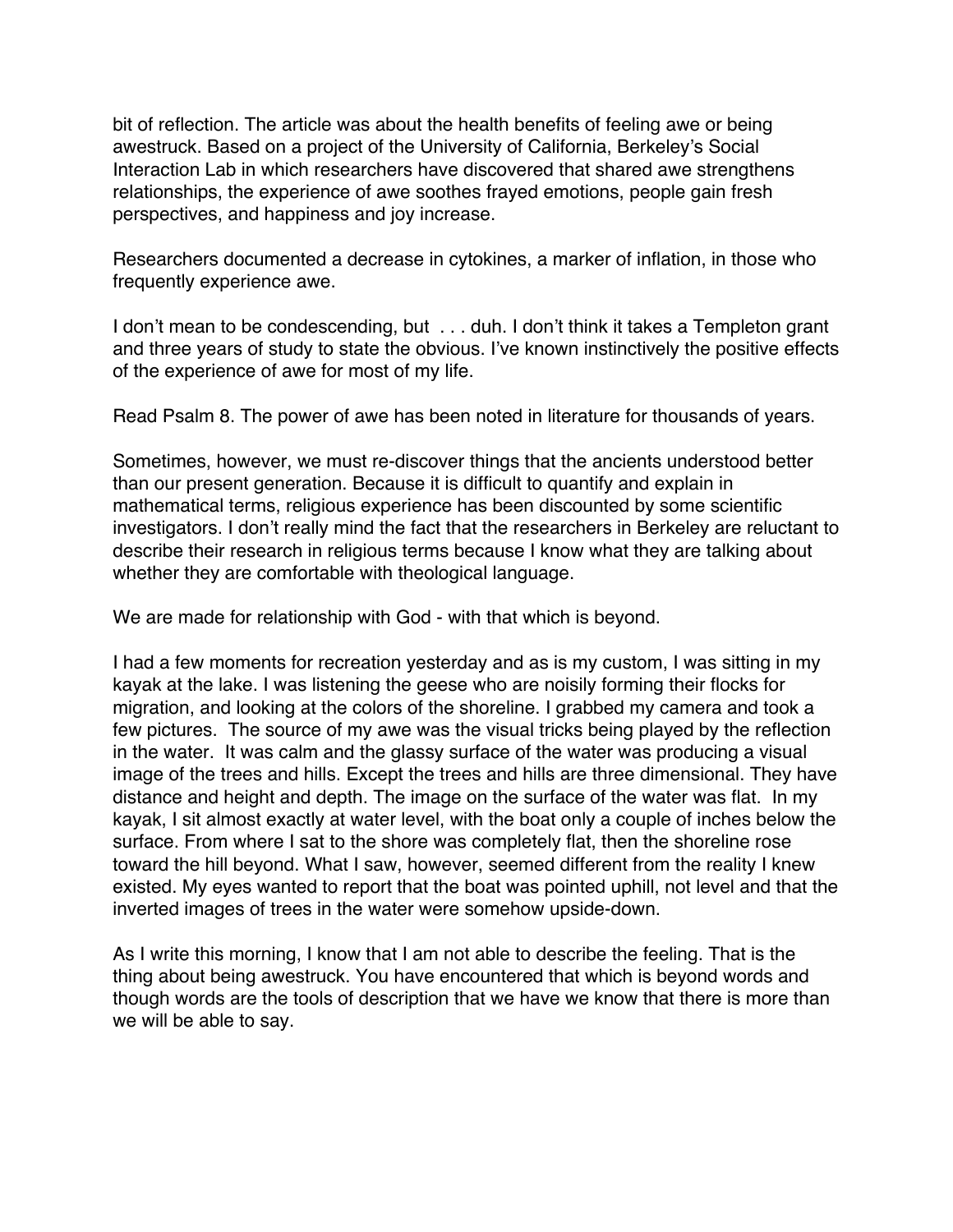<span id="page-25-0"></span>As I went through the rest of the day, enjoying yet another gloriously warm and bright fall day in the hills and appreciating the brilliant colors and fresh smells, I kept remembering the feeling of sitting on the lake in the morning.

I have friends who are accomplished with mathematics and theoretical physics and other scientific pursuits and though they do not use religious language in describing their professional studies, there is a tone of voice I have heard when they describe some of their discoveries. Mathematicians are, from time to time, awed by the beauty and precision of complex formulas. Physicists are awed by the intricacies of the inner workings of the universe. I can hear it in their words as they speak. And I know that they, like me, are unable to find words to describe the experience of beauty they experience. They have encountered that which is beyond and experienced that which cannot be described.

There are many ways to experience the in flowing of sensations that overwhelm and cause awe. Hikers achieve a particular vista and see a fresh perspective. Astronauts look back at the earth and see its wholeness. Whale watchers experience a sudden breach of the magnificent mammals and are impressed by their size, power, and agility. Firefighters experience the raw power and life-like behavior of flames. Pilots watch a rainbow form above the clouds. Doctors marvel at the inner workings of the human body. Parents and grandparents are overwhelmed at the sight of a newborn baby.

The gift of awe is readily available for those who take time to ponder this world. Not every gift of awe, however, demands words. While we may try, with prose and poetry to say something significant, there is yet another response to awe that is very appropriate: silence.

Copyright (c) 2016 by Ted E. Huffman. I wrote this. If you would like to share it, please direct your friends to my web site. If you'd like permission to copy, please send me an email. Thanks!

# **October 12, 2016 – Listening**

The last couple of days have involved some times of intense listening for me. As a participant in our Conference's Sacred Conversations on Race, there were others who were sharing their perspective and challenging some old notions that lie deeply ingrained in my identity. As a member of a majority-white community, I grew up with less awareness of race and its impact on people's lives than those who grew up in minority communities. I was fortunate to have parents who talked about race in our home, who invited others into our home and who worked hard to educate us in the complexities of our society and our world.

Still, conversations that seek to bring honesty and openness to difficult topics demand careful listening. Our conversations over the past five years or so have required plenty of careful listening.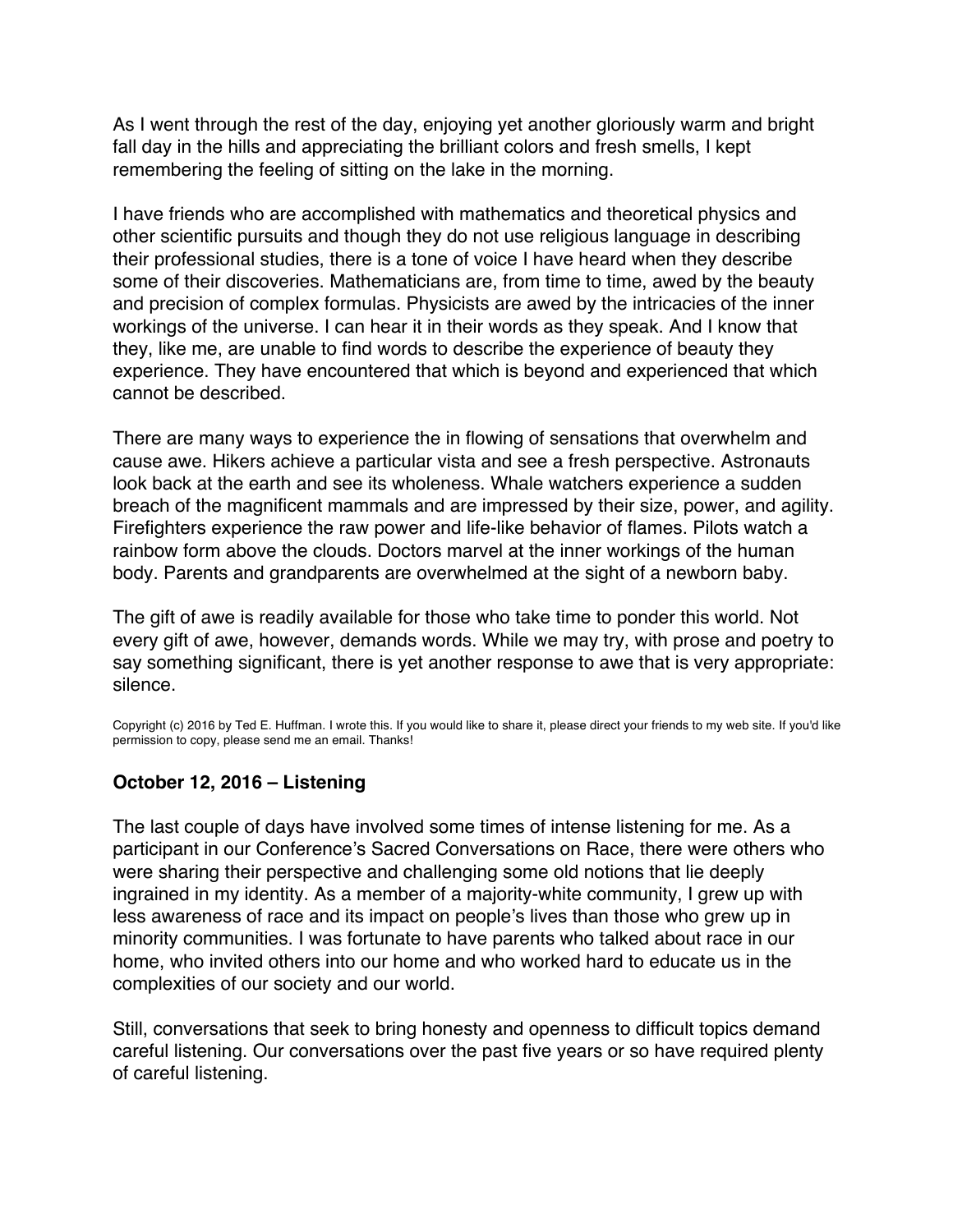Part of careful listening for me, especially in long-lasting relationships, is occasionally admitting that I've gotten something wrong. I try very hard to understand how others see the world and to share their experiences as fully as possible. I try to be compassionate and loving. But there are times when my perspective is a bit skewed, times when I have understood only partially the experiences of another, and times when the assumptions I bring to the conversation are inaccurate. When that occurs, relationship is deepened by a simple apology. "I'm sorry. I was wrong. I will try harder to understand how you see things."

Recognizing my mistakes and misperceptions does something very deep and important in relationships. It returns to my awareness the sense of mystery and wonder in another. Differences are blessings when they are recognized.

The shrillness of the political rhetoric of this most unusual campaign season has convinced me that true leadership doesn't rest in converting others to your way of thinking - of insisting on sameness in thought and interpretation. True leadership thrives in the careful cultivation of uncertainty and questioning. When we are uncertain and when we raise questions, we become open to the world and the possibility of new options and possibilities.

The deep problems of our society are not solved by black-and-white, either-or choices. They are solved by discovering additional options and considering unseen choices. Creative leadership involves becoming open to mystery and newness.

To put it another way, I remember a wise teacher who once said, "If all you do when you pray is talk, you'll never hear what God is saying." Indeed, from a theological point of view, the failure to admit mistakes is a form of idolatry - of failing to admit one's humanity in the face of God's divinity.

In a world where impact is measured in sound bites, 24-hour news cycles and advertising is sold by the second, it is difficult to find enough silence to think. We begin to view the candidates as perpetual talking machines and evaluate them in terms of the words they say, without remembering that true wisdom is cultivated in silence and listening.

I understand I don't have what it takes to be a successful politician. Furthermore, I don't aspire to be one. I do have political opinions. I suspect, however, that I have more to add to the quality of political conversation in our community by listening than by talking.

In his famous book, "Walden," Henry David Thoreau, after writing a chapter on the economics of his venture and stating his reasons for going "to the woods to live deliberately," writes an oft-quoted passage towards the end of the second chapter: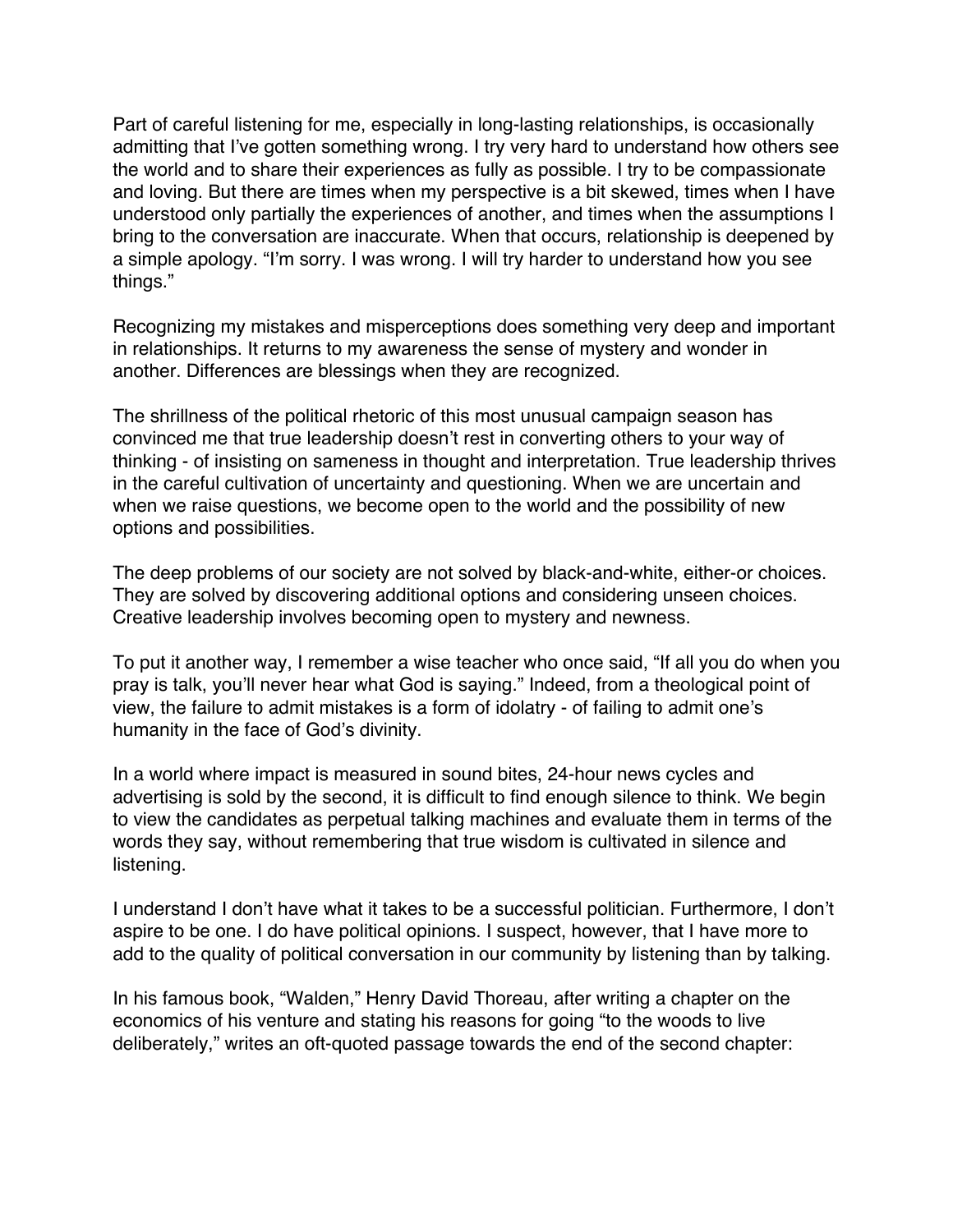"Time is but the stream I go a-fishing in. I drink at it; but while I drink, I see the sandy bottom and detect how shallow it is. Its thin current slides away, but eternity remains. I would drink deeper; fish in the sky, whose bottom is pebbly with stars. I cannot count one. I know not the first letter of the alphabet. I have always been regretting that I was not as wise as the day I was born."

I am not called to live the life proposed by Thoreau. I appreciate his invitation to live deliberately. On the other hand, I am not inclined to live separately. Life in community is deeply important to me. Relationships with other people are the focus of my life. Still, there is wisdom to be gained from reading his words.

The first sentence is more of a slogan, almost short enough for a bumper sticker, short enough for Twitter. It what comes after that sentence that is so inviting to me. Thoreau can see the shallowness of our usual perception of the passage of time and seeks to drink deeper.

I, too, seek to drink deeper, especially of the otherness of this world. I want to go beyond what is visible on the surface and discover the mystery and fresh revelation that is each human soul. I long for a world where the privilege of one's race is not a constant factor in the suffering of another. One of my favorite lines in a traditional liturgy for communion is the prayer that sharing by all will mean scarcity for none. The invitation is to offer all that we have and all that we are to God and trusting the abundance of God's grace.

Achieving those visions requires intense listening. It also requires confession of sin acknowledgment of mistakes made and making fresh commitments to avoid repeating those mistakes. For it is in the honest admitting of mistakes and misperceptions that we open ourselves to the mystery of seeing things in a new way. The world isn't quite the way we once perceived it. There is more to it: more wonder, more glory, more hope, more faith, more peace, more love. I don't understand everything. The universe and the people in it are filled with mystery. There is much more to be revealed.

And it all starts with listening - really listening. May I discover places in the midst of this season of shouting to listen more carefully than ever.

Copyright (c) 2016 by Ted E. Huffman. I wrote this. If you would like to share it, please direct your friends to my web site. If you'd like permission to copy, please send me an email. Thanks!

## **October 13, 2016 – Counting the Passage of Time**

From time to time when my mind is wandering and wondering about different topics, I'll bring up one of those topics in conversation with my wife or another person who is close to me. For example, somehow yesterday, I was thinking of the origins of tea. It seems to me quite possible that the practice of tea bears a connection to the practice of boiling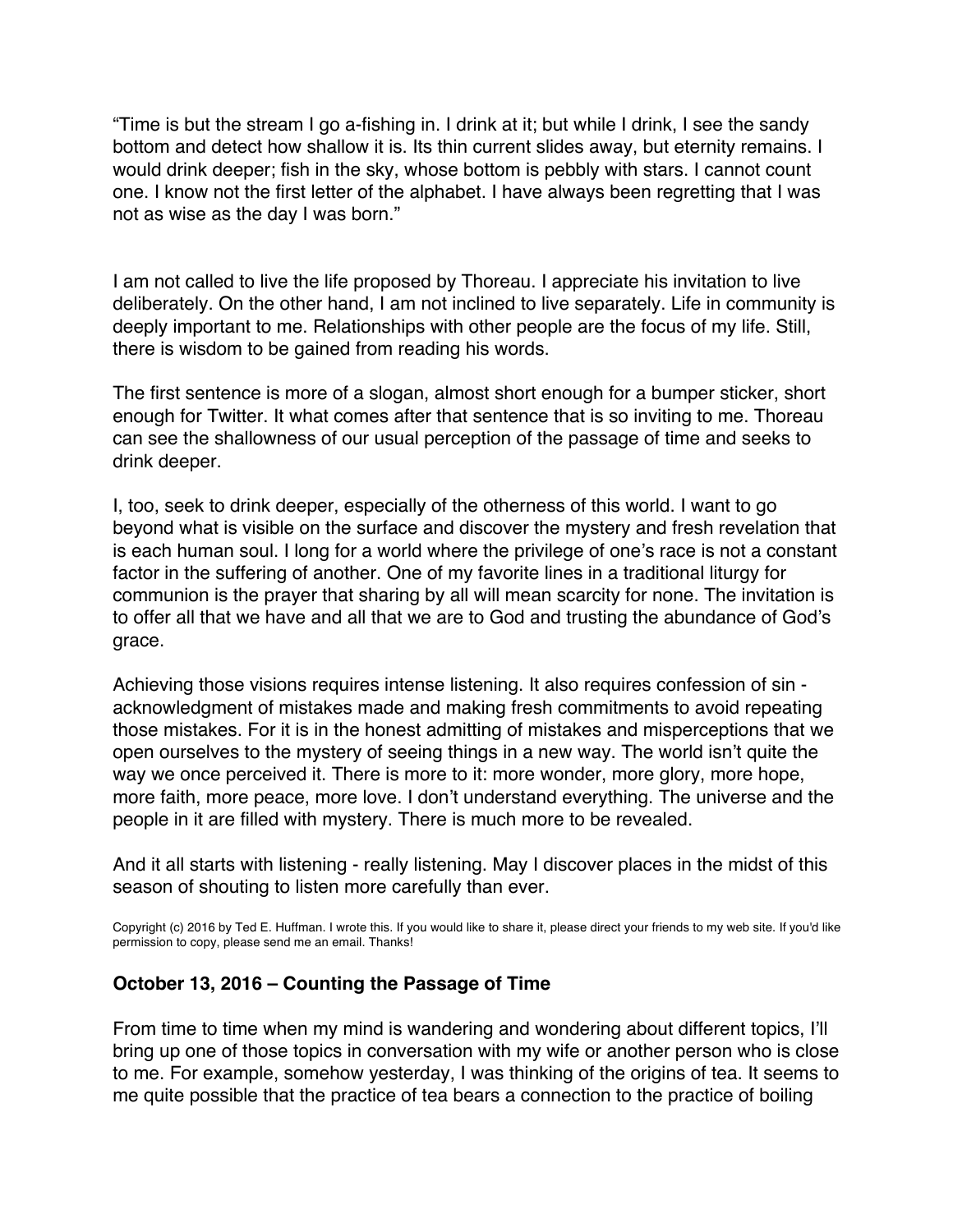<span id="page-28-0"></span>water to make it potable. A few leaves fall into the boiling water by accident and people discover that they like the taste and pretty soon they are steeping the leaves on purpose to make tea. Since we know that there are regional differences in the development of the practice of drinking various hot beverages, does it mean that other places had other practices for purifying water. England, for example, imported its tea habit from India. Throughout much of Europe, fermentation was a preferred way of making a beverage safe from bacteriological infection.

At any rate, I was commenting about these thoughts to my wife as we drove to a meeting yesterday morning and she was amused at the way my mind works, to come up with such thoughts and ideas.

It is just the way I think, I guess. I'm always coming up with questions. So, the question for today is this: "Why have we settled on the various ways we have for measuring the passage of time?"

Take the days of the week, for example. The Greeks named the days of the week after the sun, the moon and the five known planets, which were in turn named after the gods Ares, Hermes, Zeus, Aphrodite, and Caronus. They called the week Then hemerai "days of the gods." When Roman culture dominated over the Greek, they substituted their equivalent gods for the Greek ones: Mars, Mercury, Jove (Jupiter), Venus, and Saturn. Then, when Germanic peoples invaded at the fall of the Roman empire, they substituted roughly similar gods for the Roman ones, Tiu (Twia) got Tuesday, Woden got Wednesday, Thor got Thursday, Freya got Friday. They stuck with Saturn for Saturday for reasons that seem to have been lost to time. And we've finally settled on the Old English "day of the sun" for Sunday.

That is interesting, but the real question is why didn't we substitute Norse and other northern European names for the months of the year? We've stuck with mostly Roman names: Janus, Februus, Mars, Majesta, are gods; Julius (Caesar) and Augustus were emperors. April got its name from a Latin verb apeirie, meaning "to open." and the end of the year's months names are based on Roman numbers. septem is even; octo is eight; novem is nine and decem is ten. Why didn't we substitute norse names when the geopolitics shifted as we did with the days of the week?

Thinking of months named after Roman numbers brings up another quirky question about the passage of time. You'll notice that there are 12 months but the last one is named for the number 10. What is with that? The original Roman calendar had just 10 months, but it was observed that there are 12 lunar cycles in the year. Actually, the lunar cycles don't come out even, so there are really a bit more than 12 cycles per year, but that is another story entirely. Anyway, the Romans added two months to the beginning of the year, Janus and Februus, at the same time as they renamed the previously numbered months of July and August after their emperors.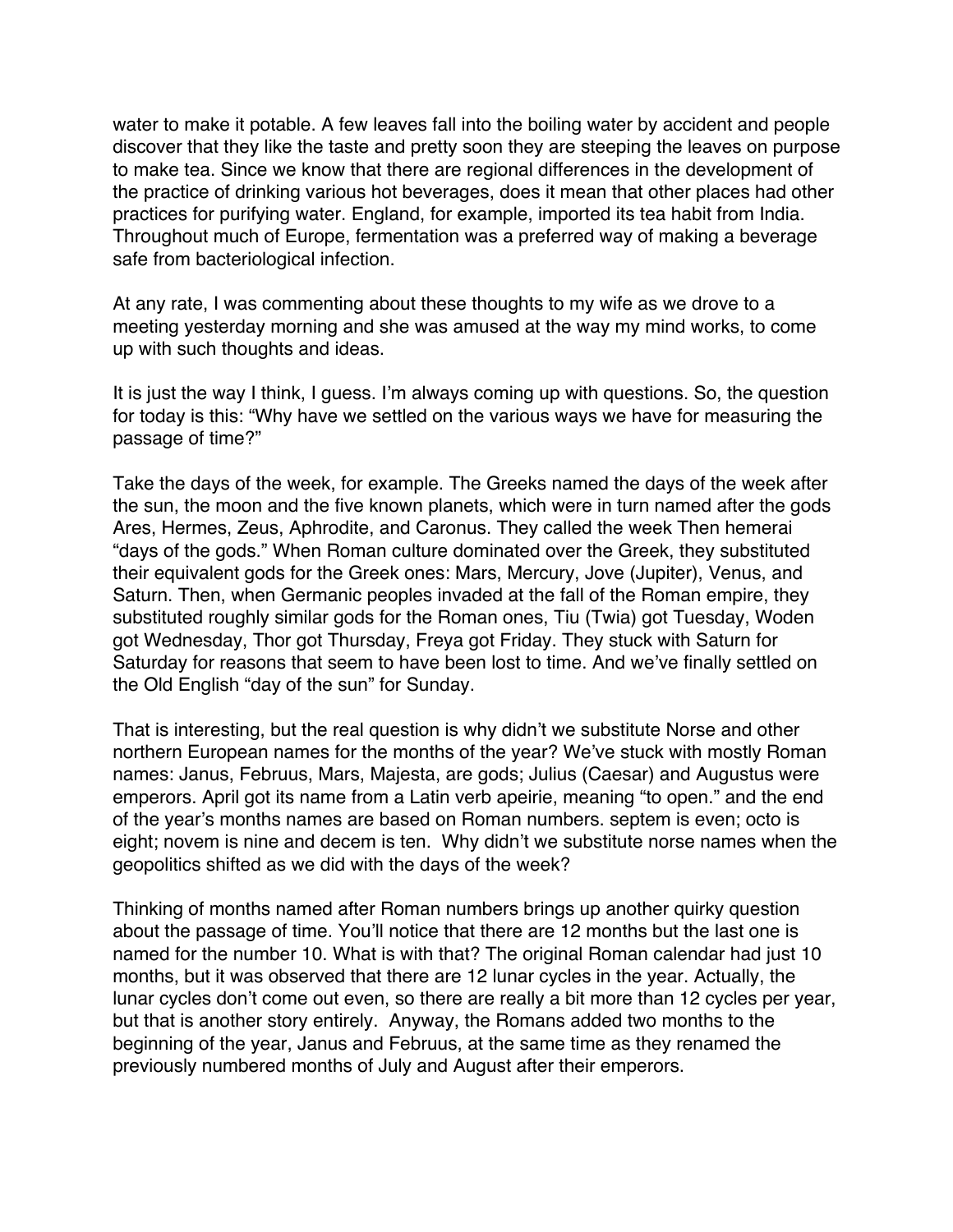The reason for having 12 hours in the day and 12 hours int the night, however, is apparently not related to the reason for having 12 months in the year.

24 hours in the day comes from a strange adaptation of an ancient Egyptian decimal (base 10) counting system. The Egyptians devised shadow clocks that were based on ten even divisions. Egypt, being close to the equator, had roughly equal amounts of daylight and dark. When the moon shone brightly the shadow clocks worked well. However, there was roughly an hour of twilight at the beginning and the ending of the day so they added those two hours. The day was thus divided into 10 hours of light and 10 hours of dark with an hour of transition at each change. For some strange reason that counting system stuck.

When it comes to dividing the hours into minutes and the minutes into seconds, however, you must look to a different part of the ancient Mid East. Before the rise of Babylon as a dominant culture, the Sumerians developed a counting system based on their astronomical observations. Like the Egyptians, they divided the day into 12ths then each 12th was broken into 1/360ths called a gesh and each gesh into 240 seconds. It is confusing, but you must understand that the Sumerians and later the Babylonians were fascinated with the number 60 in a similar way that the number 40 became prominent in Biblical writings. The Babylonians further developed the base 60 system and invented the abacus to provide for base 60 calculations. Their system was so complex, that it might not have survived had it been transmitted through memorization only. Therefore, the base 60 counting system was transmitted to future generations through the medium of writing, often making marks in wet clay that subsequently dried and left behind a semi-permanent record.

None of this explains why a 63-year-old man in South Dakota who has a busy day filled with meetings and who needs to be paying attention to the business of running a church and dealing with people who have complex lives and pressing problems would wake up with such thoughts on his mind. After all, I don't really need to know why we count with seconds and minutes. I have a watch and a phone with a digital clock either of which will get me to the meeting of the Altar Guild on time.

There is a fascinating story about how our computers and cell phones keep track of the passage of time, but that, perhaps, is a thought for a different day.

Copyright (c) 2016 by Ted E. Huffman. I wrote this. If you would like to share it, please direct your friends to my web site. If you'd like permission to copy, please send me an email. Thanks!

## **October 14, 2016 – Songs as Poetry**

The Nobel Prize for Literature is a big deal. It isn't just any hack or writer who will be awarded the esteemed honor. And that is the way it should be. The prize should honor distinction and exceptional writing. So, it makes sense that the first songwriter to win the Nobel Prize for Literature is no ordinary troubadour. As one BBC writer put it, "Eminem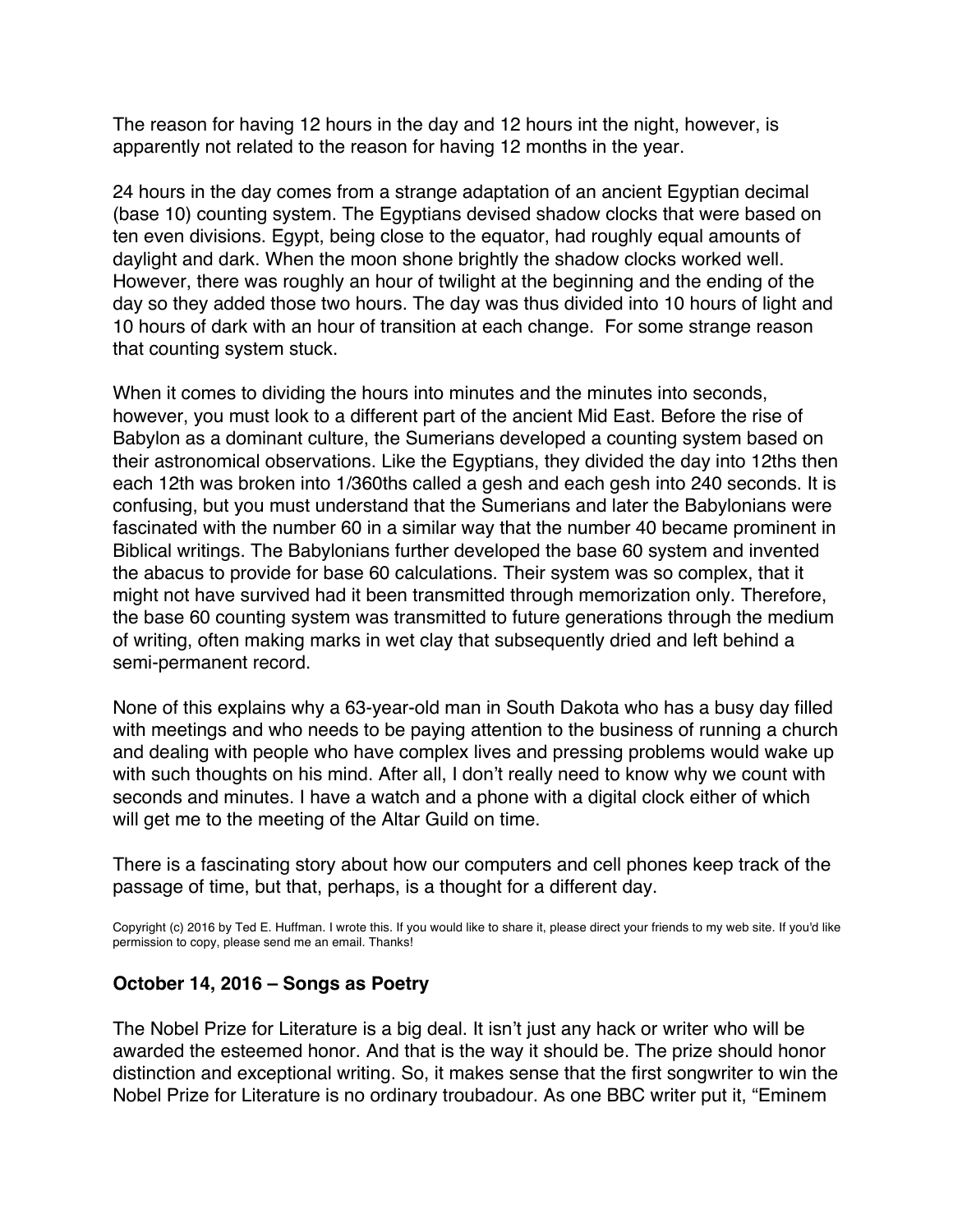<span id="page-30-0"></span>and Tupac were never going to be the first songwriters to win the Nobel Prize for Literature."

I am sure, however, that generations of pundits will be arguing over the decision to award the prize to Bob Dylan. Poets, teachers and literary critics have argued for years that poetry and song lyrics are two completely different genres. Simon Armitage, one of Britain's most popular poets wrote, in 2008 that songwriters are not poets:

"Or songs are not poems, I should say. In fact, songs are often bad poems. Take the music away and what you're left with is often an awkward piece of creative writing full of lumpy syllables, cheesy rhymes, exhausted cliches and mixed metaphors."

I think that the judgment is inaccurate. For many generations, great poetry has been set to music. The oratorio to Handel's masterpiece, Messiah, didn't start out as lyrics to a song, but rather Biblical literature around which Handel wrote music. It was great literature before the song surrounded it.

The debate, however, will continue, with some literary high brows claiming that it was a mistake to consider song lyrics as literature. Some will say that the intention of poetry is different from the intention of a song, but that is a subtle distinction that doesn't hold up after the passage of time.

I, for one, am thrilled that the Nobel committee has chosen Dylan as the recipient of the award. His lyrics reflect dozens of different moods, sometime witty, sometimes warm, sometimes coldly cynical, sometimes nostalgic. His songs are, in my opinion, highly literary. He can be subtle and funny and clever and profound. He can make you laugh, and he can make you cry. It is exactly what we want from literature.

And there is more. I believe that the quality of Dylan's work that prompted the prize is the simple fact that he is a consummate storyteller. "Lilly, Rosemary and the Jack of Hearts" is much more than just a pop song. Like other Dylan songs, it is long stretching to nearly nine minutes. And it traces the events leading to the death of Big Jim, a diamond mine owner who is married to the long-suffering Rosemary and having an affair with Lily, a dancer. Lily, in turn is smitten by her former lover, the Jack of Hearts, who is a clever and charming bank-robber. OK my summary doesn't even begin to tell the story. But a story is told by the song and while some might consider the song to be rather long, it is much shorter than a novel or a television show or a movie. Dylan succeeds in a very poetic fashion to be compact with his language and to pack intense meaning into very few words.

It may not be your style of poetry, but it is pure poetry, nonetheless.

Dylan, of course, doesn't need me to defend his prize. His life and his songs are the lasting testament to his contribution to the world of literature.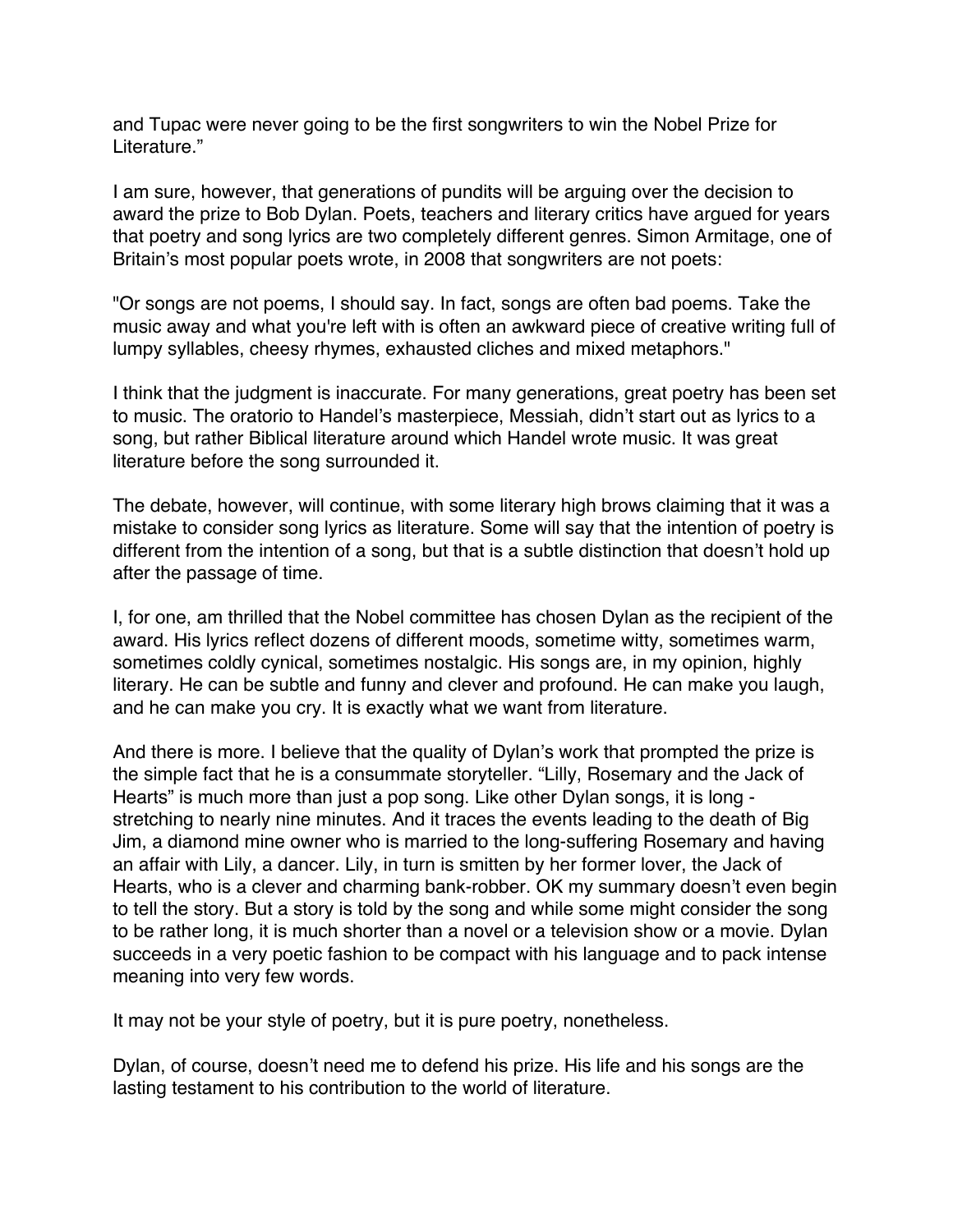When speaking of song lyrics as poetry, I have heard countless times that Dylan described Smokey Robinson as "America's greatest living poet." The problem with that 1965 quote is that it appears that the fact checkers have traced it back to Motown records press officer instead of having originated with Bob Dylan.

Of course, even his name is a bit of a literary tale. Bob Dylan was named Robert Zimmerman when he was born. The stage name he took is from a literary giant, the poet Dylan Thomas. The Welsh poet and writer is author of "Do not go gentle into that good night," and "And death shall have no dominion," two poems that will last for generations. I suppose that there are some who believe that Dylan Thomas chose the stage name from the erratic behavior and sometimes drunken appearances by the Welsh poet, but I suspect that more likely there was a genuine appreciation for the poetry that sparked the choice of name.

I suspect that the debate over song lyrics as poetry will continue for many generations. And I am sure that future Nobel committees will award plenty of awards to writers of more traditional forms of literature: novels, nonfiction, and classical poetry.

I can be a bit highbrow when it comes to poetry. I am an online subscriber to Poetry Magazine, and I read poetry from books every morning. I know, however, that over the years far more poetry has slipped into my life through the medium of music. I frequently find myself quoting song lyrics and my family will tell you that I often respond to events of everyday life by singing a few bars from some musical or pop tune. Music has a way of getting into our minds and our souls in a way that makes it easy to retrieve in different moments. It is accessible. The ancients knew this. That is why so many great words have been set to music. The music aids in memorization. Try to get a young child to recite the alphabet without singing and you'll see what I mean.

Making a distinction between poetry and song lyrics simply doesn't make sense. Music and words are so intertwined that they are permanently connected in our lives.

My delight in Bob Dylan's award is probably a statement about my age - and the age I was when I first discovered his music. There is something about teenage years that allows music to make a deep impression. When people ask for "good old hymns," they usually mean the songs they sang when they were teens and young adults. At any rate, my congratulations go out to Bob Dylan.

Now, if I can only get people to admit that Woody Guthrie's "This Land is Your Land" ranks as a national anthem.

Copyright (c) 2016 by Ted E. Huffman. I wrote this. If you would like to share it, please direct your friends to my web site. If you'd like permission to copy, please send me an email. Thanks!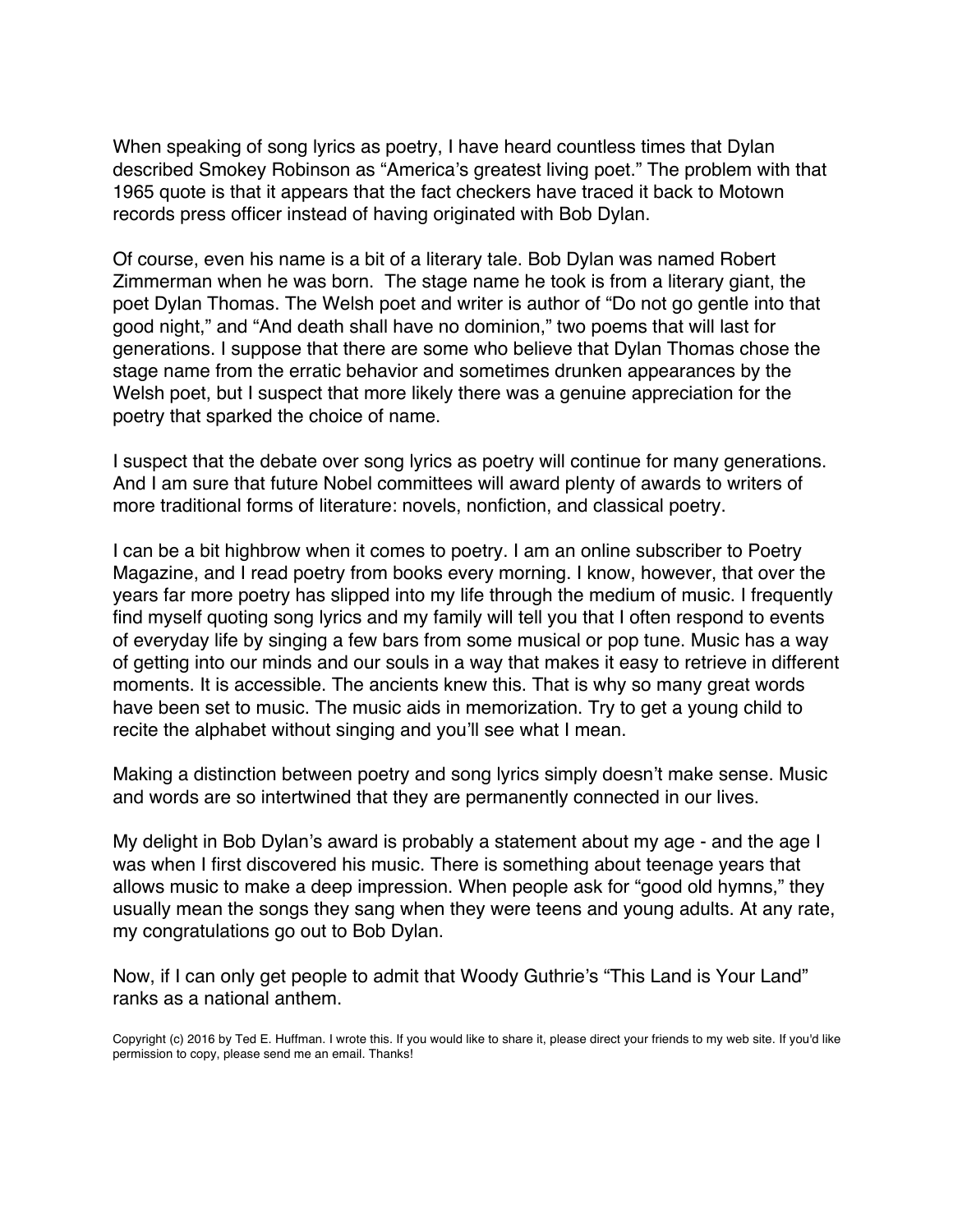# <span id="page-32-0"></span>**October 15, 2016 – Compassion Over the Long Haul**

I think there was a time early in my career when I thought that I might be able to help others solve their problems. I studied psychology and counseling and I worked a couple of years as a professional pastoral counselor. I thought of sage advice that might be offered and ways to inspire others to make changes in their lives.

I still believe that compassion is more than just feeling another's pain or sorrow. It must be accompanied by a genuine desire to alleviate the suffering of another to be meaningful. And I seek to be a compassionate person.

I have, however, discovered that there often is little I can do to genuinely help another person. Of course, there are times when gifts of food or shelter do provide muchneeded relief in the face of the devastating effects of poverty. I volunteer regularly at the mission, and I contribute to a variety of groups and agencies that provide direct support to needy people. I am also known to reach into my own pocket to help another when I am able.

Often, however, it is simply impossible to fix the problems that cause another's suffering. No matter how much I want to help and no matter how much the other may need help, sometimes it is simply the case that change must come from within. It is one of the hard lessons that family members of addicted persons must learn. You can't make another person change. There are problems that you can't "fix."

What I can offer to others is companionship. I can listen very carefully and try to understand things from the other's perspective. I can offer encouragement and support in ways that empower the other. And, often, what I can do is to simply share the burden and sit with another in the midst of their pain and suffering reminding that person that they are not alone.

It has been a week for listening to people walking some painful journeys. The week opened with news of a death in our congregation. We invested two days in our Conference's "Sacred Conversations on Race," with our Lakota partners, part of which was hearing some painful stories. A mid-week funeral and a few sessions with church members who needed to talk about their problems combined with the experiences of earlier in the week to remind me that there are troubles in this world that are bigger than me. I can't fix all of the problems. I can't stop all of the pain. I can't protect others from suffering.

Still, I don't have to disengage. I can remain in relationship in the midst of this messy, troubled and, yes, sometimes painful world.

And that brings me to another lesson that I have learned from my career as a pastor. I know it sounds selfish, but the truth is that I need to practice good self-care to have the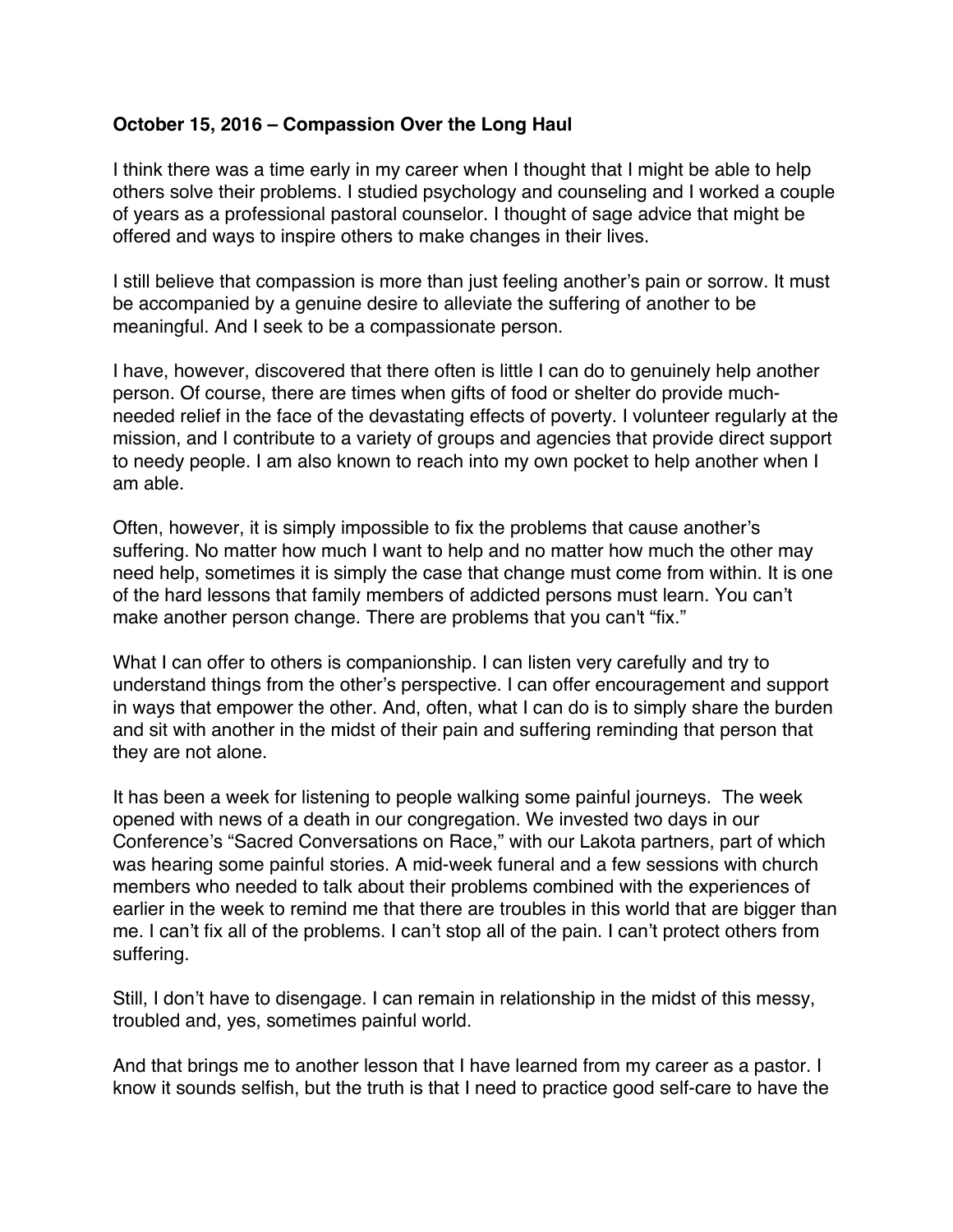energy to be present for others. Being who I am and doing the job that I do demands that I sneak away from time to time and paddle a boat on a lake. It requires that I go for a walk and leave the troubles behind for a few moments. I need to read a good book or a good story and listen to some good music from time to time to have sufficient resources for the job of caring for other people.

The last thing a hurting person needs from me is my lame attempts at meeting my own needs. To genuinely help others, I need to be healthy myself. To be truly present with others, I need to have invested enough time and energy to have healthy relationships in my own home.

Last night I prepared a home-cooked meal and after dinner we went downtown and strolled through an art gallery for a little while. I wasn't thinking about the "to do" list at work. I wasn't focused on solving problems for the committees on which I serve. I wasn't paying much attention to the grief and sorrow of those around me. I was just looking at the art and being impressed and amazed at the skill of the artists. I was enjoying reading the short biographies of the artists that were posted near their work. I was making comments about what I like and what impressed me to others who had come to view the art. I was chatting with a few friends who also were enjoying the evening and the art.

It might have been one of the best things I could have done for those who have shared their pain with me in the past week. Rather than being shaped by the pain I have witnessed, I became aware that there is still much beauty in the world. There are still artists whose creativity can inspire. Pain and grief and sorrow and suffering are not the last words on the state of the human experience. We also are creatures of beauty and meaning and purpose.

Those are important reminders in a season of the nastiest political campaigns I can remember. Despite the intense rhetoric and downright mean words that are being exchanged, there are some good people in this world. There are people who care about others. There are people who are called to public service. At its core, a career in politics is not about self-aggrandizement, but about serving others. You could easily forget that truth if you only paid attention to the advertisements or the reports of mainstream media. The inherent goodness of people comes forth most often when you take time to listen and look beyond the differences and disagreements.

There is a lot of burn out in my profession. I know the stories of a lot of dedicated colleagues who finally had to give up. Endurance comes from seeking balance and learning to practice self-care.

Perhaps the most important skill I have learned as a pastor is to go home at the end of the day with work that remains undone.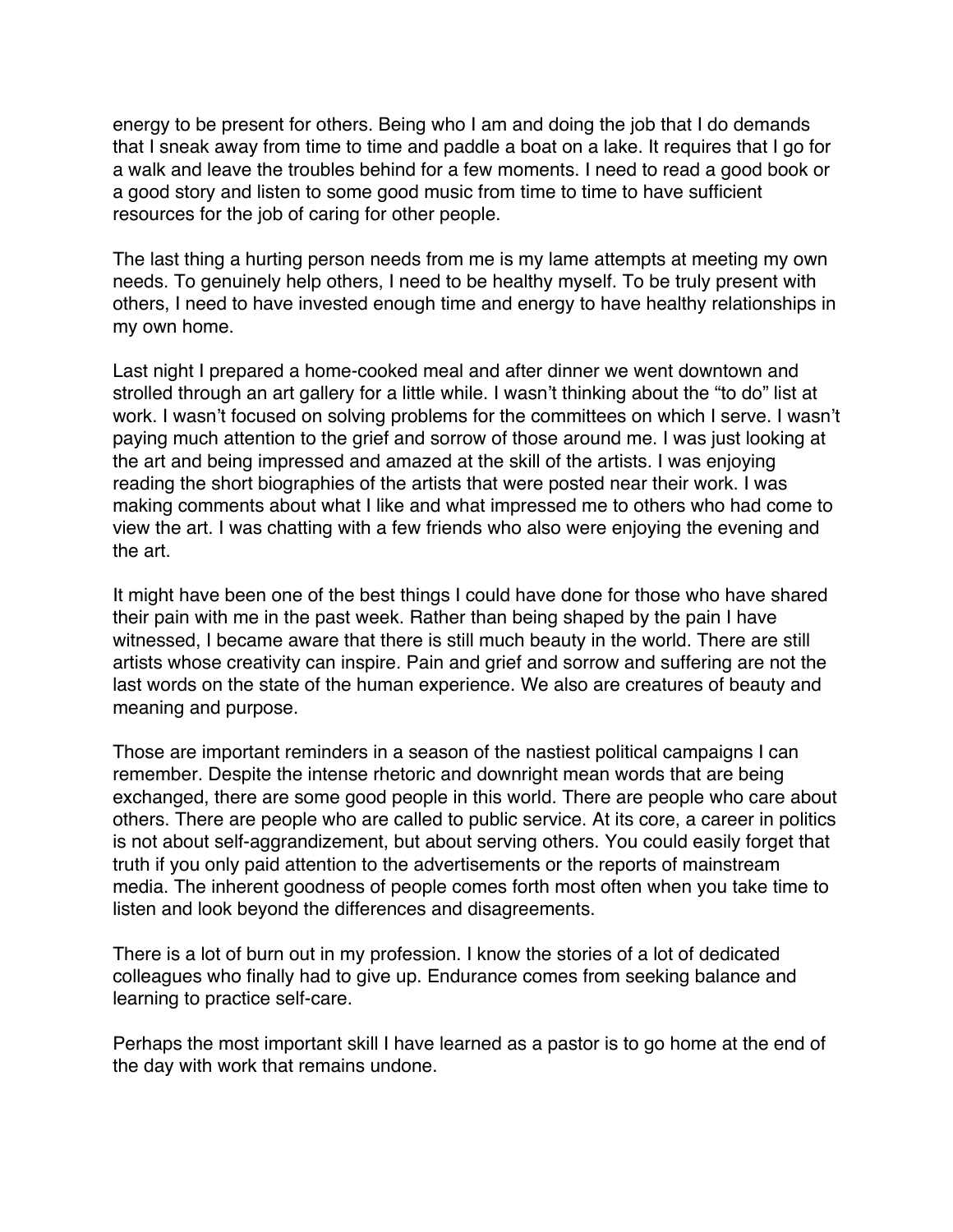<span id="page-34-0"></span>Copyright (c) 2016 by Ted E. Huffman. I wrote this. If you would like to share it, please direct your friends to my web site. If you'd like permission to copy, please send me an email. Thanks!

# **October 16, 2016 – Stocking Up**

For as long as people can remember autumn has been the season for preserving food in temperate climates. In the day of modern supermarkets and food that travels around the world in short times, these practices have faded. Here in Rapid City, we have a seafood market that features the catch of the day. Remember we live more than a thousand miles from any ocean. The airlines fly in fresh fish packed in ice every day to replenish the stocks in the market. We can buy bananas and tomatoes year-round and fresh spinach and lettuce are stables in the grocery store.

Still, there is something inside of us that carries an urge to put up a bit of food when the days begin to shorten, and the night takes on a chill. This year was a banner year for tomatoes for us. We didn't think it would be that way. On July 15 our plants were stripped of their leaves by a hailstorm that lingered and dropped hail for more than a half an hour. Although bruised on the tops, the tomatoes that were on the vines at the time survived and many of them ripened. It took a few weeks, but the plants recovered remarkably well and by mid-October we had hundreds of tomatoes back on the plants. We finally decided, a week ago, to go ahead and clean out the garden as we were seeing frost at nights and covering the plants was becoming a chore. With the busy days and the string of meetings we had last week we ended up bringing the green tomatoes into the house to ripen. Now we're working to process the tomatoes that have ripened while we devise strategies for those that remain in the basement and search the internet for recipes for green tomatoes.

In addition to the tomatoes, we still have a large box of apples from a friend's apple trees. So yesterday I went to the basement and got out our food dryer and loaded up five trays of apples and a single tray of tomatoes. The dryer has been a part of our family for around 30 years now and it is a bit noisier than was the case when it was new. It still works well and within 24 hours the fruit will be ready to pack into bags for winter storage. Dried apples can be reconstituted for apple breads, but we mostly just eat them dried as snacks. They are tasty and nutritious. The dried tomatoes work well in omelets and other cooked dishes. Tomorrow will probably be a day for freezing a few tomatoes for soups and such as well as putting up a few jars of salsa.

Our modest process is nothing compared to the generations who have canned and putup food for storage. I still encounter people purchasing cases of canning jars and know that there are lots of people who can the summer's bounty as their primary process of preserving food for the winter season.

I remember jars and jars of apple sauce each fall in our home when I was growing up. We rarely make apple sauce these days and rarely eat it. After all, we can buy fresh apples in the store all year round and take advantage of the storage and shipping of the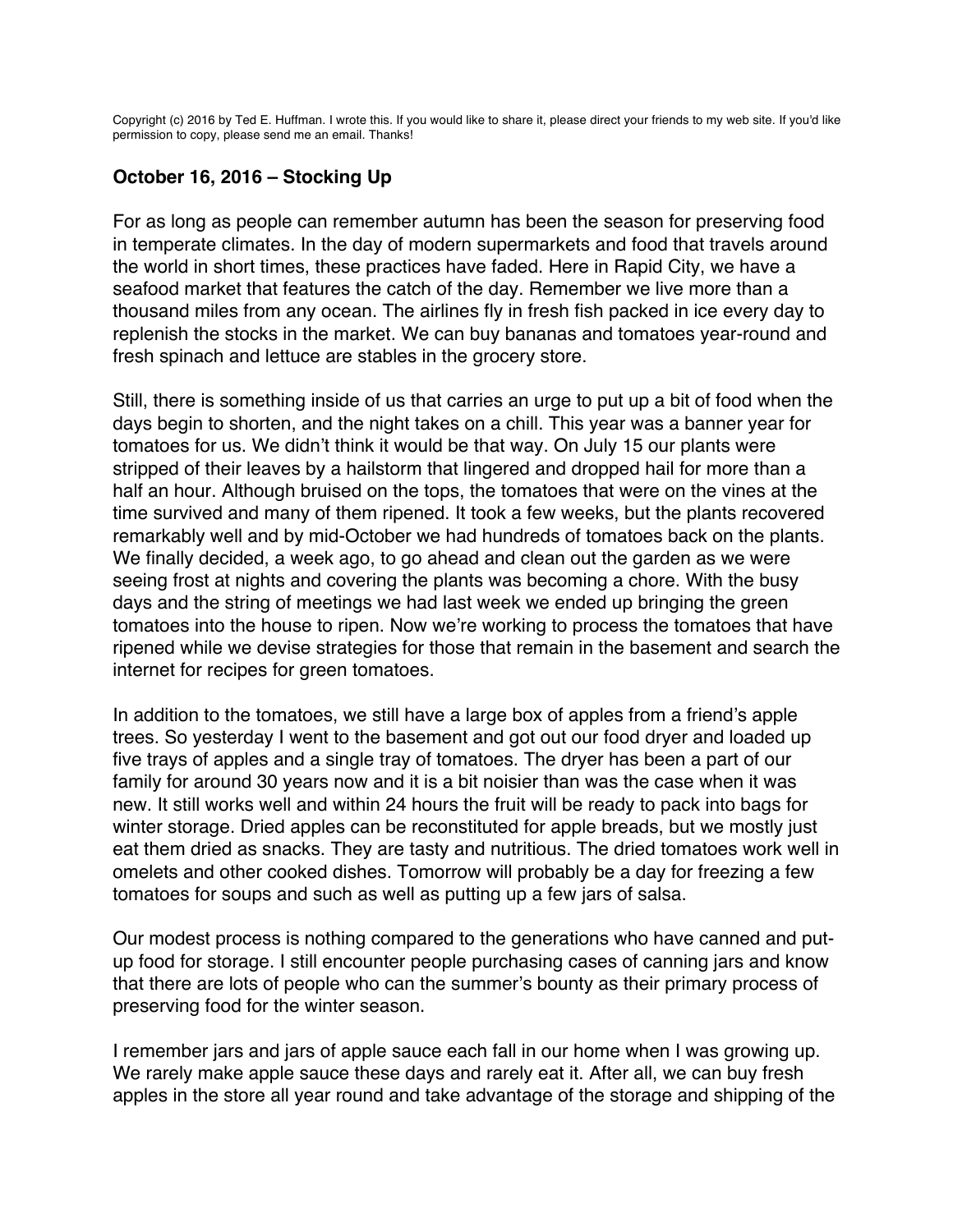professional growers to have access to all of the apples we need. My mother also was a good one for putting up lots of chokecherry jelly and syrup for winter use. It was a banner year for chokecherries back home this year and the chokecherries all went to the birds except for those harvested by a wandering bear that came around when they were ripe. We just don't eat much jelly or jam any more. Our lifestyles and food choices have changed with the changes in available foods and the pace of our lives.

Still, there is something comforting about the sound of that noisy fan in the food dryer. It feels satisfying to be putting away a bit of food for the future. Knowing that we will have some snacks in the house when we get hungry is a good feeling.

We keep a basic stock of food in our house. We are not dependent on having to go to the grocery store every day. As recently as three years ago we were snowed in at our house for three days and although we didn't have any electricity, we were at no risk for going hungry. There is always rice and beans to cook and our freezer has a selection of meats that can be cooked. Our kitchen is all electric, so when the power is out, we do our cooking in the garage on our trusty Coleman stove.

Although they are not stormed in, our children living in Olympia, Washington, have been witnessing some intense storms over the past few days. The remnants of a Pacific typhoon have brought wins above 50 mph to the whole northwest. There were plenty of trees down, including trees that fell onto the Interstate, blocking travel in some lanes. And they've had a couple of extended power outages. One day last week our grandson went to school in the dark. Officials thought that power would be restored during the day, but it was still out when it was time for the children to go home. It was a fun adventure for a kindergartener, getting to use flashlights to go to the bathroom and modifying activities so that they could be closer to the windows for light.

We are constantly reminded that the weather is a powerful force, and it is beyond our ability to manipulate or control. Like our forebears, we need to maintain a healthy respect for the forces of nature. It just makes sense to stock up on staple foods and have a plan for dealing with the inconveniences that come with severe weather events.

Besides, stocking up for winter is so ingrained in our upbringing that it feels natural.

Copyright (c) 2016 by Ted E. Huffman. I wrote this. If you would like to share it, please direct your friends to my web site. If you'd like permission to copy, please send me an email. Thanks!

#### **October 17, 2016 – Wounds and Blessings**

My father was missing the tips of three of his fingers on his right hand. The loss was the result of two different accidents with the planner on his Shopsmith woodworking tool. I witnessed the second accident; though I was hardly aware that anything had occurred. He calmly powered down the tool, wrapped his hand in a towel and walked out the back door of our house and across the alley to the emergency room of the hospital. We were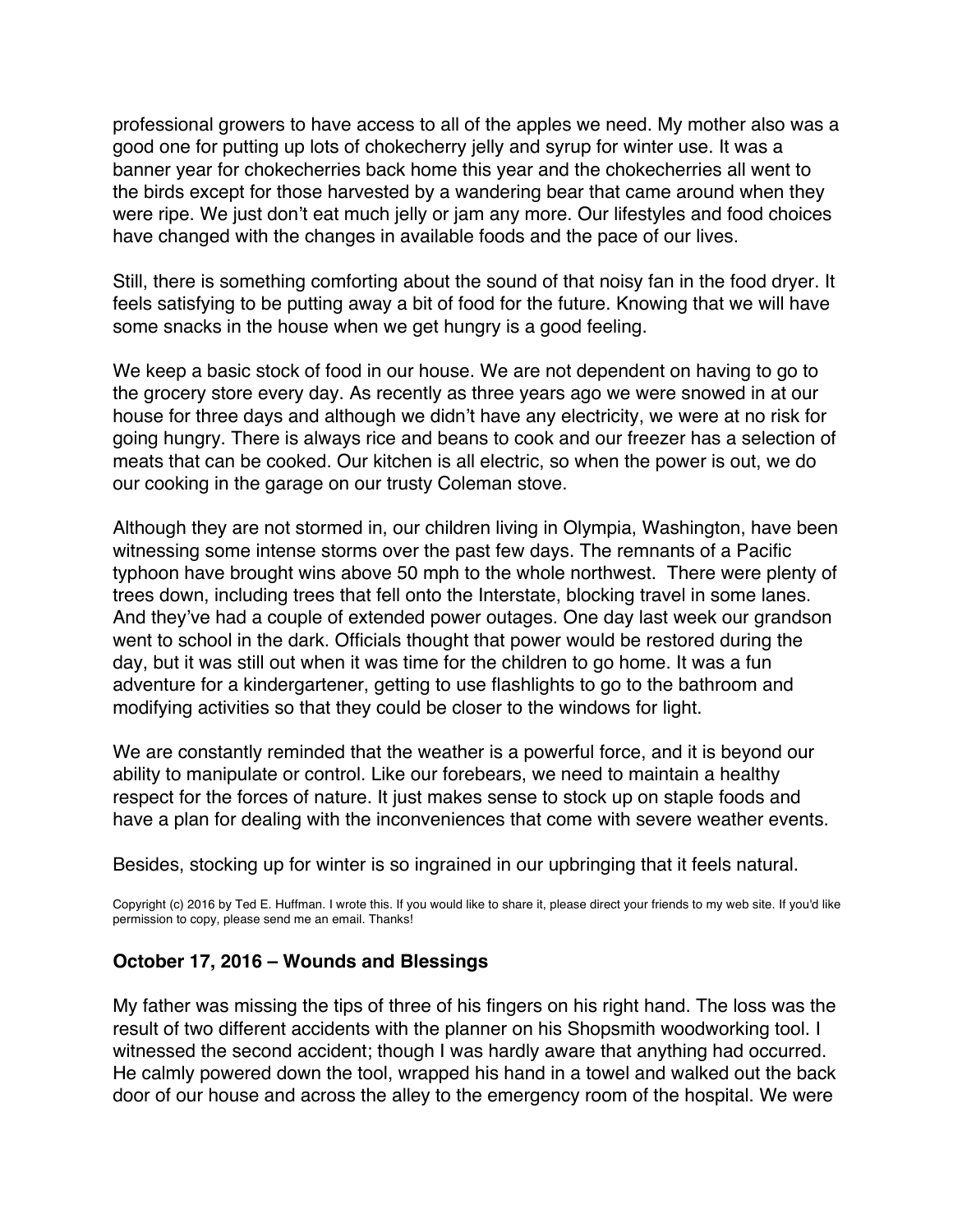<span id="page-36-0"></span>working on a science fair project making sample pieces of all of the kinds of woods that were being used in our family's kitchen remodeling project. I later mounted the pieces of wood on a piece of poster board and carefully labeled each one.

The three fingers were shortened to the location of the final joint in the finger. They had no fingernails and after they healed the ends were smooth with a flap of skin pulled over the tips that neatly healed into the rest of the finger. You barely noticed the difference. It didn't seem to limit his ability to do the things he enjoyed. He continued to work and use tools effectively. He shook hands with his customers without embarrassment of causing them discomfort. He could pick up us children and enjoy his grandchildren.

Later, when I had become an adult, he would sometimes report about the challenges of nerve endings that had been lost and others that had been relocated from the sides of this fingers to his tips. His most common symptom is a condition called hypoesthesia. His fingers didn't feel things that they should feel. This was especially true of extremes of temperature. He had to be especially careful when working outdoors in the winter because he could get frostbite in those fingers without knowing that they were cold. They were relatively good at sensing touch, especially if he pushed a bit harder than his other fingers required, but he couldn't gauge temperature with those fingers. Most of this time it wasn't a problem because he could use his other fingers to determine temperature. He wasn't likely to burn those fingers because they probably wouldn't be put into contact with hot objects since he could feel heat with his remaining fingers. However, they were the fingers most distant from his thumb and forefinger with which he did fine motor tasks and because he used them less than the other fingers, they would become colder from working outdoors and sometimes he didn't notice.

Earlier in his injury he had also experienced dysaesthesia - the experience of pain when there is no source for the pain. He would have the sensation that the tips of his fingers were still present, and they might itch or hurt without any reason for either sensation. That seemed to fade with the passage of time as his brain and nerves relearned the shape of his body and the condition of his hands.

Yesterday when participating in a small group at the church, the thought of my father and his hands came to mind briefly. Another person was speaking of grief that comes with the loss of something other than the death of a loved one. I never spoke to my father about whether he experienced grief with the loss of the tips of his fingers. I know that those who lose limbs experience grief over their loss, but perhaps it is a matter of degree - the larger the loss the more acutely the pain of grief is felt.

As a writer, I often think about words and how we use them to describe our human experience. As a theologian and a student of the bible, I often reflect on the challenges of translation from one language to another and the possibility of miscommunication of important concepts when translation takes place. The poet Gregory Orr points out that while in English "to bless" is to confer divine benevolence on someone or something, in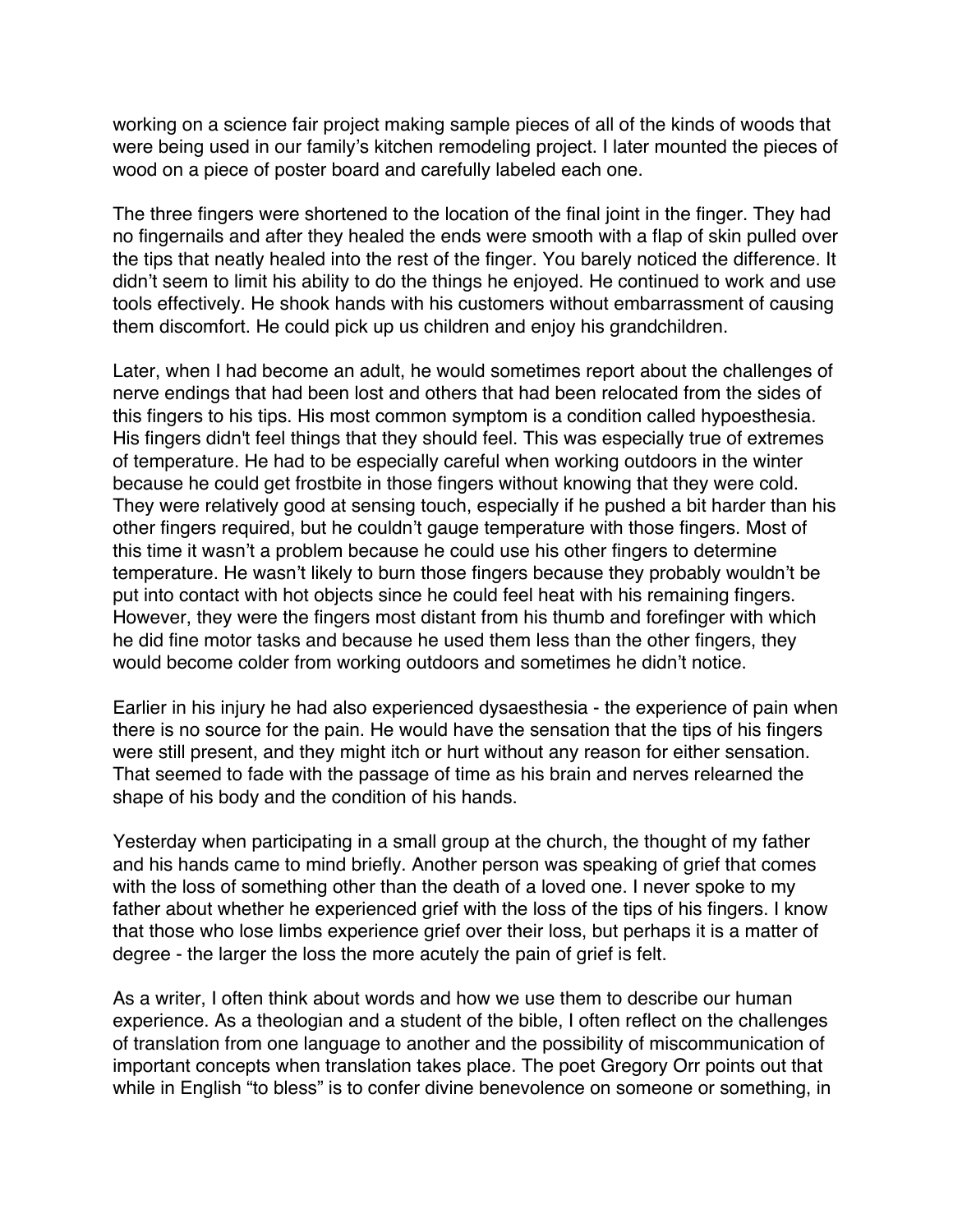<span id="page-37-0"></span>French the verb "blesser" means to wound. The two are linked, he suggests, beyond logic.

When I think of the process of grief, however, I might take issue with Orr's conclusion that the link is "beyond logic." It seems to me that the connection might be more logical than it first appears. To receive God's benevolence, God first needs to get under our skin. We must allow God to become a part of our lives before we can know God's goodness. Sometimes it is at the point of injury where we allow God to become a part of who we are.

My former teacher Granger Westberg always referred to grief as a good process. Even though it involves pain, grieving connects us to other people and to God in ways where we previously were separated. Sometimes we must go through the experience of pain to discover the blessing that is present.

Two gestures, which have become habits for me, provide a constant reminder of how blessed I am. The first is the practice of touching each finger of my hand to my thumb. I start with my pinkie and proceed to my ring finger, middle finger, and pointer, each in turn. The sensation in the tips of those first three fingers remind me that I can feel something that my father could not feel after his accident. I am blessed to have fingertips with all their sensations and abilities on all five of my fingers on each hand.

The second gesture, like the first in meaning, is placing the tips of each finger to the tip of the corresponding finger on the other hand. I frequently hold my hands in that position when I am listening carefully. Often, I am unaware of the gesture until something makes me look at my hands or I allow my mind to wander from the intensity of careful listening. Somehow this brief reminder of my wholeness helps me to be wholly present to another person.

Perhaps our wounds are also blessings when we allow our vulnerability to show and face the world as real human beings, flaws and all.

Copyright (c) 2016 by Ted E. Huffman. I wrote this. If you would like to share it, please direct your friends to my web site. If you'd like permission to copy, please send me an email. Thanks!

## **October 18, 2016 – About the Beard**

I'm not a big fan of television, but it is impossible to escape knowing a little bit about television in our culture. In the first place, television is omnipresent. Waiting rooms from the shop that works on my car to the doctor's office all have televisions. The pharmacy even has a television. Every living room in every nursing home in town has a television, usually with the volume turned up above my comfort level. There are televisions in hospital rooms, and it is common for homes to have more television sets than bedrooms. We still buck the trend with a lone television set in our basement that is not hooked up to cable.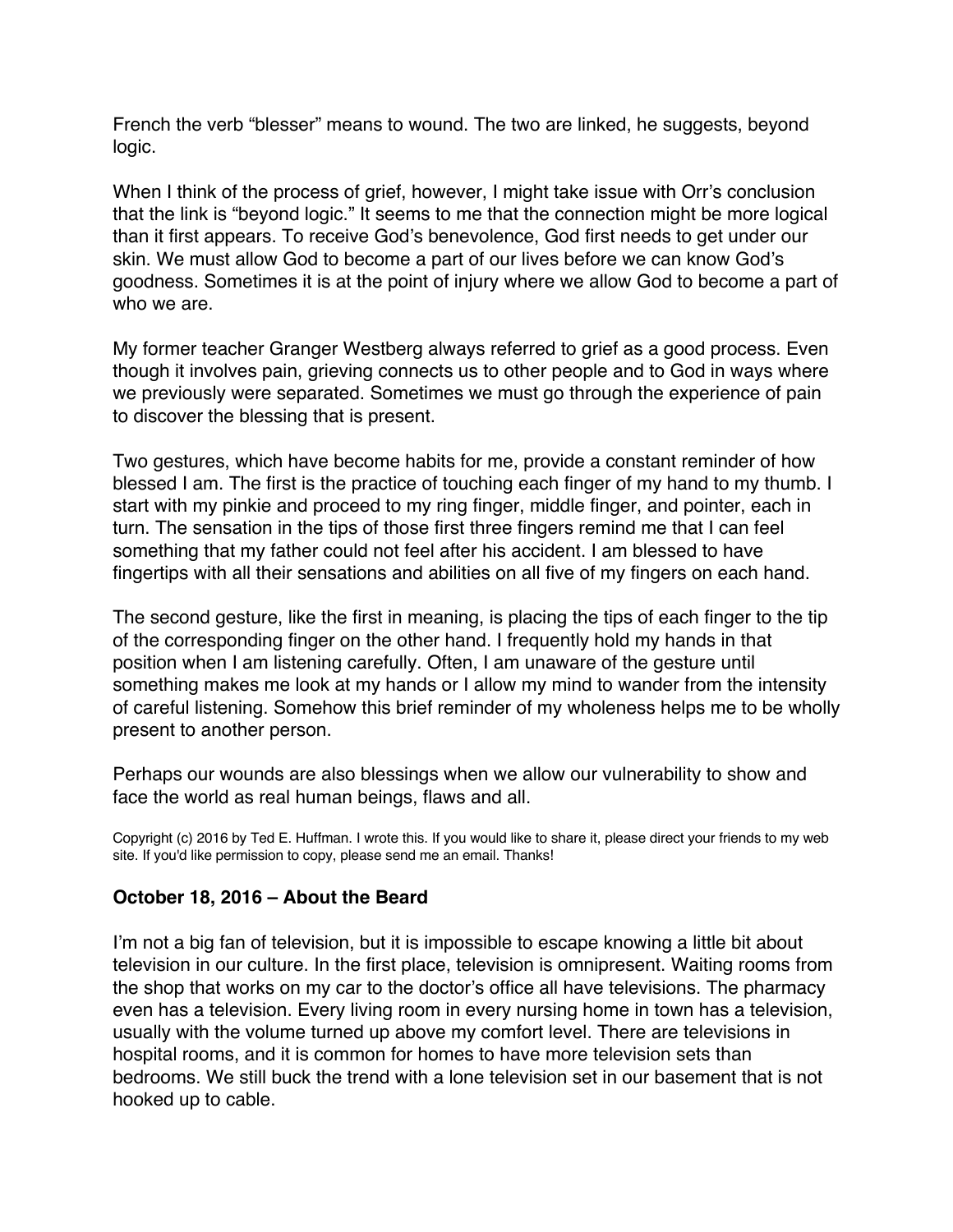But I do watch a bit of television on my computer from time to time, primarily clips instead of complete programs. And yes, I do know the names of some of the personalities who are famous because of their roles in television.

I learned about the fact that David Letterman has grown a full beard, however, not from television, but from a piece in the New York Times. Judging from the photographs in that piece, he looks considerably different than was the case when he appeared cleanshaven in a suit and a tie for thousands of evenings of late-night television. According to the article, Mr. Letterman said, "I just got tired of shaving every day, but then it became something else, and I'm not quite sure what it became. The beard is a good reminder to me that that was a different life. I'm hopeful that I will either find something else, or something else will be presented to me."

I guess I'd have to do the opposite if I were to go for a completely different look upon retirement. Although I sported a beard on my wedding day 43 years ago, I was clean shaven for the rest of that summer as I worked in a bakery. However, that fall, when I returned to school, I grew the beard again and I have not shaved it off since. My children and grandchildren have never seen me without a beard. The members of the churches I serve have never seen me without a beard. After 43 years, I guess I don't know what I'd look like without a beard.

It isn't that I'm opposed to shaving, though I'm sure the skin under that beard is tender and would be irritated by shaving. In fact, the style of beard that I wear requires trimming. I keep part of my cheeks and my neck shaved. It has become so much a part of my appearance that I don't give it much thought.

I remember a couple of factors in my first growing of a beard. I thought that there was a certain academic look to a beard. I was trying to fit into college and a lot of my professors sported beards. I guess I thought that it made them look wise. Then there was the simple fact that I could grow a beard. Shaving isn't a thing that children must contemplate. I was college age before I was able to grow a beard and the first beard was a bit thin. I have sported with a longer beard at times, but I prefer the look of my beard trimmed. It really grows fast - at least twice as fast as the hair in my head. If I let it go six weeks between a good trimming I begin to look like Santa Claus. I can trim it myself, but when I go to the barber shop the results are straighter and look better.

There is quite a bit of religious symbolism associated with beards. Sikhism, Islam, and some sects of Judaism require men to keep beards. I don't belong to a group that requires beards and I'm not sure of the religious symbolism of beards, but most depictions of Jesus show him with a beard, so I have to admit it is a bit of a factor in my own faith tradition. Historically there have been sects of Christianity where beards were banned, especially among clergy, but those bans have been relaxed during my lifetime. Orthodox Christian priests almost always sport beards.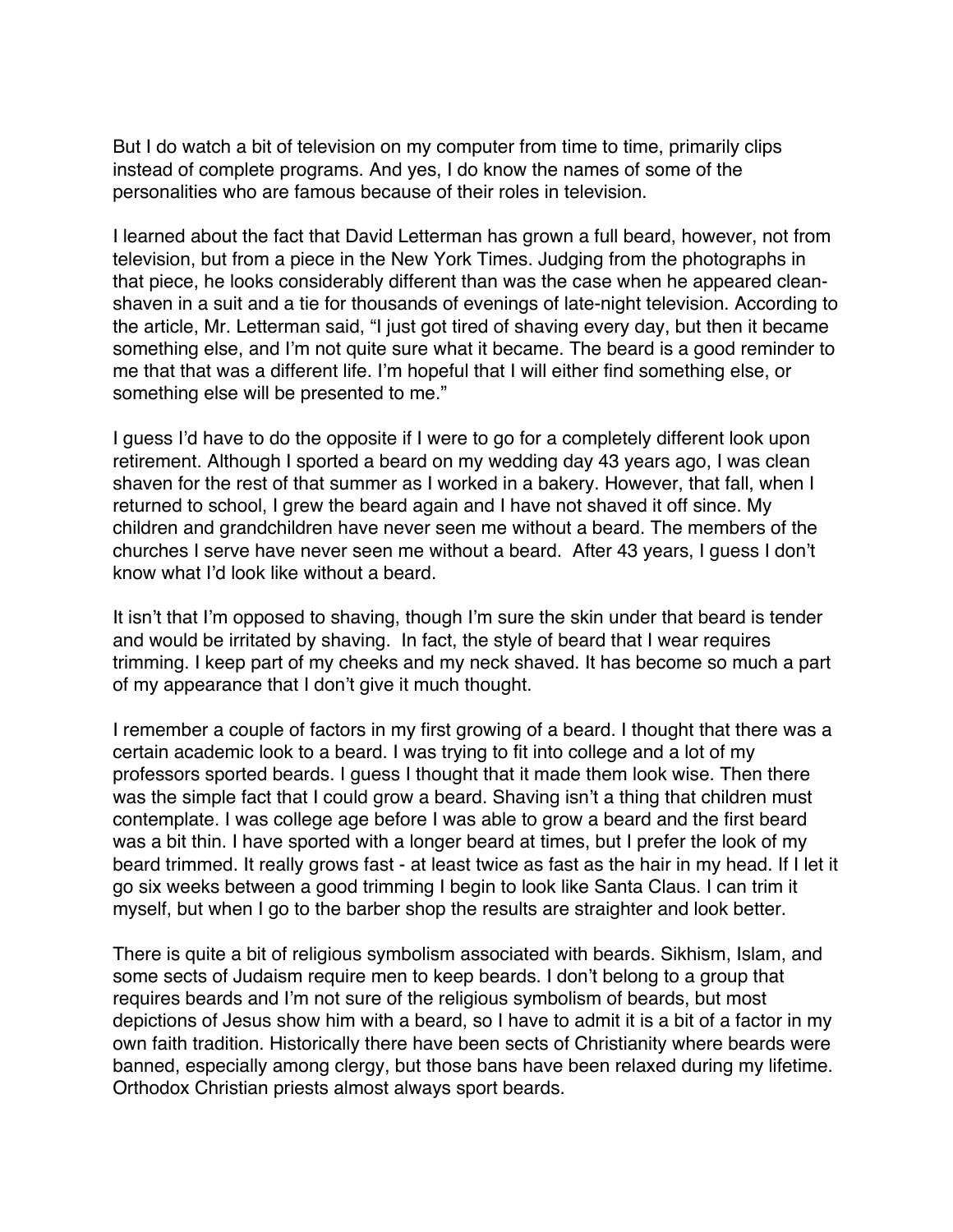<span id="page-39-0"></span>The beard is a sign of being an adult male. We're the ones who can grow beards. When I first grew my beard, I was working summers for my father delivering machinery and I would get a fair amount of teasing from the men of the Hutterite colony where we often made trips. It seems that in that colony men don't grow beards until they have become a father, but from that point onward they constantly sport a beard.

The truth is that I have trouble associating much deep meaning with a beard. It seems to me to be more of a fashion statement than anything else. It is a choice that has very little social consequence in our society. There are many different styles of facial hair among men.

I have a young friend who likes to sport a wide variety of different looks. Sometimes he will grow out a full beard and often he will grow his hair longer when he is sporting a beard. Then, one day, he'll shave off the beard and get his hair cut short. He has, at least once, shaved all the hair off of his head. He just likes having different appearances and getting different reactions from family and friends. I make it a point to comment and react to his sudden changes and he always responds with a smile and a laugh. He enjoys making changes and he enjoys having people notice.

I'm not quite that adventurous. I guess I'm more shaped by habit. I don't want to be surprised by the image in the mirror first thing in the morning.

So, unlike David Letterman, I have no plans for changing my appearance when I finally decide to retire. I'll probably keep wearing the same clothes and, other than the slow process of aging, which has already turned my beard white, I doubt that I'll make many adjustments in appearance.

You never know, however. It would just take me a few minutes to shave it off.

Copyright (c) 2016 by Ted E. Huffman. I wrote this. If you would like to share it, please direct your friends to my web site. If you'd like permission to copy, please send me an email. Thanks!

## **October 19, 2016 – An Observation and an Inquiry**

There are things about my life that continue to surprise me. One is that when I get tired, I don't sleep as well. It seems counterintuitive. Last night was a good example. I worked hard and straight through the day. With meetings at 8:30, 10:30; 12 noon, 1:30, 6:00 and 7:00, I didn't take any breaks in my day. I caught a sandwich on my way to my noon meeting and grabbed a snack before my 6 pm meeting, but didn't have a proper meal during the day, either. By the time I got home in the evening, I was ready to wind down and prepare for bed. But after a couple of hours of sleep, I was wide awake and ended up getting out of bed and reading for a while.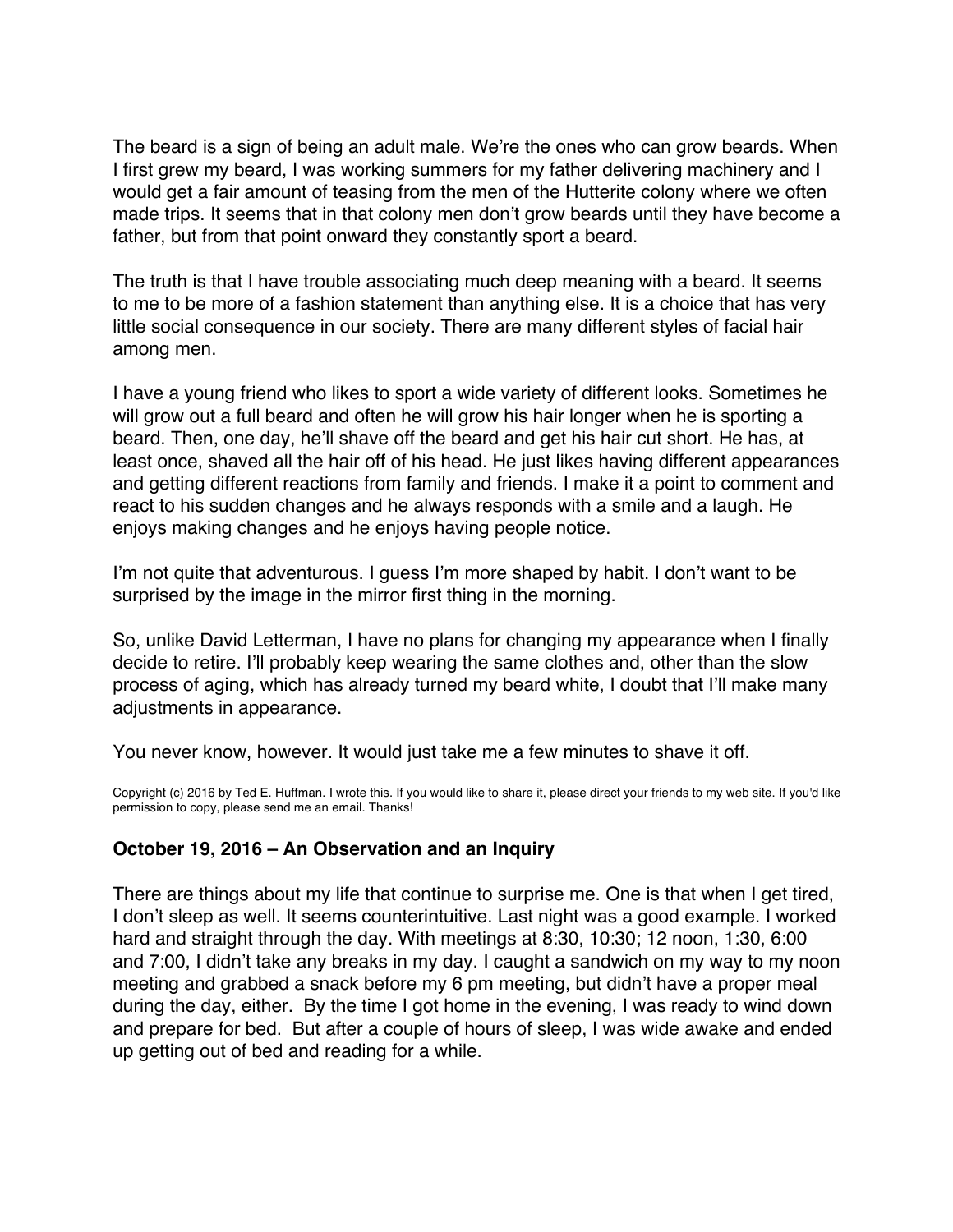I wish I could teach myself to simply sleep when I am tired. I've got a full day today, too. What seems to happen is that my brain gets going with all kinds of thoughts and I wake with ideas in my head and kind of want to keep thinking. Sometimes the thoughts in my head have a direct connection with the work I am doing. As often, however, they are wrestling with bigger philosophical and theological questions that will remain for years and, while fun to contemplate, do not need to be "solved."

So, once again, I have been wondering about the classic philosophical debate over the nature of mathematics. The question to consider boils down to this: Are the laws of mathematics fundamental realities about the nature of the universe, or are they human inventions that come from our imaginations to explain the phenomena we observe? For a specific example: Did Einstein invent e =mc2, or did he discover it embedded in the fabric of reality, waiting to be seen?

How that question is answered reveals a fundamental assumption of science and influences how scientific inquiry proceeds. If, on the one hand you believe that basic principles such as mathematics are the product of human imagination over generations of inquiry, you conclude that there are multiple ways of interpreting our perception of reality. A fundamentally different system of counting and measuring might produce a fundamentally different reality. On the other hand, if you believe that the universe has immutable laws that can be discovered and, once discovered remain constant, you must come up with other ways of explaining exceptions and inconsistencies. A common practice among physicists, for example, is to question our powers of observation. To a particle physicist, the walls of this room are not really solid, and their color is not fixed. The walls are made up of moving particles and my assumption that they are solid and of a particular color is not a matter of reality, but rather a projection of my mind based on sensory input from my hands and eyes.

The debate can become esoteric, but they have real-world consequences. The Large Underground Xenon experiment (LUX) that is currently running at the Sanford Underground Laboratory in the former Homestake Mine in Lead, South Dakota, cost \$10 million to build. It has not discovered any evidence of dark matter. Those who believe that the theories of dark matter are not projections of human imagination, but rather quests for observable reality, are in the process of securing funds to build a much larger and much more expensive detector that will render the current \$10 million model obsolete.

In perspective, \$10 million would build over 125 Habitat for Humanity homes, which in turn would produce sufficient mortgage revenue to eliminate poverty housing in the State of South Dakota within 25 years. Of course, the funds available for scientific research are not available for addressing poverty housing, but it reveals another philosophical debate that, in my mind, is directly related to the question of mathematics.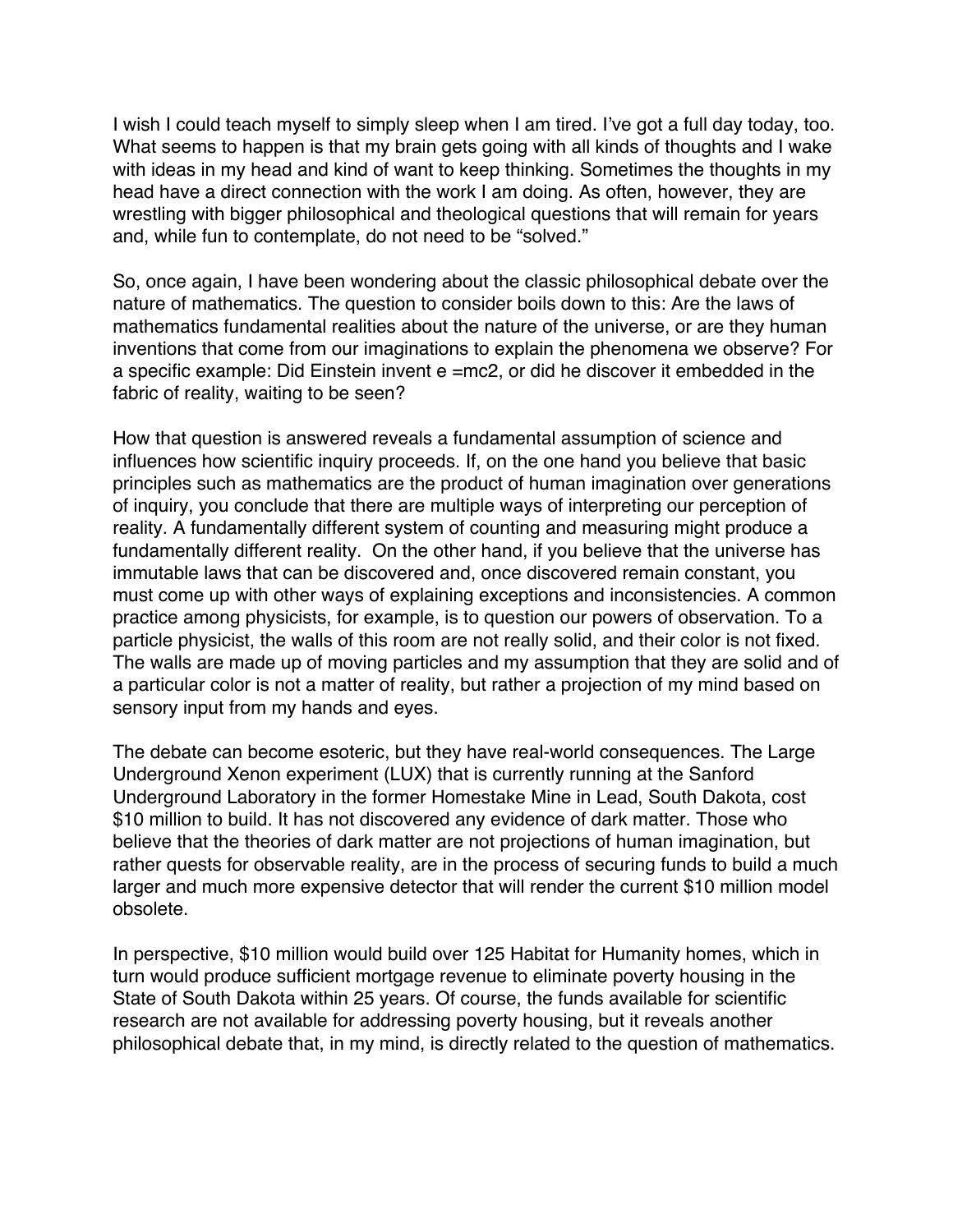The fundamental formula of Christianity can be summed up in a short quote from one of the letters of John that appear in our Bible: God is love. Apply the same question. Is the statement that God is love a projection of the human imagination - a manifestation of the best of human intentions and understandings? Or is it a reflection of a fundamental reality that is within the universe discovered by generations and generations of people seeking to understand the very real experiences of being human?

Is love a puff of emotion or a necessary requirement for human existence?

You probably already know where I land in that debate. To my sometimes atheistsounding scientist friends I submit that love is as fundamental to the organization of the universe as mathematics. When they contend that without mathematics, I don't exist, I counter that without love no one exists. Either love is real, or nothing is real.

I've decided to stick with love.

But that is obvious. You can tell what I think by my profession and the work I do every day. You can tell what I think by the sermons I preach. If you've been reading my blog before you knew that about me before you started to read this morning's post. And I know it about myself. Yet I allow those thoughts to disrupt my sleep when I am tired.

The reason, of course, is that is literally that important. Love is more important than any of yesterday's meetings even though some of them involved discussions that affect dozens of people's lives. One meeting, of our Local Outreach to Survivors of Suicide (LOSS) Team, is a place where lives literally hang in the balance. Love is more important to saving lives and preventing suicide than the organization of the team, however. If we forget that, we will fail to succeed in the work to which we are called.

Love is more important than the church budget, its capital projects, or the slate of nominees for leadership positions.

Love is more important than the hymns for worship in upcoming weeks or the structure of the Black Hills Association.

At least, when I wake in the night with ideas dancing in my mind, I know that I haven't forgotten that fundamental truth.

Love is at the core of our being. Without it we do not exist.

Copyright (c) 2016 by Ted E. Huffman. I wrote this. If you would like to share it, please direct your friends to my web site. If you'd like permission to copy, please send me an email. Thanks!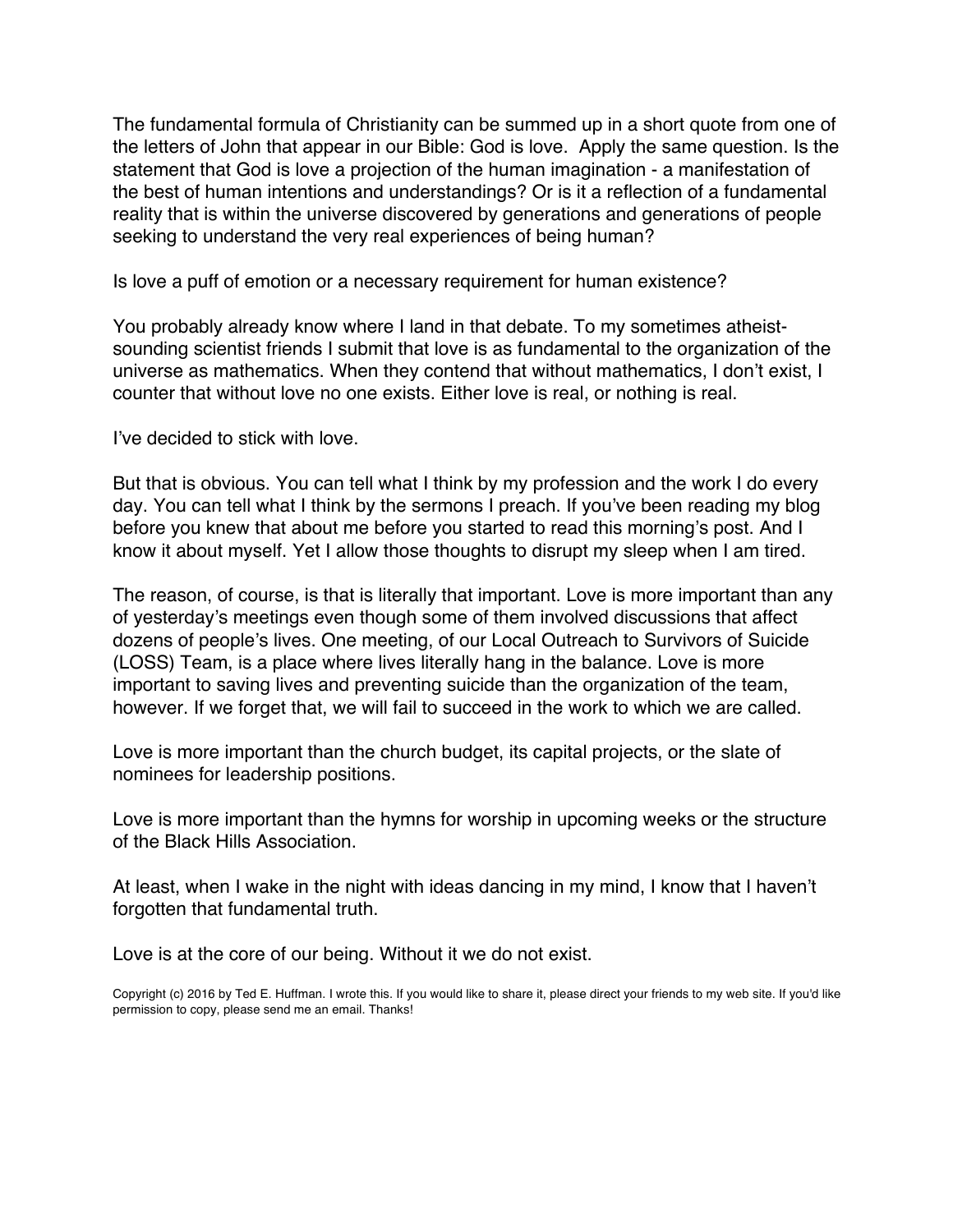# <span id="page-42-0"></span>**October 20, 2016 – Surprised by God's Presence**

The differences between the tenses in Biblical Hebrew and contemporary English make real challenges for translation. It isn't just a matter of translating words to words, which alone is a challenge; it is a matter of a mindset that is reflected in the language we use. Our words express the way we understand the world. There can be some debate about whether it functions the other way around. Does our language affect the way we understand the world? We might find ourselves in a "chicken and egg" kind of argument with no way of resolving the debate. What can be said is that language and culture are so closely intertwined in human perception that language can be used as a reliable measure of cultural understanding.

What got me to thinking about this particular subject was a conversation I had recently with an honest person of faith who sometimes struggles with whether or not God exists. I'm not talking about an evangelical atheist who is constantly trying to convince others to reject the notion of God. This person continues to practice faith in a meaningful way, but sometimes is uncertain about God's presence, and often experiences something akin to the absence of God.

Theologians sometimes refer to that kind of doubt as a dark night of the soul. The term is often incorrectly attributed to the 16th-century Spanish Poet and Roman Catholic mystic Saint John of the Cross. John of the Cross, however, doesn't ever use that term. It is, however, the title given to a poem he wrote which describes the journey of a soul leaving its human body in search of union with God. It is hardly a poem grounded in existential doubt, and John of the Cross wrote two book-length commentaries on the poem which also demonstrate deep faith in God.

Whatever you call it, however, genuine doubt is not an enemy of faith, and it is common during a life of faith. Most famously, some doubts recorded by Saint Teresa of Calcutta clearly illustrate that mental questioning and doubts are, in fact, quite compatible with a life of deep faith and service.

Back to the problem of translation. One of the foundational stories about God's identity from our Bible comes from the Book of Exodus. When Moses encounters God at the burning bush, he rightly asks God, who he is. Or at least he enquires of the voice that comes from the bush what its identity is. The answer comes in three Hebrew words actually two with one repeated: "Hayah asher hayah." The phrase is probably most known by the English mistranslation in the King James version of the Bible: "I am that I am." The Revised Standard version doesn't get it any better, translating it, "I am who I am." Both have God instructing Moses to tell the people of Israel, "I am has sent me to you."

Here is where tense throws off the translation. Most contemporary scholars agree that a more accurate translation would be "I will be who or how or where I will be."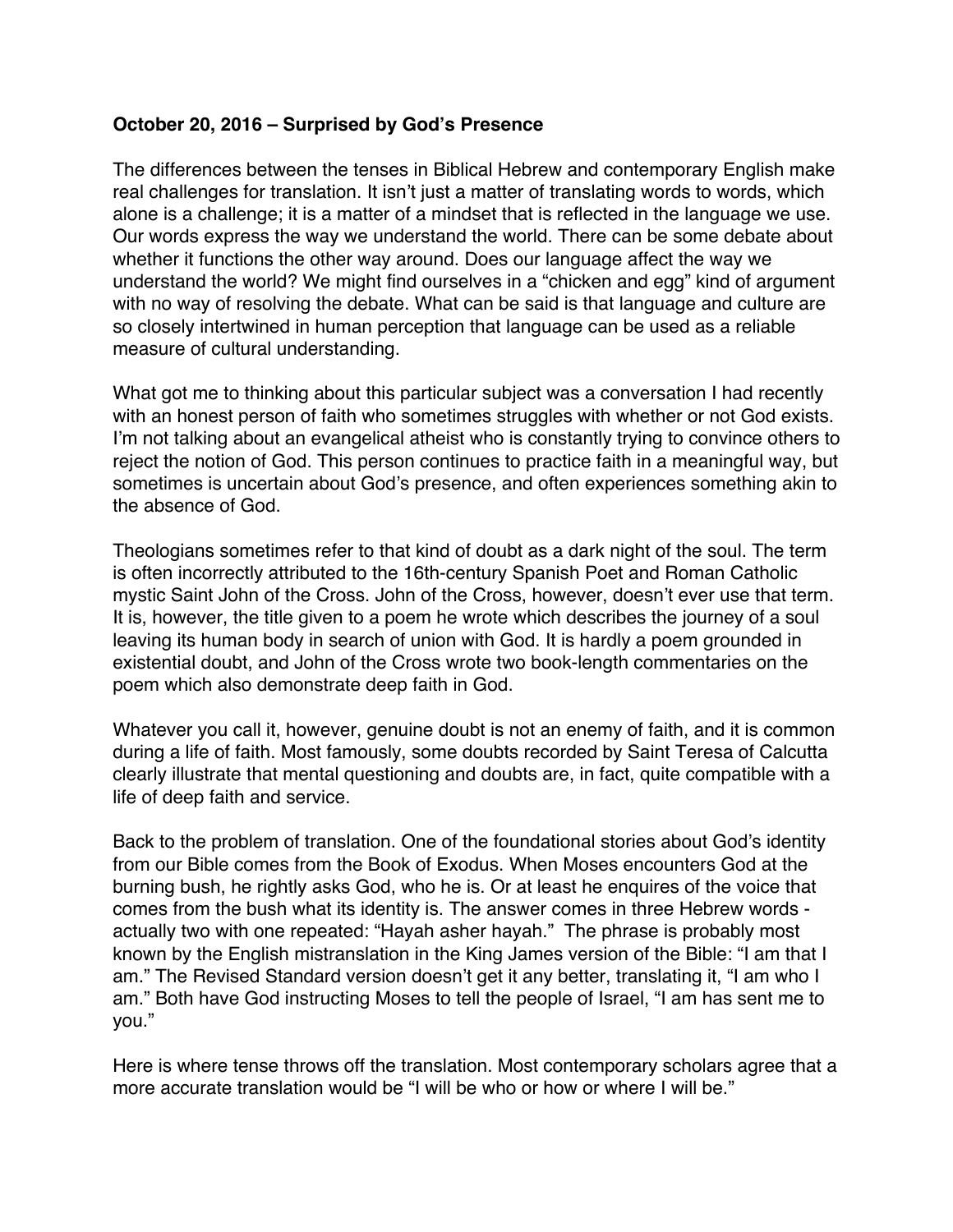The difference may be subtle, but it is substantial.

It may only be possible to talk about God if one is constantly aware that God is a part of our future as much as a part of our past. And God isn't a fixed concept that can be known or possessed or fully understood. God, by the very nature of God, is constantly surprising us. And God is constantly appearing in places where we might not expect to find God.

Whenever someone talks about God with absolute certainty, as if God could be fully known, you can be certain that they aren't talking about God. That includes those who try to argue against the existence of God. What they claim doesn't exist may in fact not exist. It just isn't God that they are talking about.

This is an especially important thing for those of us who work within the institution of the church to remember. To put it simply, God is bigger than religion. God is more expansive than the institutions of religion. Even though we long for fellowship with those who are outside of the church, even though we try our best to keep our doors open and to learn the practice of hospitality, we must never forget that we don't hold a corner on God's presence. When we open our hearts and minds, we are quick to discover God in all kinds of people and events and connections and communities that lie beyond the normal definitions of church.

"I will be who or how or where I will be."

It not only means that the people of Israel will come to know God independently of Moses' recounting of the stories of his experiences. It also means that we will discover God in the lives of those who have rejected most of the trappings of traditional religion.

It may be tough for a preacher to take, but God may be as present in the utterances of a frustrated sports fan on a Sunday morning as in the words of my sermon despite the years of education, training and practice that lie behind my preaching. God is very good at surprising us that way.

God's answer to Moses is also an important lesson to us as we engage in conversation with those of different religions. We must be open to God's presence wherever God may be found. And, it seems to me, that it is very possible that God takes delight by letting us discover a trace of God's presence in the peacefulness of a Buddhist monk, or in the hospitality of Sikh practitioners, or in the graciousness of Hindu life.

We too often arm ourselves with John 14:6 in which Jesus said, "no one comes to the Father but by me." We want to interpret that to mean that you have to be a Christian to know God, instead of a declaration that Jesus Christ is everywhere that God is and that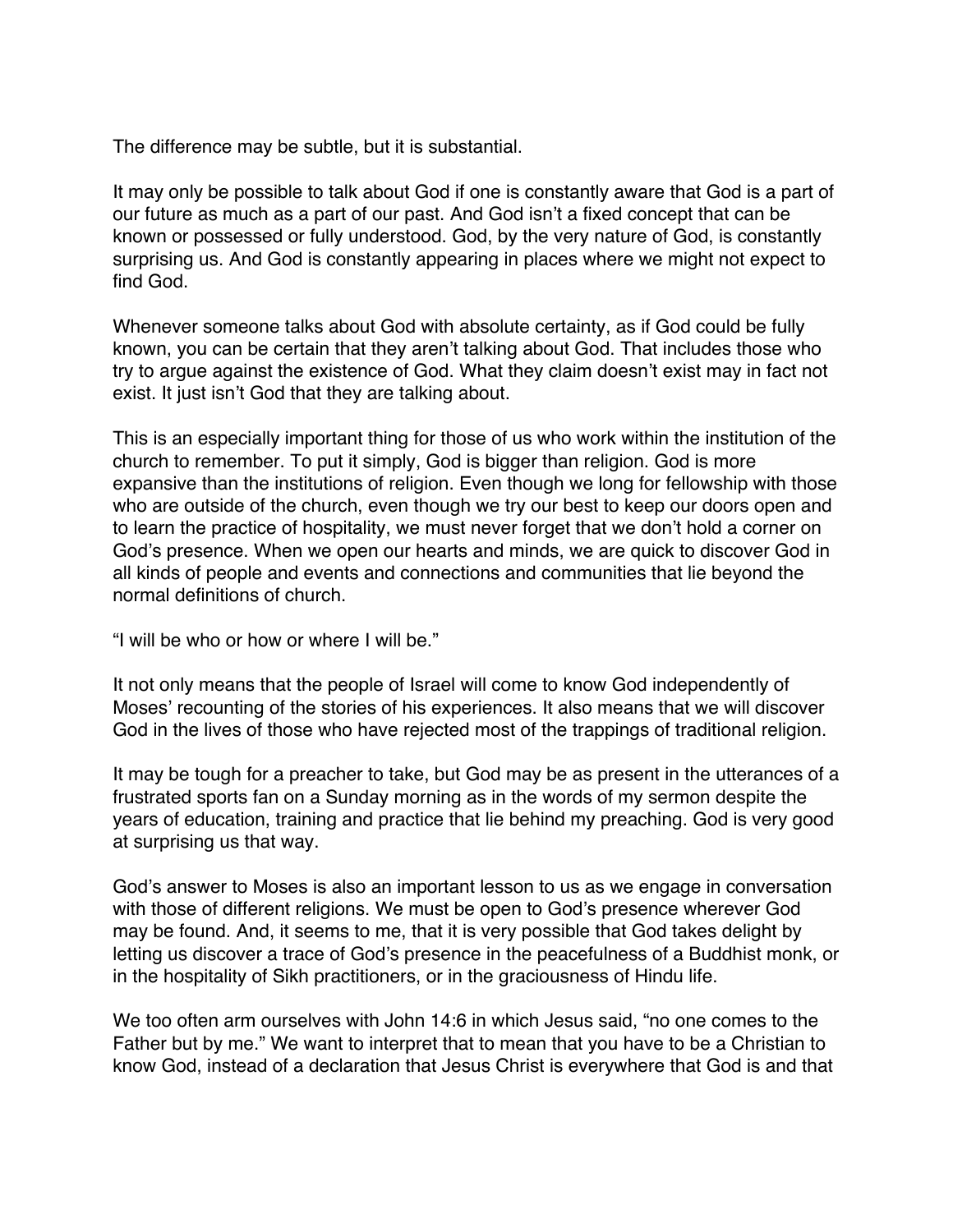<span id="page-44-0"></span>Jesus, too can surprise faithful Christians who think they have a corner on the Messiah by being present in the least expected locations and practices of faith.

I find that my faith thrives on discussions with those who doubt the existence of God, for amazingly, God's presence seems to manifest itself in the honesty of their questions and the genuineness of their conversation.

Copyright (c) 2016 by Ted E. Huffman. I wrote this. If you would like to share it, please direct your friends to my web site. If you'd like permission to copy, please send me an email. Thanks!

# **October 21, 2016 – Spiritual Exercise for Endurance**

Yesterday, at a routine meeting of an organization where I volunteer, I discovered that a colleague will begin an emergency medical leave today. From today to at least the end of the year, he will be away from his job and out of town in the home of his mother seeking to restore his health under the care of a team of doctors and medical specialists. The list of his medical problems is long and I'm sure I don't know all of them, but they include hypertension, sleep apnea, tachycardia, and panic attacks. This is a young and vibrant person decades younger than I who has accomplished much and is widely recognized as a leader. His career has been one of constant promotion and increasing responsibility.

On the other hand, he does work for an organization that has a decades-long reputation for hiring young and burning out its employees. Although he has not yet entered his forties, he is one of the most senior employees. Few people work for the organization for a decade and those who remain longer are seen as the exception.

You can't of course, blame health problems on a single source. Our physical health is complex. The diseases with which he is struggling are influenced by genetics, diet, lifestyle, stress, and dozens of other factors. It would be wrong for me to jump to conclusions about the causes of or appropriate treatments for his distress.

I do, however, see some things in his life that make me think there are a few lessons I could teach my younger colleague. I understand he won't be turning to me for advice and that he will receive care from other sources. Still, it got me to thinking. We share a sense of dedication and both of us have been generally blessed with high levels of energy. Neither of us is a slave to the clock and both are willing to do what it takes to get the job done. Both of us have a sense that one way to solve problems is to buckle down and work harder. Probably the main difference between us is that I am older, and I somehow was blessed by not encountering illness at a younger age.

Endurance in a helping profession demands a discipline of healthy boundaries. I am blessed that my denomination requires recurrent boundary training for all its authorized ministers. We take time, on a regular basis, to look at the complex ethical issues that surround the practice of ministry. We are reminded regularly that self-care is critical to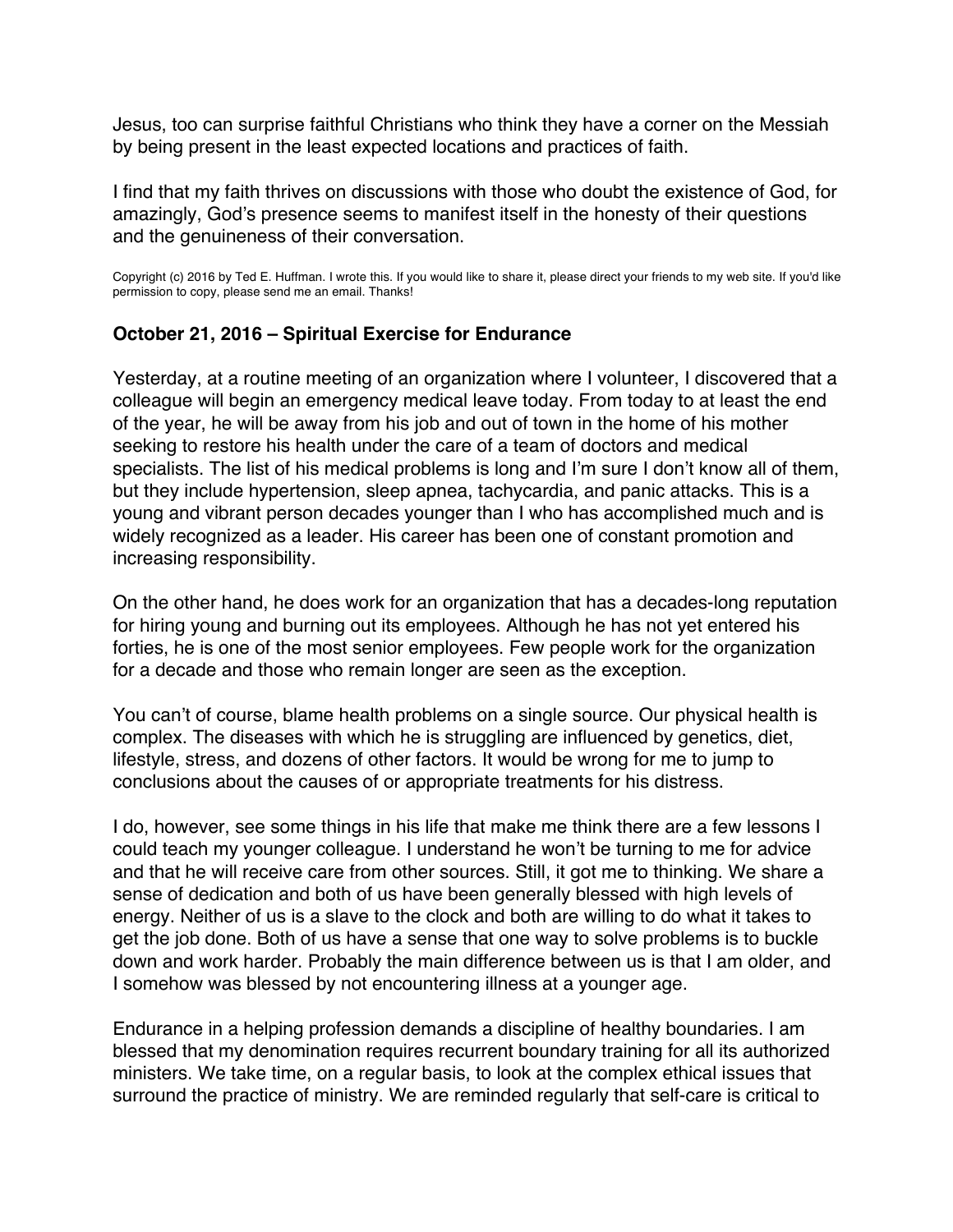those who work in our profession. We develop plans that help us avoid turning to those we serve to meet our personal needs. I didn't learn that working harder and putting in more hours made me less, not more, efficient the first time I took a boundary class. It took repetition for me to internalize that lesson. I still struggle with its application.

It isn't only the health of the individual that is threatened by a lack of boundaries. It is also the well-being of those who are served. Clergy occupy positions of incredible power in the lives of those we serve. A betrayal, whether intended or not, can cause lifelong scars for the victim.

I would also counsel my colleague on the development of honest personal spiritual practices. Sometimes leaders are afraid to allow any vulnerability to show. Some spiritual leaders invest incredible energy in masking doubt and only speaking of their beliefs to others. The reality is that everyone experiences doubt. Several years ago, I heard a quote from Anne Lamott that sums it up well: "The opposite of faith is not doubt, the opposite of faith is certainty."

Real leaders are aware that making deep connections with those we serve requires our humanity, not our perfection. That is one of the most amazing things about the Christian faith. For us, God comes to us in the form of a human being - finite, subject to all the limitations of humanity. We, who follow, are not required to be perfect. We are not required to be God. We can be honest with our vulnerabilities and, yes, our doubts. It is in our doubts that we discover our need of faith. The burden of always having to be certain is not a mark of leadership. It is a demonstration that we are not being honest about our doubt. Often, spiritual leaders who are constantly certain mask their doubt not only from their followers, but also from themselves.

Daily, and sometimes hourly, prayer and study provide a space to wrestle with thoughts and engage doubts. In the context of my practices, I am free to be a follower and not required to be a leader. I am constantly reminded that ours is a relationship of many generations, and it doesn't all fall on my shoulders. For me regularly engaging Moses, who experienced doubt in the wilderness and Jeremiah who questioned his call to be a prophet and Jesus who struggled with his destiny in the garden reminds me that I belong to a long tradition and our people have a long future. The problem of the moment may be intimidating, but it is not the defining moment of my life or the turning point of religious history.

However, as I said, my friend is not turning to me for advice and there is no reason he should do so. What I can do is what I did yesterday and have already done today. I can pray for him. I can bring him into my consciousness and remind myself that I trust God to work in his life. And I can let my friend know that I am praying. As life has taught me on many occasions: When you can't find the words for your prayers, it is good to know that you aren't the only one praying.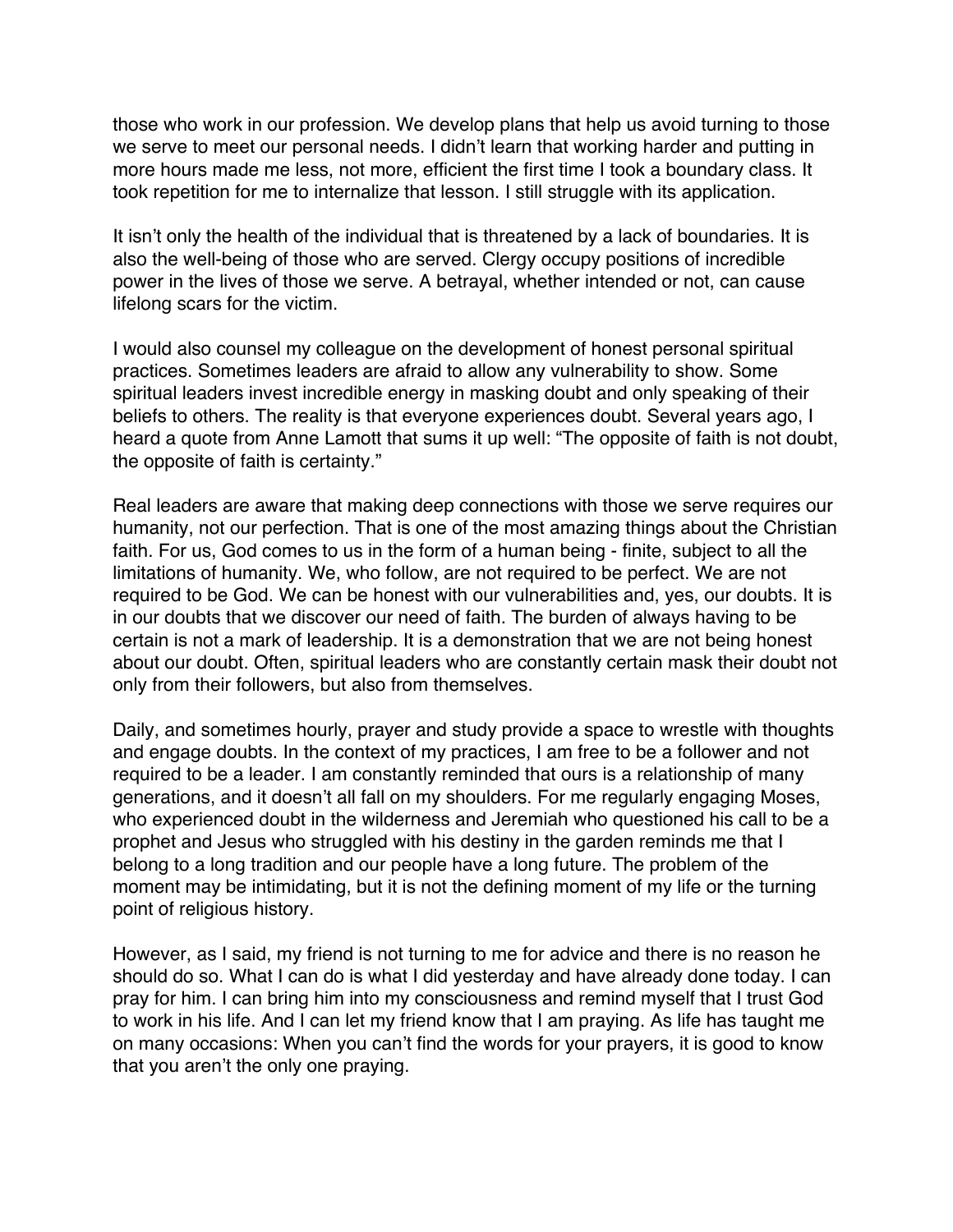<span id="page-46-0"></span>Copyright (c) 2016 by Ted E. Huffman. I wrote this. If you would like to share it, please direct your friends to my web site. If you'd like permission to copy, please send me an email. Thanks!

## **October 22, 2016 – Pet Peeves are Generally Petty**

My father was an early riser. Generally, he would get up at 4:30 in the morning and would get to work quickly. My parents kept a home office and often did bookwork from 5 to 6 am while we were sleeping. The days he went directly to the airport or his shop to complete tasks and plan for the day. Family was a priority, and he did close his business for an hour at noon to have dinner together. His shop closed at 5 pm and most days he was home by 6 pm for supper together. It wasn't uncommon for him to bring a customer, salesman, or other business associate to dinner at noon. My mom got used to setting an extra place on short notice. I can remember many an evening when he would return to the shop to help a customer obtain needed parts or solve a problem for someone who was traveling.

I can also remember him complaining about "banker's hours" In our town the bank didn't open until 9 am and it closed promptly at 5 pm. Unlike my father's business that was always open on Saturdays, the bank never was. Those hours often seemed like an inconvenience to my father. He would want to make a deposit or handle another transaction at the edges of his workday. The problem was that the bank wasn't open at the beginning or the end of my father's work hours. As I child, I remember thinking that bankers must be lazy because of the complaints that I heard from my father.

My children have no conception of banker's hours. They expect and employ banking services at their own convenience 24 hours per day. Neither think of going to a bank to transact business. They do most of their business online and, on the rare occasion when they need cash, they turn to an automatic teller machine. Computers have practically eliminated any need for them to do their banking directly with a human being.

Of course, automation is coming to a lot of other jobs as well. According to the American Trucking Association there are 3.5 million professional truck drivers in the United States. Each driver is allowed to drive up to 11 hours in a 14-hour period providing there is a 10-hour break between those 14-hour periods, effectively meaning they can drive up to 11 hours per day. With two drivers and an appropriate sleeper on the truck, the driving can cover more hours. However, experiments are being conducted with autonomous vehicles. Right now such vehicles are being operated in experimental modes only with professional drivers in the cab following the existing hours of service rules. Most experts agree that once the safety of computer-driven trucks is established we will see driverless trucks transporting goods. The computer will not have hours of service rules and except for time to fuel, unload and load the trucks will be running around the clock.

There is enough automation that we have grown to expect services to be available whenever we want to use them. We shop online at all hours of the day and night. When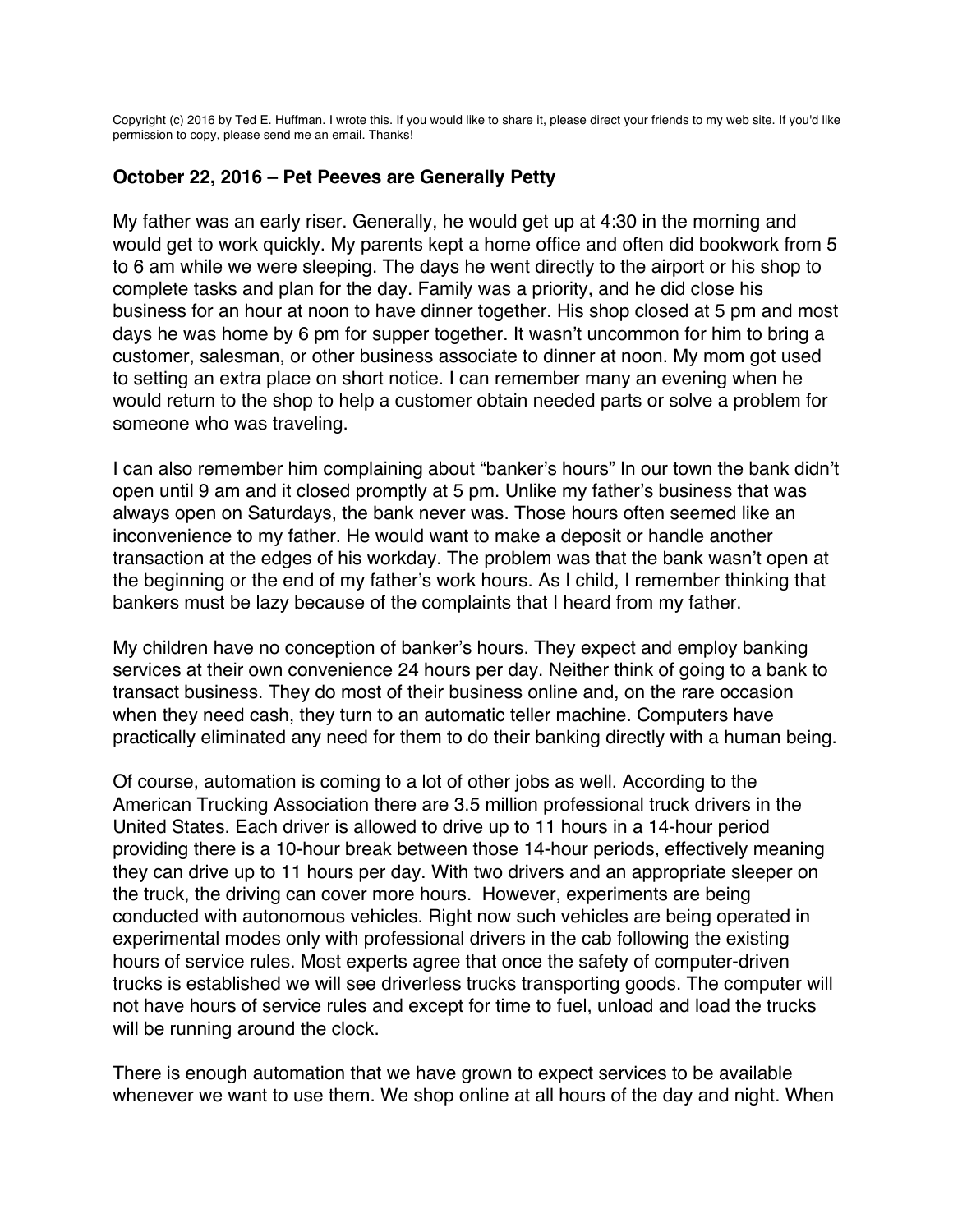I am planning a trip, I can purchase tickets and make reservations whenever I want to do so. I can go to the post office web site and have my mail held without needing to observe any office hours. I can also purchase and print US postage from any computer equipped with a printer at any hour of the day or night.

As a result of all of this, I've grown to expect that kind of service from lots of different businesses.

Of course, it doesn't always work.

We divided our vacation into three blocks of time this year. Each time I went to our newspaper's web site to place a vacation hold on the delivery of the print edition of the newspaper. Each time I got the same result. I find the appropriate web page, log on, fill out a form with all the necessary information (although it isn't clear why a telephone number is required information for an online request), select the dates I want delivery suspended, and submit the form. Every time I have done that in the past year, the web site flashes a box that says, "We're sorry our system is unable to complete your request at this time. Please call (it gives the phone number) during office hours (it gives the office hours). In the scheme of my life, this is a minor frustration. A web site that doesn't work isn't going to ruin my day. It is, however, a sign that the newspaper is unable to keep up with the pace of change in our world.

Admittedly, it has not been easy for newspapers to meet the technology challenge. Many papers, like our local one, were slow to get into the internet distribution of the news. The web site for our local newspaper is slow to have current news and is awkward to navigate when they finally get the news posted. There are way too many popup ads and many of those ads take over the entire screen rather than just a portion of it. There are dozens of "hover" ads on news stories, so if you leave your cursor in the wrong location for a few seconds, the screen changes to an advertisement and you must re-navigate to the story you want to read. As I write this morning seven of the top ten articles on the home page of the newspaper's site are more than 24 hours old. Because the site ranks news stores by popularity rather than relevance, it is hard to find things that are genuinely news.

That list of complaints is added to the fact that their customer service pages are less than optimal to make using their web site a challenge. This would be forgiven if the print edition were still a first-class newspaper. Of course, like print papers around the world, it simply isn't up to the standards of a few years ago. The radical decrease in staff at the newspaper means that machines check spelling and grammar, and they don't do a very good job at that task yet.

Just as I can remember my father complaining about banker's hours, an issue that simply doesn't exist for my children, I'm pretty sure my grandchildren would find my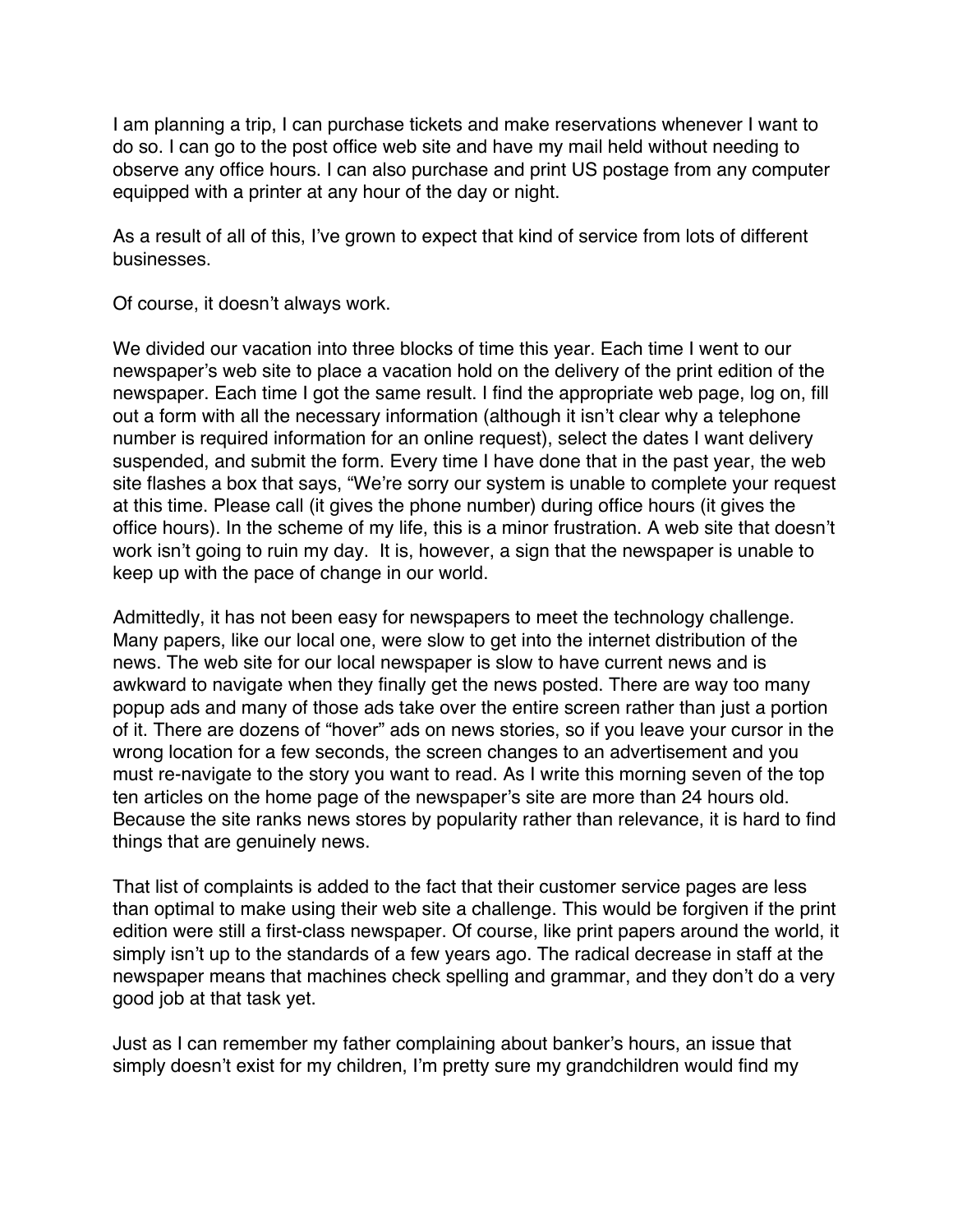<span id="page-48-0"></span>complaints about the newspaper to be completely irrelevant. They probably don't even know what is meant by the term newspaper.

Copyright (c) 2016 by Ted E. Huffman. I wrote this. If you would like to share it, please direct your friends to my web site. If you'd like permission to copy, please send me an email. Thanks!

#### **October 23, 2016 – Access Sunday 2016**

This morning, in partnership with the Black Hills Association and the South Dakota Conference of the United Church of Christ our congregation will commission Ben Anderson as minister of disability education and advocacy. It is a formal acknowledgement of a process that has been going on in our congregation for many years and Ben is joining a long line of people who have worked for accessibility and elimination of barriers.

The work of making our church accessible to all didn't start in this generation. I've heard the stories of church pioneers who insisted on a church built on a single level back in the 1950's before anyone had imagined the Americans with Disabilities Act (ADA). I can name a long list of leaders who contributed to making our church building what it is today. The truth, however, is that there is still a lot of work that needs to be done. It is a process that will last long beyond the span of our lives.

A few examples from the life of our church serve as illustrations of why this work demands long-term commitment:

Back in the 1950's one of the big advocates for accessibility in our building was a man named Pete Melgren. He had a daughter who had suffered from polio and it was important to him that the church be a place where a person who uses a wheelchair for mobility could navigate. His faithfulness in meeting after meeting with the architect resulted in the design of the building we now have. He was proud of the building and his accomplishments. Pete was a plumbing contractor who also provided crews to do some of the actual work of building. The building was dedicated in 1959 - before standards had been established for accessibility for those with wheelchairs. One of the biggest remodeling projects in the building was the construction of new bathrooms because the original bathrooms didn't have the physical space to provide accessibility. The plumbing contractor couldn't envision the bathrooms that would be needed.

Bill Staton was another leader and advocate for accessibility. Upon his death, his family and friends provided memorial funds that allowed for the installation of the first poweroperated door at the main entrance to the church. His widow and children routinely commented to me how pleased Bill would have been with that power door, operated with a large round button, to provide access to the church. It is a wonderful device, but it doesn't provide complete access to the building. Once inside that front door, there is a second row of doors that remain without a power operator. We deal with that challenge by leaving those doors wide open most of the time, but dream of the day when they too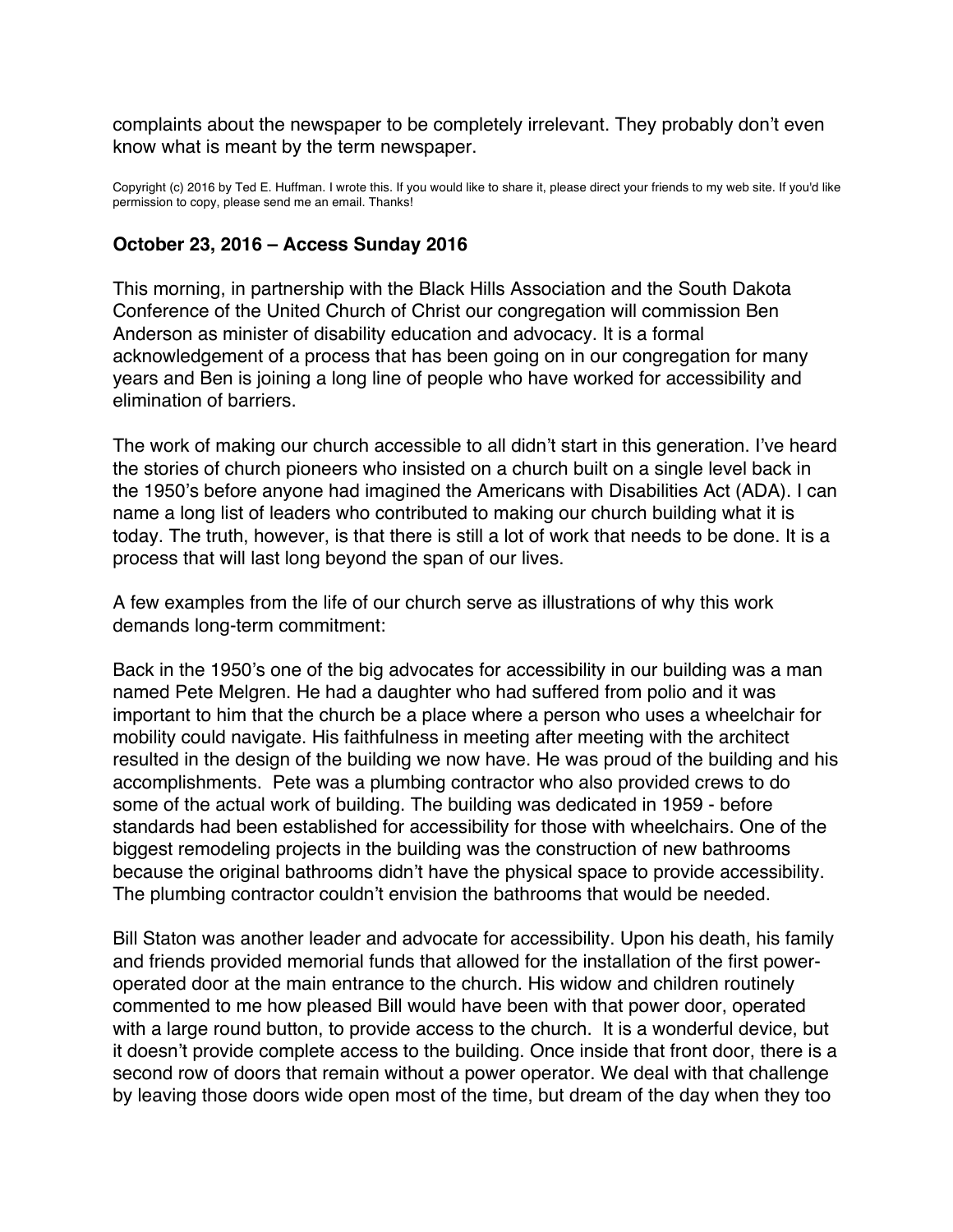can be opened by someone who lacks the physical strength to push and/or pull the large glass doors.

Speaking of doors, our new ADA compliant bathrooms have doors that are a physical barrier to some people. We did so much right in designing the bathrooms, but failed to recognize that opening the door can be a real challenge to a person using a wheelchair. Furthermore, we have no private bathroom for those who need assistance. Construction on our family access bathroom is slated for January of 2017, but in the meantime, there are real challenges for those who need assistance.

Also on the list of capital projects to be completed in the next three years is a vertical access lift to allow those living with disabilities to access our choir loft. As our present choir illustrates, using canes or a walker to get around is no barrier to singing in the choir. The steps up to the choir loft, however, are a different matter. The resilience and strength of our choir members is routinely tested, but we know that access can be improved.

And when we finish the current list of projects, we still will have barriers in our building. As Nels Dyrdahl taught us, although we have pew cutouts to allow those with wheel chairs to sit with their families in worship, access to those cutouts requires going in the center doors and up the middle aisle then around the front of the pews and back down the outside aisles because the doors providing access to the outside aisles are a fraction of an inch too narrow for some brands of power wheelchairs.

It is obvious to any observer that a person using a wheelchair cannot access the chancel, pulpit and communion table. Although we can envision a ramp to provide that access, it isn't on a current list of projects.

Our west entrance, which provides access to our preschool has no power openers on the outside doors and the space between the inner and outer door is too small to allow the swing of the door and a wheelchair. The solution will be an opener that can open two doors at once.

Even if we were to eliminate all of the physical barriers, our work would not be done. Less obvious, but just as real, are the psychological barriers that make our church an intimidating environment for those suffering from certain psychological illnesses. Our awareness of and attention to the ways we use language, the listening skills we employ, and our understanding of mental illness require constant vigilance and careful attention.

Becoming a church that is accessible to all is a long process of education and awareness. Work will remain when this generation passes the reins of leadership to the next. A friend's use of language has guided me in this process. He referred to those of us who do not have visible disabilities as "temporarily-abled." The term reminds us that we all will suffer forms of disability in the span of our lives. This is not now, nor has it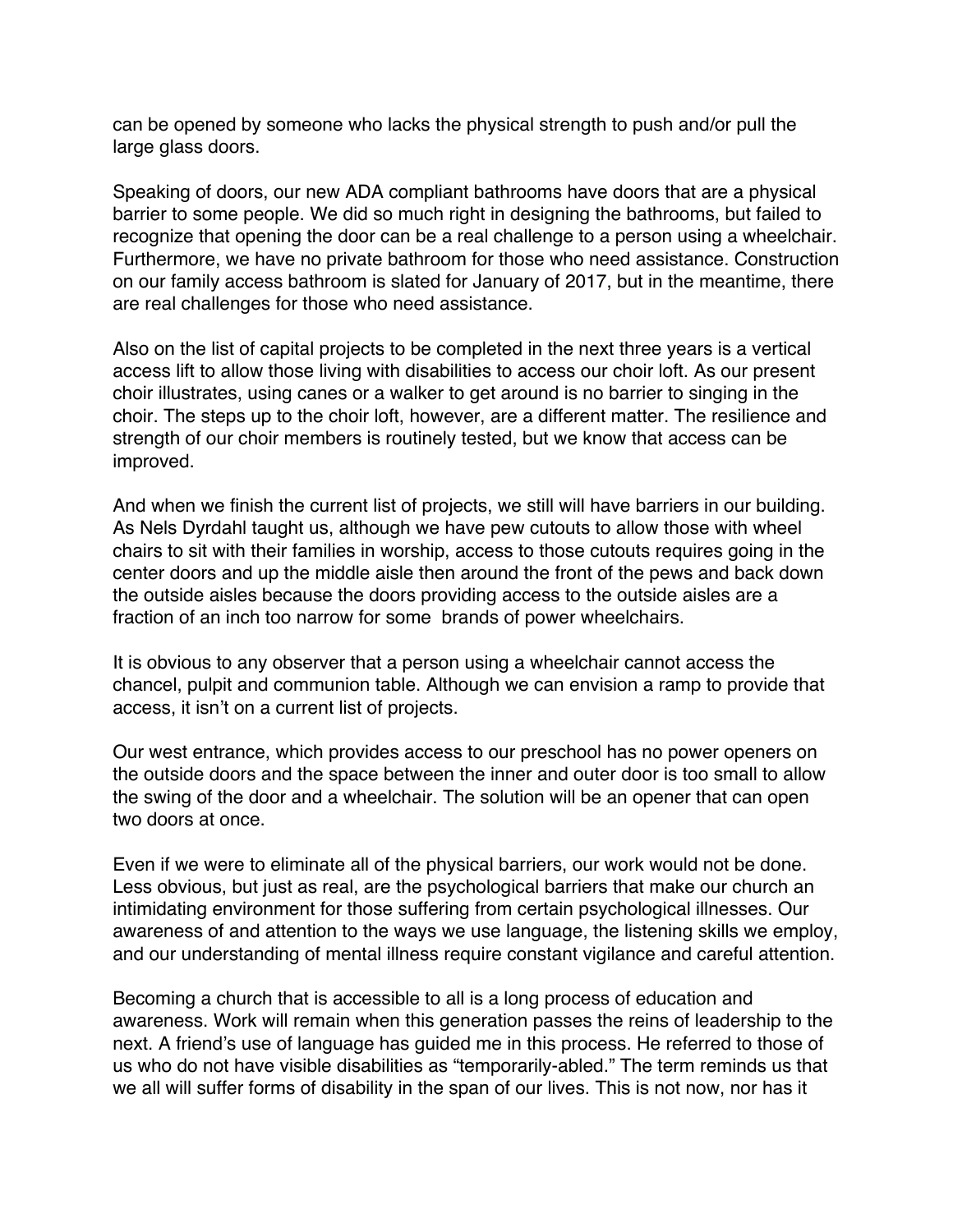<span id="page-50-0"></span>ever been about "us and them." It has always been about who we are and our efforts to realize that disability education and advocacy benefits everyone.

Copyright (c) 2016 by Ted E. Huffman. I wrote this. If you would like to share it, please direct your friends to my web site. If you'd like permission to copy, please send me an email. Thanks!

#### **October 24, 2016 – A Week of Vacation**

When we accepted our first call to the ministry, there was some conversation about the amount of vacation time that we would be afforded. The standard at the time, as it is now, was four weeks of vacation each year. I hadn't thought about it very much but was encouraged by the conference minister that the amount of time was appropriate. That same Conference Minister had given similar advice to the churches who were seeking a new pastor. Their previous practice had been to shut down and simply not have church at all during the month of August. Since we were starting our ministry in July, it didn't make any sense at all to me to simply stop having worship so early in our time of ministry. I understood that it was a farming community, and that August is a very busy month for the farmers, but I also knew that harvest can be unpredictable and other months can be as busy. Also, many of the families were ranching families whose schedules were less dependent on grain harvest. We ended up working for an entire year before we took any vacation, and when we did take vacation, we made careful plans for worship to continue in our absence. The pattern was set in our relationship with those churches and continued for seven years until we were called to Idaho.

At the interview with our Idaho congregation, there was more substantive talk about vacation. Savvy urban employers who were members of the church knew that four weeks of vacation was uncommon and wondered at the expense for the church of having its primary employees absent for such an amount of the year. Having established the pattern of vacation in the previous call and knowing the stress that comes with the job, I was reluctant to give up any of that vacation time. I suggested that the committee consider the fact that when not on vacation I worked every weekend. How many of you would trade your weekends off for an additional two weeks of vacation? I also pointed out how seldom a minister even gets two days in a row off, let alone a three-day weekend, something that is common in other employments. We agreed to a schedule of one week's vacation earned for each three months of service.

Moving into our current call, there once again was little talk of vacation. The search committee was quick to accept the same amount of vacation that my predecessors had taken.

Still, I find myself occasionally apologizing for vacation time I take. When our children were very young, we often took at least one week's vacation in the winter and saved some for summer. When they were in school, we took most of our vacation in the summer. Now that we are officially empty nesters, we tend to take our vacation in several blocks. This year we took one week in the spring, two in the summer and are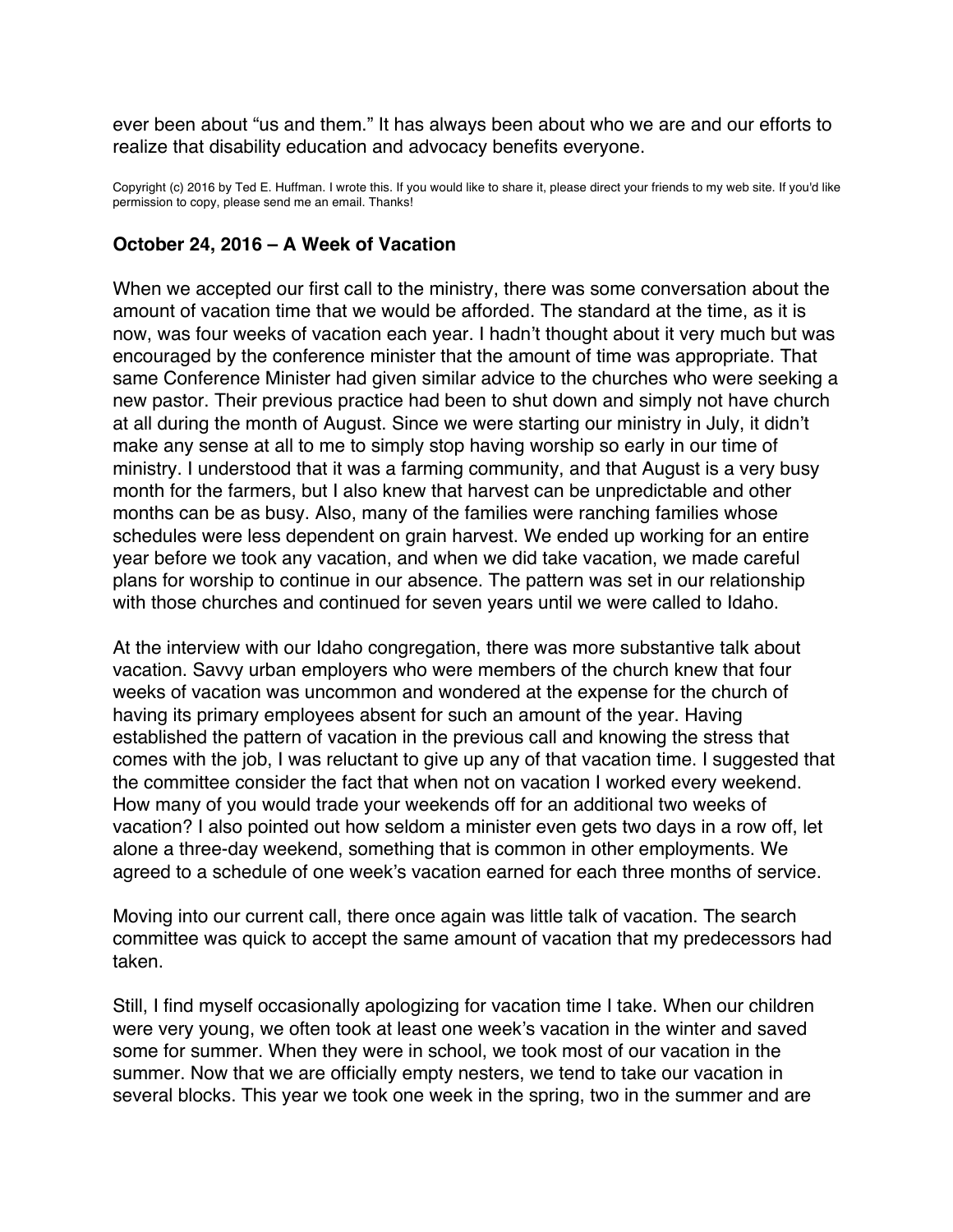taking one week now. Regardless of the amount of time that we have taken, some members of the congregation notice that we have taken three vacations this year, something that very few working people are able to do.

While it is true that there are families in our congregation who have short amounts of time off for vacation, and who see four weeks of vacation as a luxury they might never afford, there are very few members of the congregation who consistently attend worship four weeks in a row. Most of the members of our congregation who are regular and rarely miss worship are retired. I have been especially aware of this in the last couple of years as I have been singing with the choir. In the two months that our choir has been singing this fall, there are only a small number who have made every rehearsal and every Sunday's anthem. We've had choir members in Alaska, on fishing trips to Montana, in Ireland, in California, New Mexico, and in half a dozen other cities in our state. There are several choir members who have had several unexplained and unexpected absences. It can be frustrating for the choir director to not know what kind of choir he will have every week.

It isn't just the choir. We have no Sunday School teachers that have been present five weeks in a row. In fact, we no longer recruit Sunday School teachers to serve as solo leaders. We have to double-recruit and have substitutes lined up on top to maintain a consistent program.

Of course, just because people are not at church doesn't mean that they are on vacation. There are lots of jobs that require working on Sundays. On the other hand, most of the patrol deputies in our Sheriff's department, an organization that must be fully staffed every day of the year, work four ten-hour days each week and have three days off. Three days off each week! It is a luxury I cannot imagine. To be honest, I can't imagine what it would be like to work only 40 hours a week. My life just isn't that way.

I don't think that I am complaining. I'm mostly justifying to myself the simple fact that I'm on vacation this week. It is part of my routine for switching gears. I spend a few days worrying about the work that is left undone in my absence. I know I will be doing it when I return. I also know that some jobs simply won't get done.

Still this time is very important to me. One of the things that I try to model for the people I serve is a healthy balance of Sabbath and work. I also try to model healthy family relationships. Having adult children and grandchildren is a relatively new venture for us, so we are feeling our way and learning the ropes. But I know I am eager to visit our daughter and son-in-law and will be excited to see them today. And I know that I need a break from the alarm clock and the pace of my usual work week.

I pray I can accept this week of vacation for what it is: a gift and a blessing.

Copyright (c) 2016 by Ted E. Huffman. I wrote this. If you would like to share it, please direct your friends to my web site. If you'd like permission to copy, please send me an email. Thanks!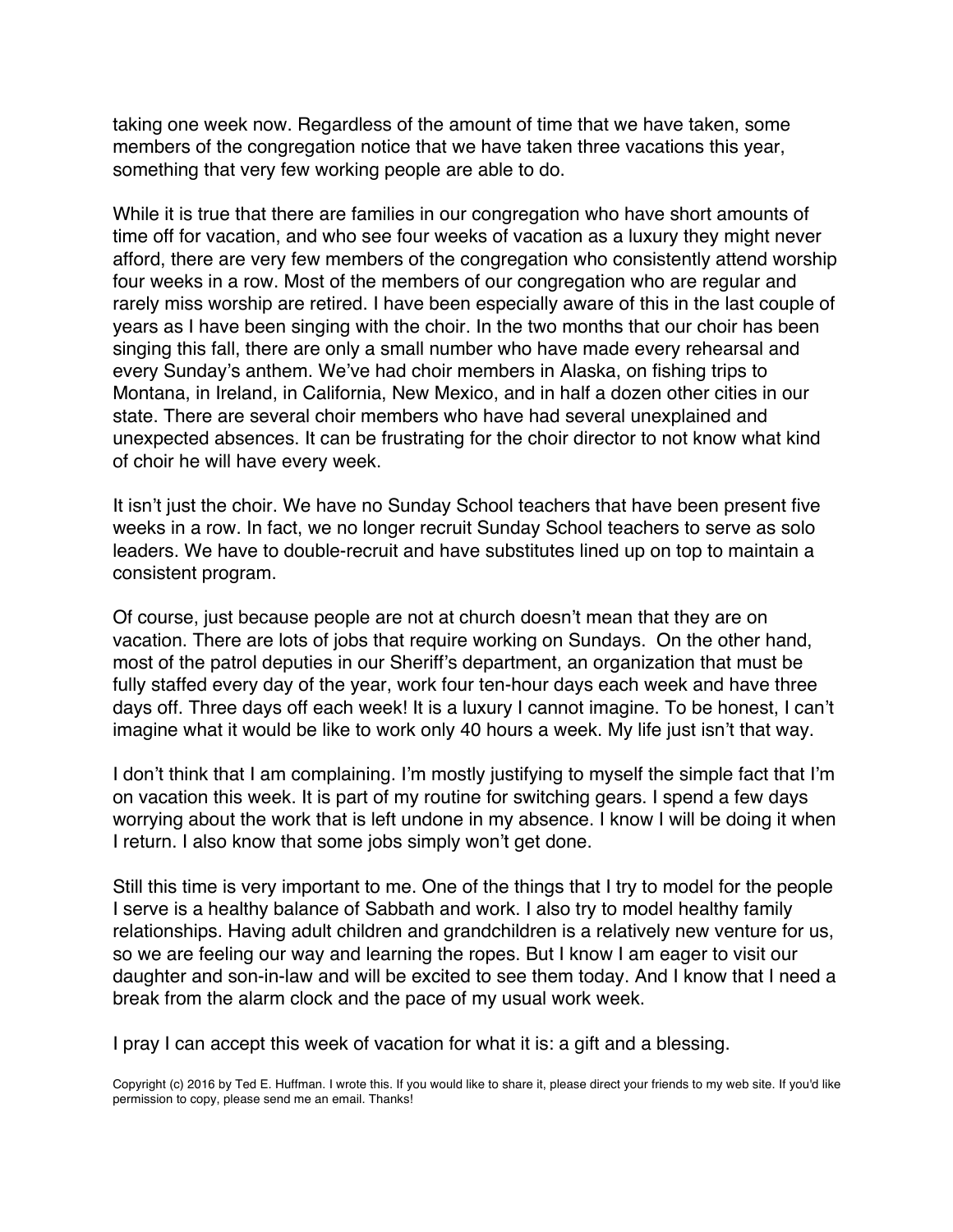# <span id="page-52-0"></span>**October 25, 2016 – Father-Daughter**

I already had three sisters when I was born. There are some gaps in the ages in our family, so my sisters were 14, 7 and 2. My first brother was born when I was 2 years old and before long, we were sharing a room. Being born into a household where there is already a teenage resulted in my always having a sense of specific boundaries in the relationships between men and women. There were some specific prohibitions that we learned to observe. The bedrooms of my sisters were out of bounds. And we learned that a boy was never, repeat NEVER, allowed to look in a woman's purse. We all, regardless of our gender, had our privacy respected in my family. As a result, I grew up with a sense of mystery about the differences between men and women.

Ours was not, however, a household with rigid boundaries when it came to tasks and work. My parents were business partners, and my mother was very involved in the day to day operation of my father's businesses. She understood the inner workings of the business and we all knew that her work for the company was as important to our family as her work in the home. My folks, did, however, divide up chores along somewhat traditional lines. My mother was the better and more often cook. She did the baking and the laundry and much of the cleaning inside of the house. My father took the lead with home repairs and the garden. He also worked long hours outside of the home. As the oldest boy in the family, I was often allowed to go to work with my father and therefore escaped some of the household chores that fell to my sisters and instead had small jobs and chores around the shop more than they.

My wife grew up in a family that had only daughters. Three sisters who remain very close to each other even though they have lived in different cities all their adult lives. Growing up in the age of the telephone, the phone is still their primary choice when it comes to keeping in touch. They also exchange email and connect through social media, but the phone is still very important in their relationships.

In other ways, my family and that of my wife were very similar. We grew up in the same denomination of Christianity with parents who were very involved in the local church and served in the Conference. We met at church camp, which was a special and important place in our upbringing. Our families were of similar socio-economic background and both of our fathers had grown up on North Dakota farms. Education was important to both families and we grew up with the expectation that we would graduate from college. It was in college where we refined and strengthened our relationship. We were college students when we married.

That sense of familiarity and mystery has been an important dynamic in our relationship throughout our adult lives.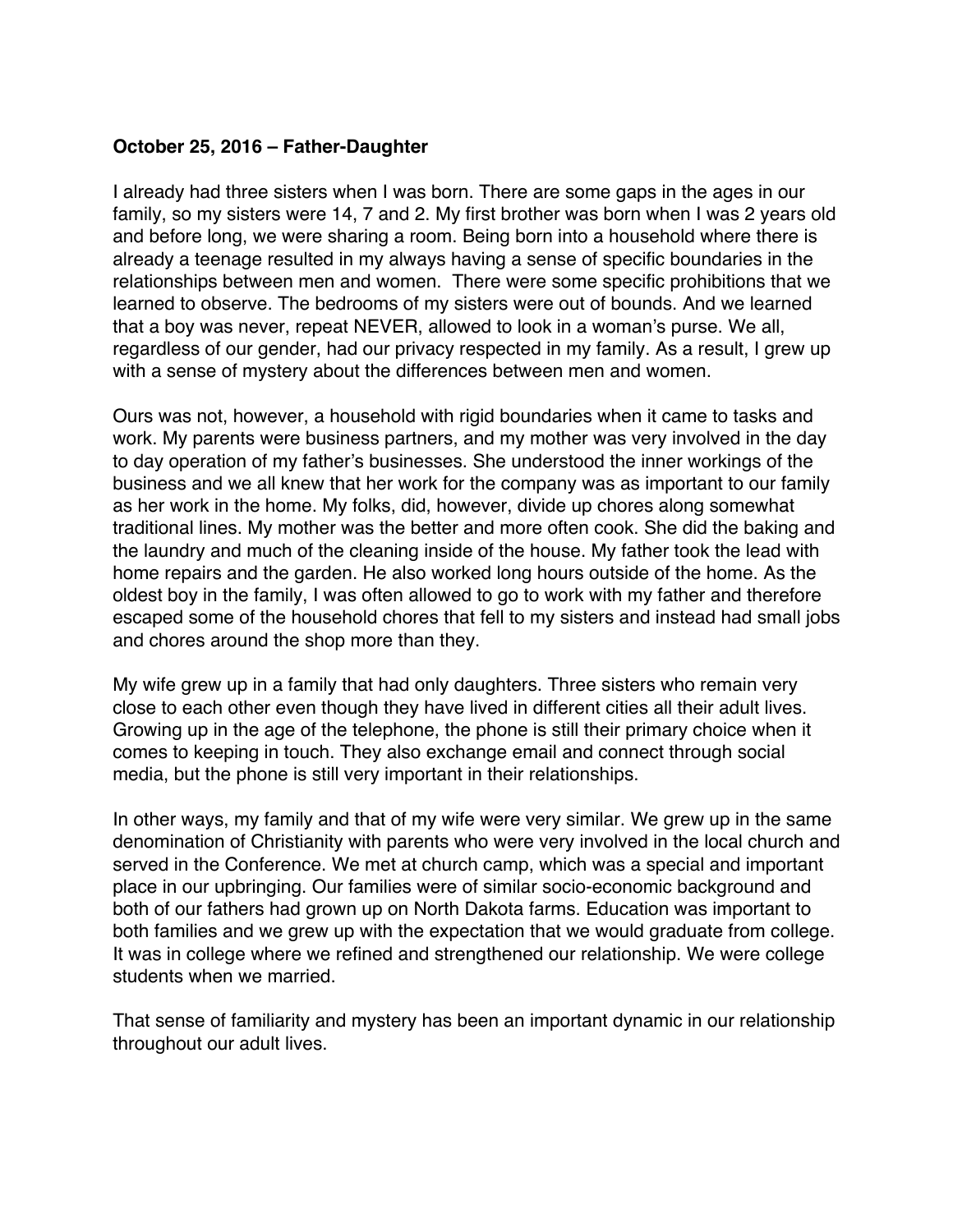In the mystery workings of God's creation, we were blessed to have two children: one boy and one girl. And it has been a deep blessing. I treasure my relationships with our children. I know that it is a bit cliché, but there is something very, very special about the bond between me and my daughter. It was absolutely love at first sight when I first held her and as she grew up, we had lots of opportunities to do special father-daughter activities. Her mother and brother liked to sleep in a bit in the morning and we would often get up and have some special time before the others got out of bed. When she was a schoolgirl we would ride our bikes to a local restaurant for breakfast on Saturday mornings from time to time. When she was a teen, we would take a canoe to the lake for an early morning paddle, singing at the top of our voices to the songs on the car stereo as we came and went.

There have been, of course, tensions and differences. Her early years of dating were a bit tough on me and I found myself biting my tongue a few times. I was less than impressed by some of the young men she met. When she went away to college she suffered from some depression, and I wasn't completely aware of how hard that time was for her until later. We were always close, nonetheless. When she married, I was very taken with her choice and her husband is a wonderful man whose love and care for her is evident and strong.

So, when our son became a father, first of a son and then of a daughter, I was delighted. I had so enjoyed having both a son and a daughter that I wanted him to share the experience. Now that our granddaughter is 2, I delight in watching their growing relationship. The uniqueness of each of his children means that he has developed a different style of playing with each. Some of the toys are the same, but the games are often different. His son, being older, has the capacity to delight our son with words and they enjoy playing word games, making up silly rhymes. His daughter expresses herself less in words at this point, though she is currently going through an explosion of language learning. She loves to tickle her father and elicit a giggle.

I know how fleeting these moments of childhood are. As we visit our daughter and sonin-law and feel the comfortable hospitality of their home, I am deeply aware of how quickly the years have passed. They will go quickly for our grandchildren as well. What doesn't change is the love and the joy of family. I am filled with gratitude and reminded how much it restores my spirit to spend time with our adult children.

The father-daughter bond is truly one of the great wonders of this world.

Copyright (c) 2016 by Ted E. Huffman. I wrote this. If you would like to share it, please direct your friends to my web site. If you'd like permission to copy, please send me an email. Thanks!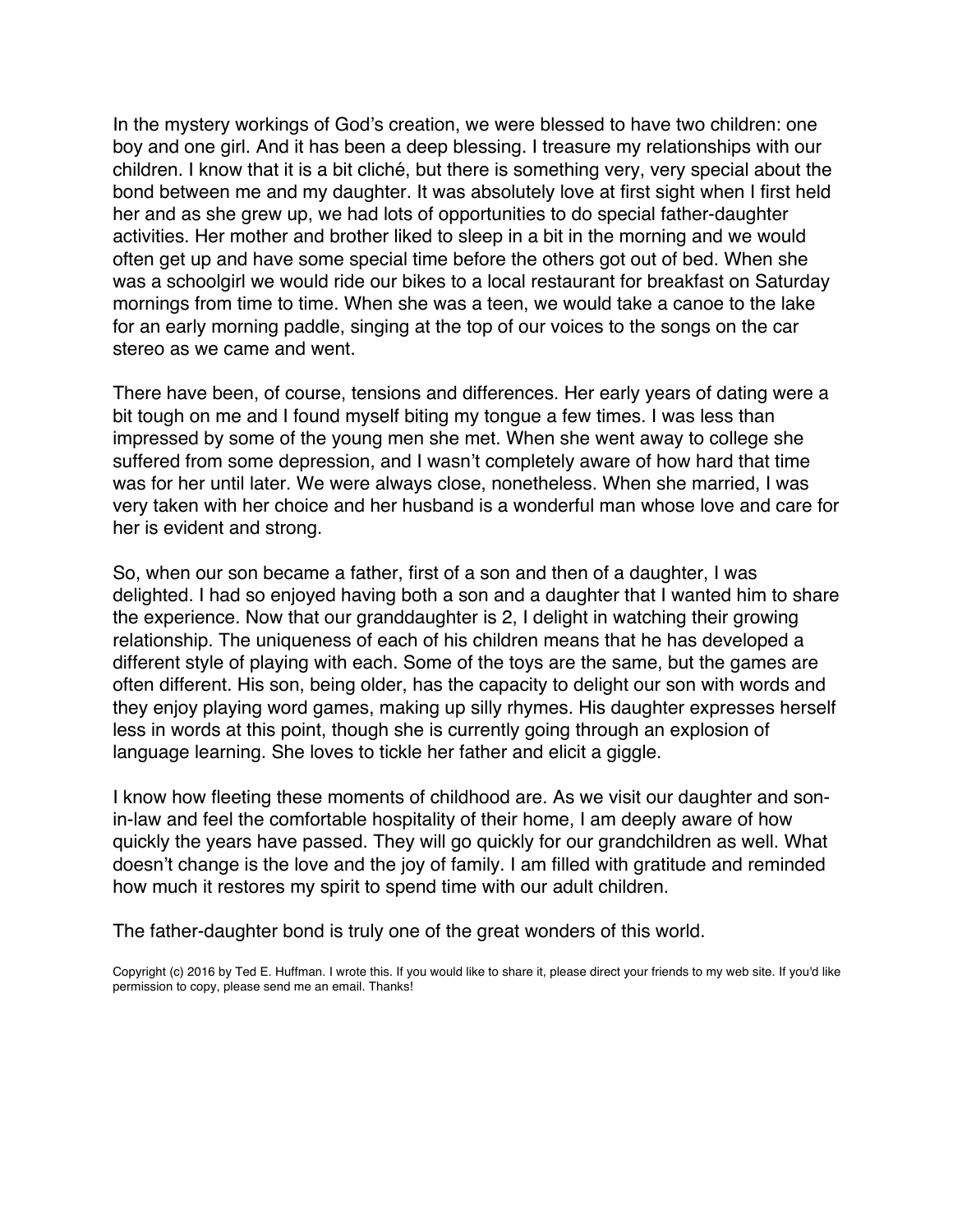## <span id="page-54-0"></span>**October 26, 2016 – Sounds of This Place**



As consciousness seeps into my mind, I listen to the world and remember where I am. The sounds in this place are different than home. They are different from any place that I have lived. I've known the sound of the wind in the pine trees for decades now. Wind blowing through these tress, however, sounds much different. The sound reminds me of the season. It is autumn. There is a rich carpet of fallen leaves coating everything several inches deep. The dry leaves swirl and blow around in the wind. There are, however, still plenty of leaves on the trees. I grew up with cottonwood trees and their sound, but the cottonwood trees carry their leaves higher off the ground and those leaves are relatively small when they fall. Here, in a grove of oak and maples and several other varieties of trees whose names I do not know, there is a sense of being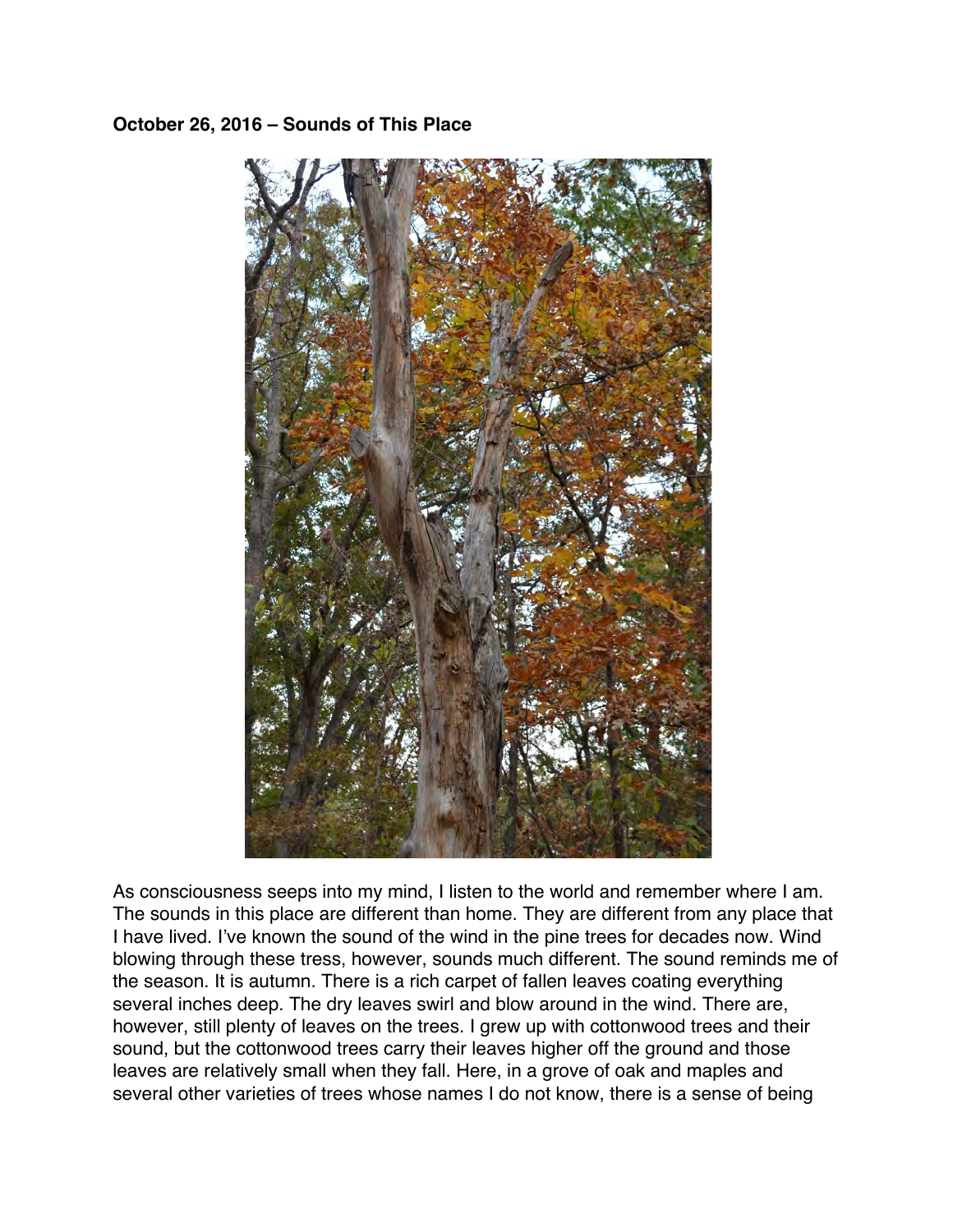surrounded by leaves. There is a constant pitter patter of leaves falling, softer leaves landing on the crisp, dry leaves that occupy the ground. Other sounds creep into my consciousness: the thump of acorns when they land on the roof of the camper; the crunch of a small animal crawling across the ground. We've seen both raccoons and opossum exploring the area in the dusky shadows.

I must concentrate to tell whether or not it is raining. It is not. The sounds mostly have to do with leaves.

There is an abundance of leaves in this forest that reminds me of the abundances of other signs of life in other places. Nature is generous with its quantities.

Knob Noster State Park is a tranquil retreat of open oak woodland with a few patches of prairie along both sides of the meandering Clearfork Creek. The park has many different trails for day hikes and plenty of space to spread out and enjoy the tranquility. We've stayed here before. The park also features an oxbow slough, which has been officially designated as Pin Oak Slough Natural Area.

The sounds of nature aren't the only sounds of this place. Although we are set back off of the highway far enough to be removed from its constant whine of tires on pavement, we can occasionally hear a particularly loud car or truck passing. In the night I woke to the sound of the giant jet bombers taking off from Whiteman Air Force Base which is just a short distance east of our campsite. In a couple of hours, reveille and first call will sound from the loudspeakers at the base, and we will hear the bugle sounds from our campsite. Most evenings we are out with our daughter and son in law and arrive after taps have sounded, but we've heard that evening song as well when we've camped here before.

Knob Noster is a bit of a funny name. I guess it means "our hill," but it is a jumble of a colloquial, folk name for a hill, "knob," and the formal Latin for "our." There are a couple of somewhat prominent small hills northeast of town, and I suppose that it is from one of those that the town took its name. Settled in the mid nineteenth century, the town was mostly a small farming community until the construction of Whiteman Air Force Base. Begun during the buildup to World War II, the field was originally named Sedalia Army Air Base and was a training ground for glider pilots in an area known as blue flats because of the color of the soil. Sedalia is the name of the large town to the east.

Knob Noster State Park sits down a bit from the town in an area that probably wasn't very productive for farming and was left forested as settlement surrounded it. We have tended to stay here in the fall, so we don't know all its seasons, but one can imagine that there is rich soil under the carpet of leaves. It probably doesn't have the blue color that lent its name to the natural prairie fields where the base was located. I imagine rich dark loam, the product of years of decaying leaves. It provides for healthy trees and supports a community of wildlife that includes deer as well as several different small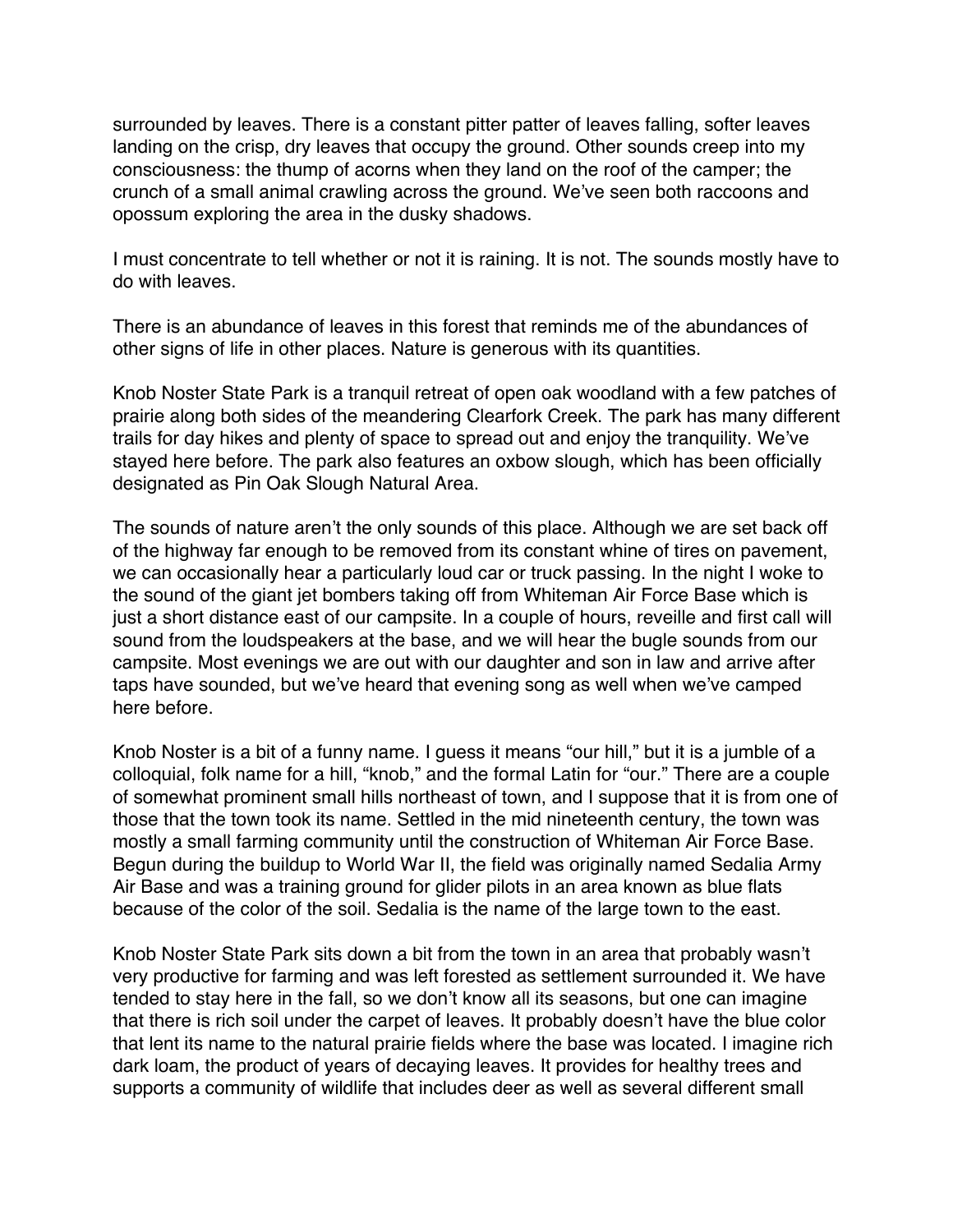<span id="page-56-0"></span>mammals. When we walk about in the day, we can hear frogs singing in the wetlands as well.

The land we set aside as parks is one of the treasures of this nation. We've found state parks to be good managers of land in general. As we've traveled around, we've learned to look for state parks as places to camp. We're not as attracted to the modern camping resorts with all their amenities. We don't seem to need swimming pools, playgrounds, activity buildings, mini golf, and wagon rides, though we understand their attraction for families. We're happy with a little more space between campers and the sounds of nature to surround us.

Camping barely describes our experience in our current camper. We have a comfortable bed that says made up as we travel down the road. We have ducted air conditioning and a furnace that takes the chill off as well as a complete kitchen and bathroom. It is a far cry from our days of sleeping in a tent and cooking outdoors with a pit toilet a short walk away. This campground has modern toilets and warm showers available in several locations. Even tent camping is comfortable in this setting.

It is a fine place for a bit of vacation. The gentle sounds of the trees and leaves are soothing and the quiet affords us time for contemplation and reflection. The closeness of our family nurtures our spirits as well.

I sleep well in this place even though the sounds are not completely familiar. And if it takes me a minute to become orientated when I wake, that is a good thing, too. It reminds me that I am not at home and each day is a new adventure. Soon enough we'll head back and put the camper in storage for the winter. For now, I am grateful for the luxury of this place.

Copyright (c) 2016 by Ted E. Huffman. I wrote this. If you would like to share it, please direct your friends to my web site. If you'd like permission to copy, please send me an email. Thanks!

## **October 27, 2016 – Vacation Pace**

One of the joys of life is helping with little chores around our children's homes. It somehow feels different than tackling similar projects in our own home. Part of the reason is that I don't feel much pressure to do home repair for our children. They will sometimes identify a project because they know I like projects. Our daughter and sonin-law are preparing to move out of their home. They have a buyer and a closing date set and soon will be moving out of this house in preparation for a move to Japan, where they will live for four years. There are plenty of projects as they prepare to move. Yesterday, my wife and daughter were sorting the kitchen, identifying which items would be moved, which would be stored, and which would be sold or disposed. I decided to check into a bit of brick molding around an exterior door that needed scraping and painting. Except scraping revealed a bit of rotted wood, so I decided to replace the molding. And removing the molding revealed a bit of rot at the bottom of the door jam.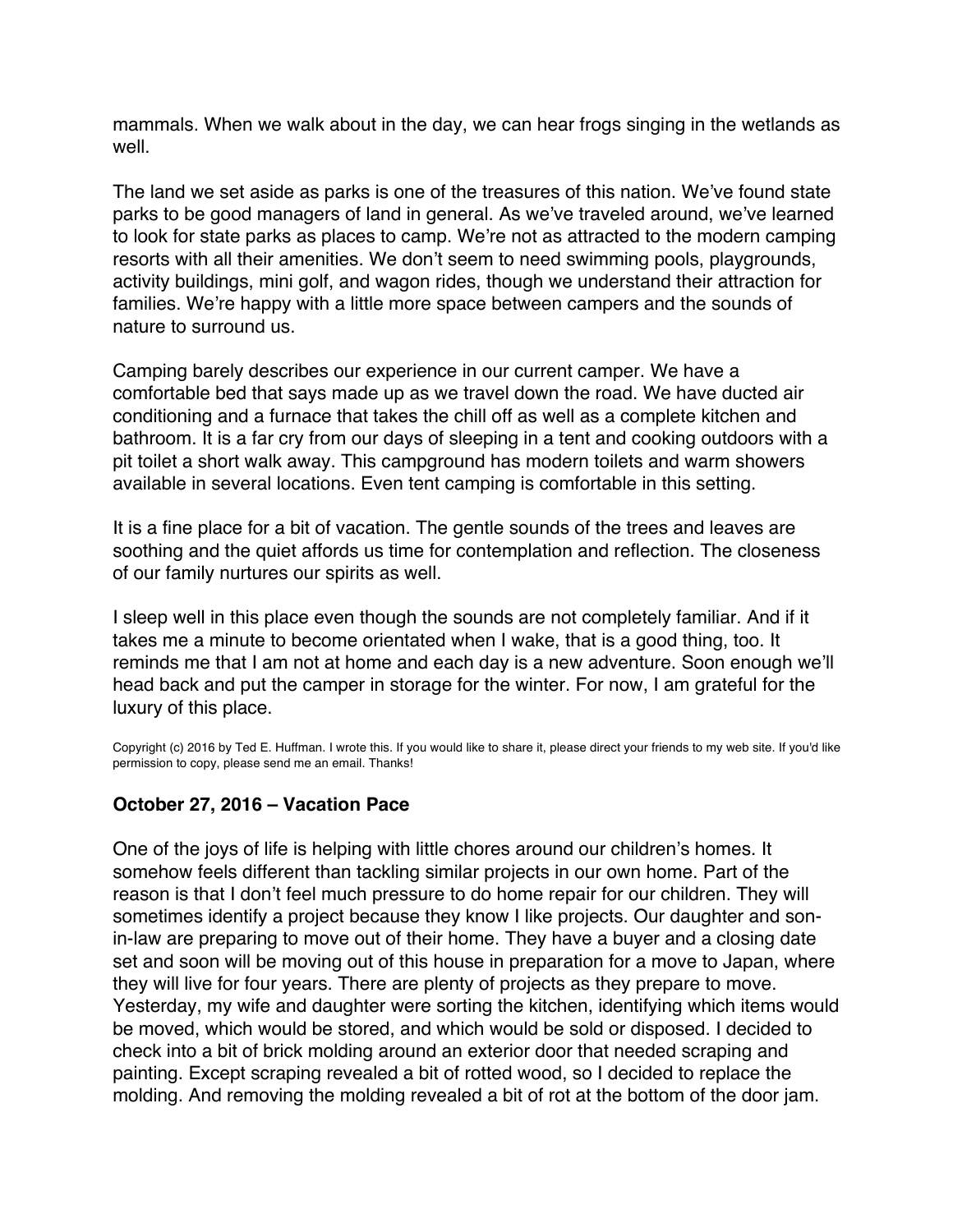I ended up replacing all of the door framing, including the jam, That meant having to miter in new insets for the hinges and door latch, make several trips to the lumber yard for the appropriate supplies, and a variety of other tasks. I don't have very many tools with me on this trip, so some of the work had to be done by hand - tasks for which I would normally use power tools. The project ended up taking all day and I still must do some calking this morning. And, in the inspecting of the outdoor doors, I discovered another one that needs essentially the same work.

If I was at home, such a discovery would be frustrating. A project that I thought might take an hour expanding into a dozen hours would mean rearranging schedules, making plans, and sometimes even hiring someone else to get the work done as I pursue other projects that take precedence when it comes to my time. But there is a different quality to vacation time. On vacation I am allowed to do things at my own pace, and to pursue one project at a time. I probably won't tackle the second door today, but let it go to tomorrow, because I know I have the time. As is true with other tasks, the second door will take a lot less time than the first because I know what needs to be done, I can assemble all the required materials easily and don't have the same learning curve in terms of solving the problem.

When they build a home, they don't take time for the kinds of work that I did yesterday. The door, I'm sure, came pre-hung with the jam and stop already installed. The hinges and latch stops had been routed out using jigs in a factory setting and the door simply set in the opening. In the case of this door, it was installed without any shims and with gaps that would seem too big in our cold environment. Here in a slightly warmer part of the world, I guess a little air leaking in around the door was deemed to be acceptable. If a contractor were hired to do the job, or if I had done it at home where I had access to all my tools, the insets would have been done with a roto-zip tool and would have taken just a few seconds. However, I carefully measured and marked the cut outs and used a chisel and hammer to chip away the wood, a little at a time. The work is like the way my grandfather would have hung a door; except he would have had the advantage of separating hinges to ease the process a bit. It is fairly satisfying to work wood with a good sharp chisel. I bought a new chisel for the project yesterday as I don't travel with wood chisels, but the tool had to be sharpened before it would work properly. Fortunately, I had a stone for sharpening knives along on the trip.

The fact that the lumberyard - or big box home improvement store as they call them these days - sells a chisel that needs to be sharpened before it is used says something about how home repairs are done these days. I suspect that if I had asked a clerk about the work I wanted to do he wouldn't have thought of a chisel and would have said that one has to use a power tool to do that particular job. One clerk in another part of the store suggested that I replace the entire door with a pre-hung unit before discerning that I simply wanted to replace the jam. Then he tried to "upsell" me a new threshold for the door to go with the jam kit that I bought. I suppose that a Habitat for Humanity restore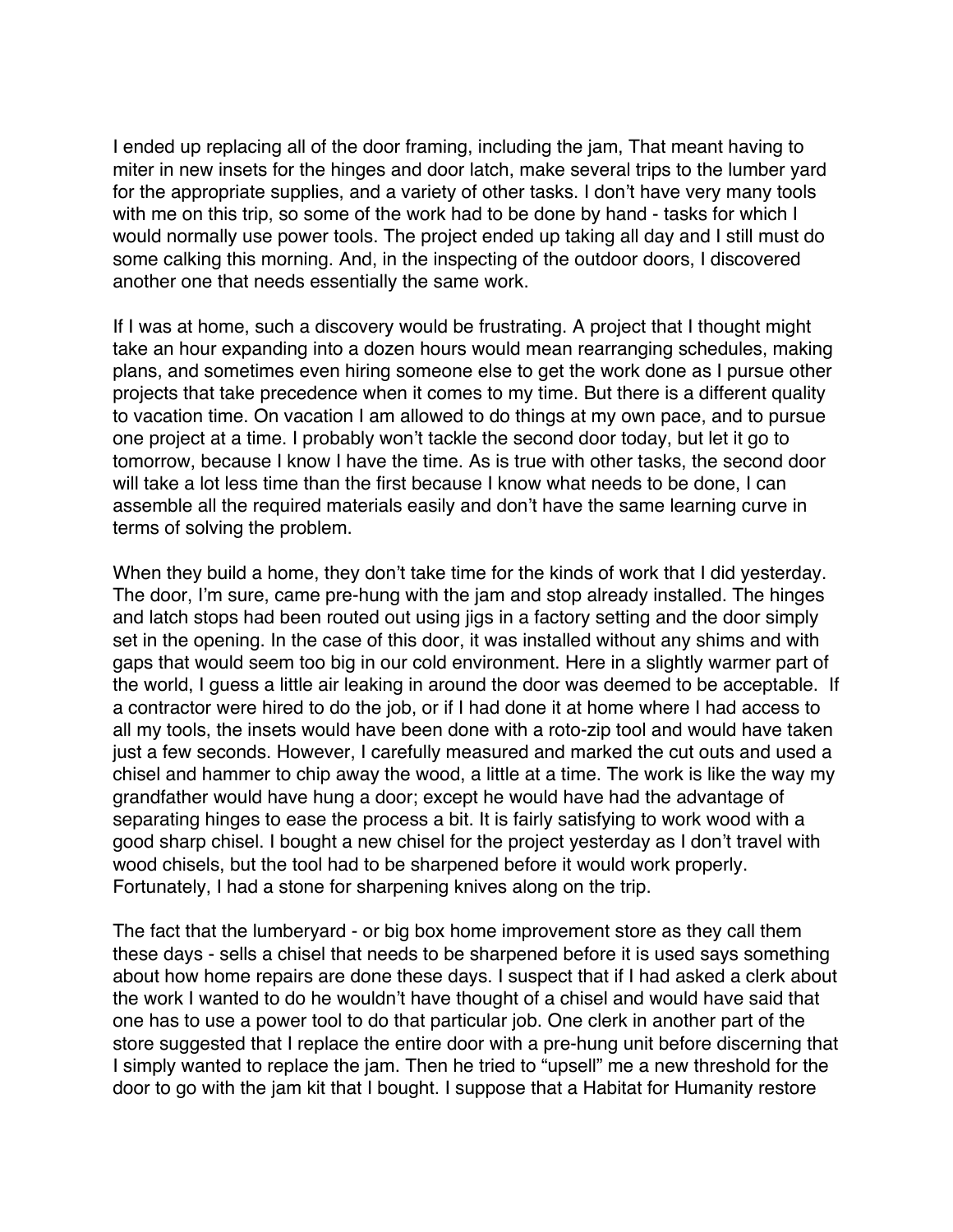<span id="page-58-0"></span>would accept the donation of the used door, but when I have volunteered with Habitat we have installed pre-hung doors. I remember trimming in a closet door in a Habitat house a decade or so ago, but it was a bit unusual even then.

We are a society that looks for quick fixes and solutions. Virtually every door in every home is of a standard size so they can be made in factories and mass produced. I remember the door to my father's office when I was a kid. My father, like me, was not a tall man. The remodeling of his shop that included a new showroom required a large beam to bear the load above the new hole in the wall cut to get into his office. He simply left the beam in place and installed a door that was six inches shorter than standard. It didn't bother him, and he used to say that people over six feet tall could duck a little as they passed in. In my grandparents' house there were doors that were narrower than the current standard. Each was custom made and hung by hand. Those skills are no longer regularly used these days.

Then again, I wouldn't be setting doors with hand tools if I weren't on vacation. Life moves too quickly. That is why it is good to pause, from time to time and reconnect with life at a slower pace.

Copyright (c) 2016 by Ted E. Huffman. I wrote this. If you would like to share it, please direct your friends to my web site. If you'd like permission to copy, please send me an email. Thanks!

#### **October 28, 2016 – Modes of Travel**

One of the stories that I heard early in my time of serving in Rapid City came from one of the elders of our community. Emma Tibbetts was probably ten of fifteen years older than my mother. She was the daughter of missionaries that worked among Lakota people in the Dakotas in the 19th Century. Once, when I was visiting her, she told of a trip her family took when she was a child. They went from Cannon Ball, North Dakota to Santee, Nebraska for the mission meeting of the Dakota Association. The trip is about 400 miles along side of the Missouri River. They made the trip without crossing the river, staying on the west side of it as it flowed. Sometimes they traveled right alongside the river on the river bottom. In other places, they climbed to the top of the breaks and traveled across the prairie. I took them three weeks to make the trip one way. Each day they would rise, eat breakfast, break camp and travel until the sun went down when they would set up camp, cook dinner and sleep on the ground. They averaged around 20 miles per day in their travel.

Today, it would be considered a short day to drive between the two locations. The quickest route would involve crossing the river on permanent bridges twice. There is now a dam that creates a lake on the river, one of a series of dams along the Missouri. There are areas where it is impossible to travel the exact path taken by Emma and her family because those places are now under the lake formed by the dam. In other places, the division of land means that fences and other barriers lie in the path they had taken.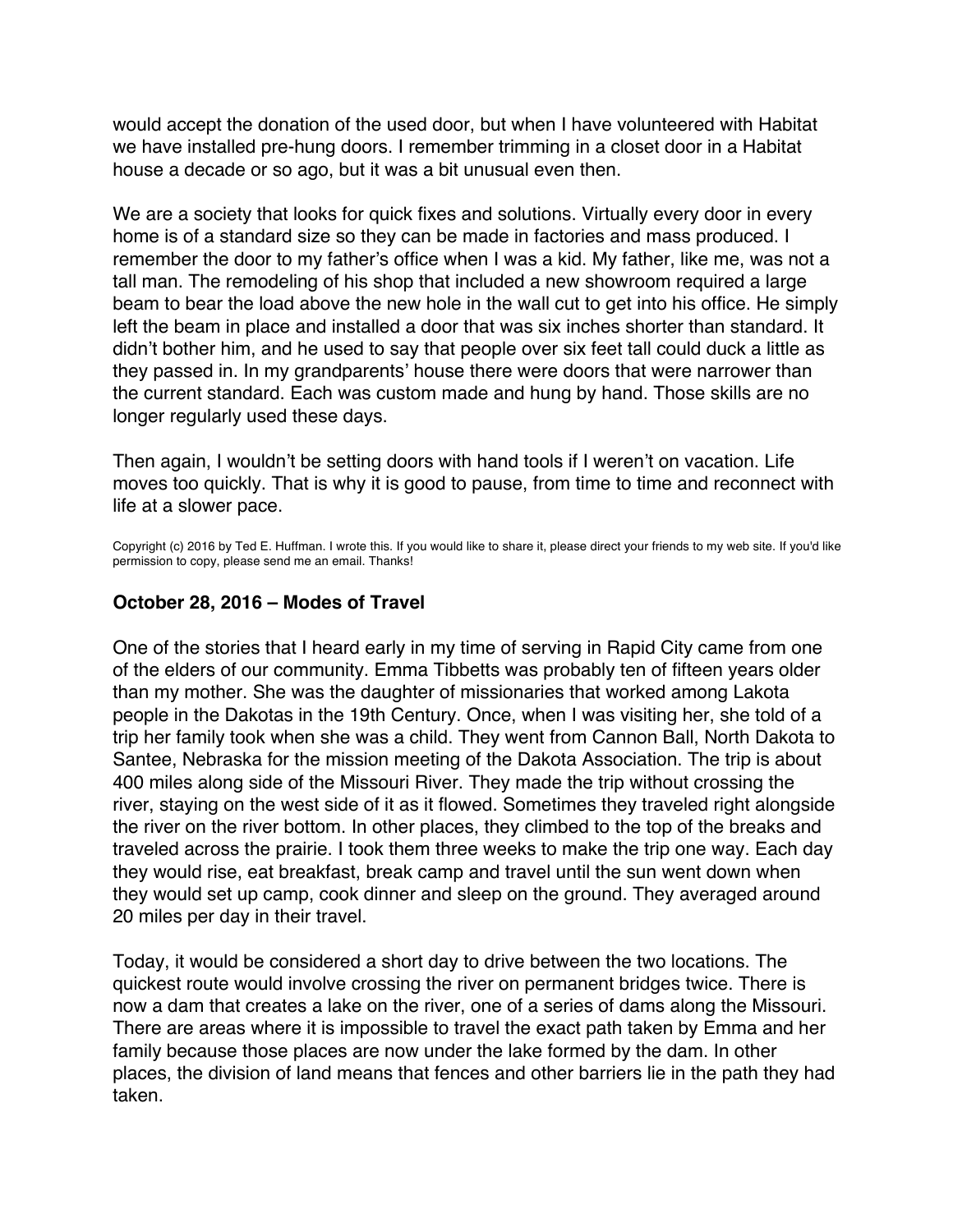I don't know the details of the trip. I don't even know if it was a once-in-a-lifetime trip, or one that they took several times. I suppose that they had a tent to provide protection from inclement weather, but I don't even know if that was the case. What I do know is that there weren't any restaurants or hotels on their agenda. They slept under the stars most nights and carried essential provisions with them as they traveled. Most likely, they didn't have to carry much water. They traveled alongside a mighty river that, in those days, had water that was safe to drink.

When Lewis and Clark followed the same path nearly a century before Emma's family made the journey, they traveled on the river in boats. They had keel boats for the journey upstream and a combination of different craft for the downstream journey. Compared to the downstream journey, the upstream travel had been slow for the members of the expedition. Emma's family didn't have a boat. They had a horse, or perhaps a couple of horses, to carry supplies. They walked.

We have nearly doubled their distance in our journey for a one-week vacation. We took a day and a half coming and will take about the same amount of time going, though it is technically possible for us to make the trip in a single day.

We, too, are traveling with food for our meals and accommodations for sleeping. Our camper, however, is a 25-foot-long trailer that follows our pickup along the highways. When we stop, we have a made-up bed in a room with a furnace and air conditioner, a kitchen with a stove, oven, sink and even a microwave, and even a bathroom with a shower. Compared to rolling out blankets under the stars and eating around the campfire, ours is a luxurious journey.

They, of course, saw things that we miss due to the rate of our travel. We are less likely to be aware of the birds and small mammals along the way. We don't take time to study the nuances of color in each day's sunset and sunrise. We check the thermometer to tell the temperature outside instead of determining how many layers of clothing to wear by the chill in the air.

Between the days of pioneer travel by foot and horse and our contemporary days of freeway travel there was a time when covering long distances on the plains was accomplished by riding the trains. That is how my parents made a couple of big and important trips when they were young adults. Here in the Dakotas train travel worked best for east-west travel and wasn't very convenient for north-south travel. The trains, running around the clock, could make enormous distances each day compared to previous methods of travel. They also could carry enormous amounts of freight from one place to another. Trains still transport huge amounts of cargo but are less and less a mode for transporting people here in the United States. Around the world, however, trains still are the way many people travel from one place to another. We, of course, also use airplanes to travel great distances at high speed.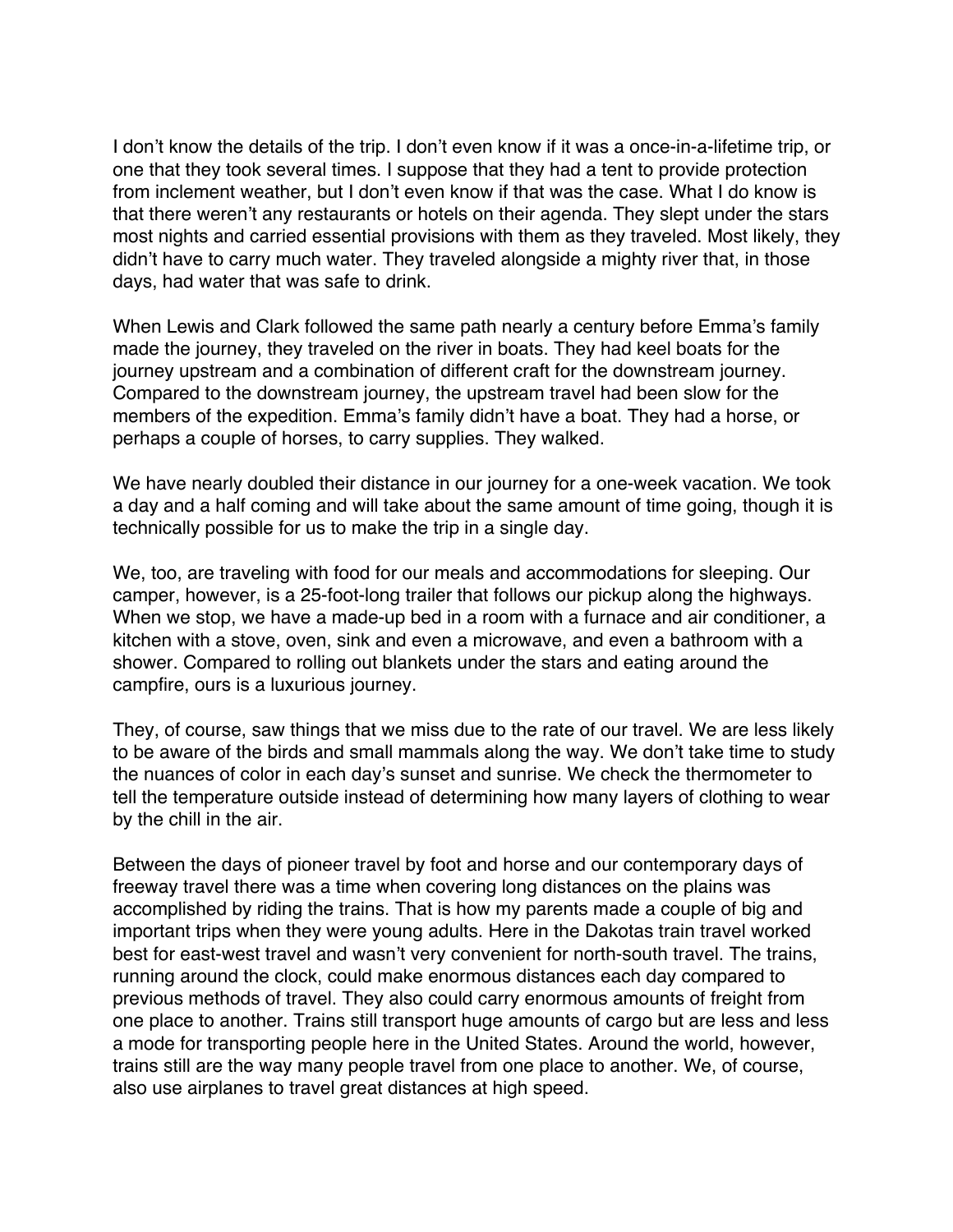<span id="page-60-0"></span>Riding the train or flying in an airplane is a passive activity for most people. Except for the crews staffing the transportation methods, most people are just along for the ride, looking out the windows and passing the time with a book or a movie. The trip that Emma's family took required the active participation of every person. I'm sure that there were times when small children were carried and elders were allowed to ride on the horse, but for the most part, each person had to pick up their feet and move themselves. Walking 20 miles a day for several weeks builds up the muscles and the appetite. They probably sensed hunger and thirst and heat and cold more intimately than we do.

I'm comfortable with our mode of travel. I'm grateful that we can cover so many miles in a single day and that we can visit our loved ones in distant places. But I'm also grateful that I at least have the memory of the story of other ways of travel. It strengthens my admiration for those who have gone before and my appreciation for the luxuries of our lives.

Copyright (c) 2016 by Ted E. Huffman. I wrote this. If you would like to share it, please direct your friends to my web site. If you'd like permission to copy, please send me an email. Thanks!

## **October 29, 2016 – A Decorated Campground**

I've been camping all my life. My parents took me to church camp when I was only a few weeks old. Our family went camping every summer of my life. In a way we lived a camp lifestyle after my parents purchased a piece of property where we spent our summers. It wasn't fancy and we often cooked outdoors over the campfire. When we got married, we camped under a tarp for a few years until we saved up for a tent. That tent served our family well. When our children were teenagers, we obtained a used popup trailer. When they were through college, we got a used pickup camper. Now we have a bumper pull trailer that we really enjoy.

Still, I think of camping as a summer activity. I knew we were stretching the season a bit to plan this trip at the end of October and our original plan was to leave the camper in storage and travel with our car, staying a couple of nights in motels and sleeping at our daughter's home. However, weather forecasts were good, so we decided to get in one last camping trip before winterizing the camper.

We aren't the only ones thinking this way. Last night the campground filled up. There are still a few empty campsites, but a lot more people joined us for the weekend. The campground officially closes on Monday, the last day of October, so this is the last weekend for this campground. We might chalk it up to an unusual year, which is the way I was thinking about it. We could also explain it by remembering that we are considerably south of our usual territory. It is a bit warmer her in Missouri than it is at home, though after a chilly and rainy day today, it is supposed to warm up in Rapid City for the rest of the week, with highs in the 70's.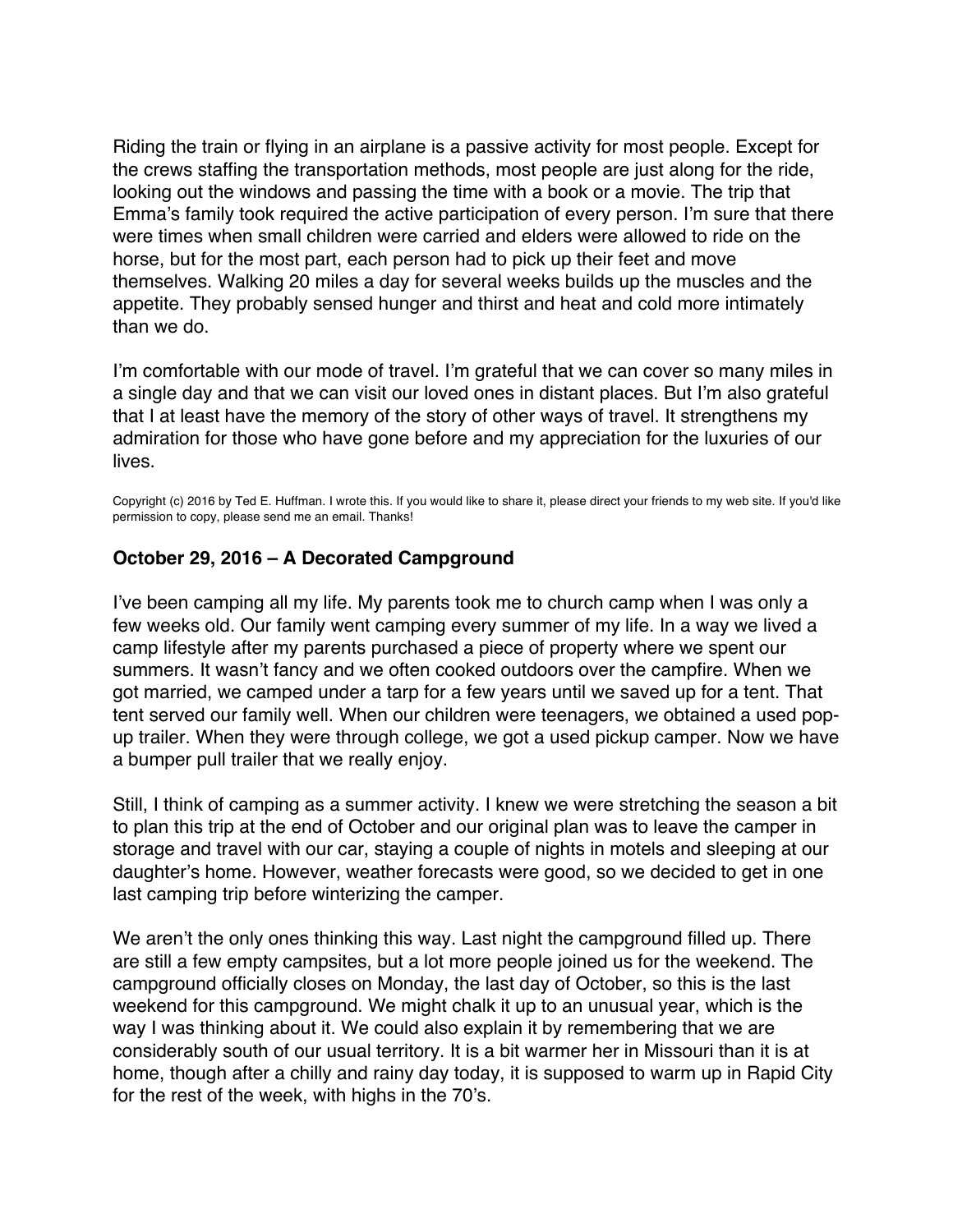Given the weather and the situation, it isn't surprising that people want to get in one last camping trip before winter. More surprising for me, however, is the number of campers who have decorated their campsites for Halloween. Thought the campground there are orange lights, pumpkins, mannequins in costumes, skeletons, ghosts, and a variety of other decorations.

It has never occurred to me to decorate my camper for any holiday.

Then again, we don't decorate our home for Halloween, either. We might put out a pumpkin and sometimes we carve one into a jack-o-lantern, but beyond that, Halloween isn't much about decorations for us. We aren't into doing a lot of exterior decorating in the first place.

I read that Halloween is big in terms of retail sales for yard decorations, lights, and other items. I understand that candy sales are up. We enjoy the stream of trick-or-treaters, and we like to have something to give them. We've tried to avoid the sweetest candy treats because we think that too much of a good thing isn't the best for children, but we do like to have fruit snacks and other items to give out.

I'm not sure I fully understand all the decorations. I suppose the adrenalin rush of being scared is an attraction for some in the same way that amusement park rides and horror movies appeal. Being scared without really being in danger is a particular sensation. However, there really isn't much that is scary about Halloween decorations. The fake skeletons and ghosts don't seem very threatening, and I wouldn't describe any of the campground decorations as frightening. Here in the campground, there is a bit of "keeping up with the Jones" going on. A kind of friendly competition to be the campsite with the most decorations may be one of the motivations for loading up all that extra gear into the car and camper before heading out.

Then again, there are plenty of campsites where the occupants are into traveling with more gear than our usual. We have a couple of folding chairs, but we don't have an outdoor suite with carpet, recliners or an outdoor entertainment center with a bar and a big screen TV. We don't travel with a TV at all, let alone an elaborate satellite antenna. Our camper does have a television antenna, and I raise it once a year when I am scrubbing the camper roof, but other than that, it stays stowed full time. I do have an outdoor grill that I take along sometimes when I am cooking for a large group, but it isn't with us on this trip. We rarely put out our awning, and feel it is completely unnecessary here in the trees where there is plenty of natural shade. There are folks in the campground who have their awnings out to display their party lights.

There are social and cultural aspects to most forms of recreation, and we certainly do enjoy camping with friends from time to time. However, vacation is often a time to get a way for us. We enjoy solitude and space and don't need to have every day be a party.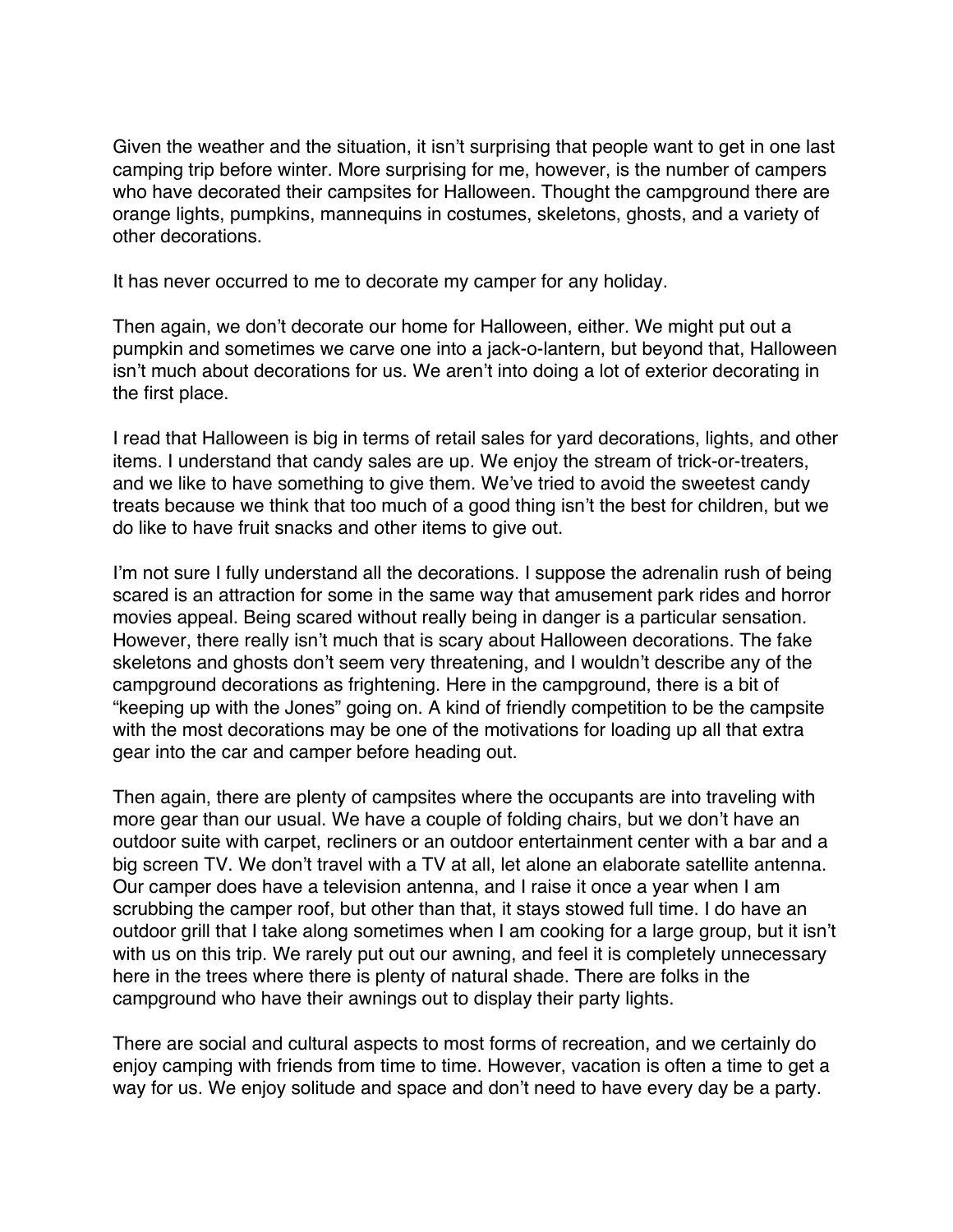<span id="page-62-0"></span>We are happy to celebrate time with our daughter and son in law and are spending most days away from our camper. When we are at the camper, I'm likely to pick up a book and read as my preferred activity. I certainly don't want to add the work of putting up and taking down decorations to my adventure.

Still, for those who find decorating to be fun, I see no harm in their activities. There is a happy mood to the campground. The children seem to be having a good time. The decorations are cheerful.

The world is changing. We certainly take more with us when we travel these days, and it shouldn't surprise us that there are others who take even more than we do. Still, it seems a bit strange to have all the decorations.

I'm likely to keep looking for even more out-of-the ways places to visit on our travels where there are even fewer campers. It will be a challenge.

Copyright (c) 2016 by Ted E. Huffman. I wrote this. If you would like to share it, please direct your friends to my web site. If you'd like permission to copy, please send me an email. Thanks!

## **October 30, 2016 – Reflections of a Cubs Fan**

There are folks out there who think that the situation is dire for the Chicago Cubs. They are down three games to one in the World Series. That means that tonight's game is a "must win." If they lost the game, they lose the World Series. If they win the same situation is true on Tuesday night. The games will return to Cleveland where the Cubs must win to stay alive in the series. In fact, they must win three games in a row in order to win the series. It is an unlikely scenario, given their record in the series so far. They have been out pitched and out played by Cleveland so far in this series. Except for game two, in Cleveland, the Cubs haven't looked very good at all. It was different before last night's game. The Friday night game was only 1-0. It seemed like the Cubs might win with every inning of play. And they started out great with a 1-0 lead in the first inning last night. Then things didn't go so well for the Cubs.

Still, there are some important lessons from the series so far. To begin with, for Cubs fans, it is a dream season, and we are in a dream scenario. The Cubs haven't been to the World Series in my lifetime. To have the best regular season record in all Major League Baseball and to have won the National League Championship Series is something we have never before seen. And it has felt pretty good to be a fan of the team from Wrigley Field.

And there is something particularly sweet about the opponents the Cubs face in this series. Being the team in baseball that has gone the longest amount of time without making it to the World Series, we Cubs fans know that Cleveland is the team that has gone the second longest time. These are two teams whose die-hard fans know a thing or two about losing. We've done that before. It is very important to note that Cubs fans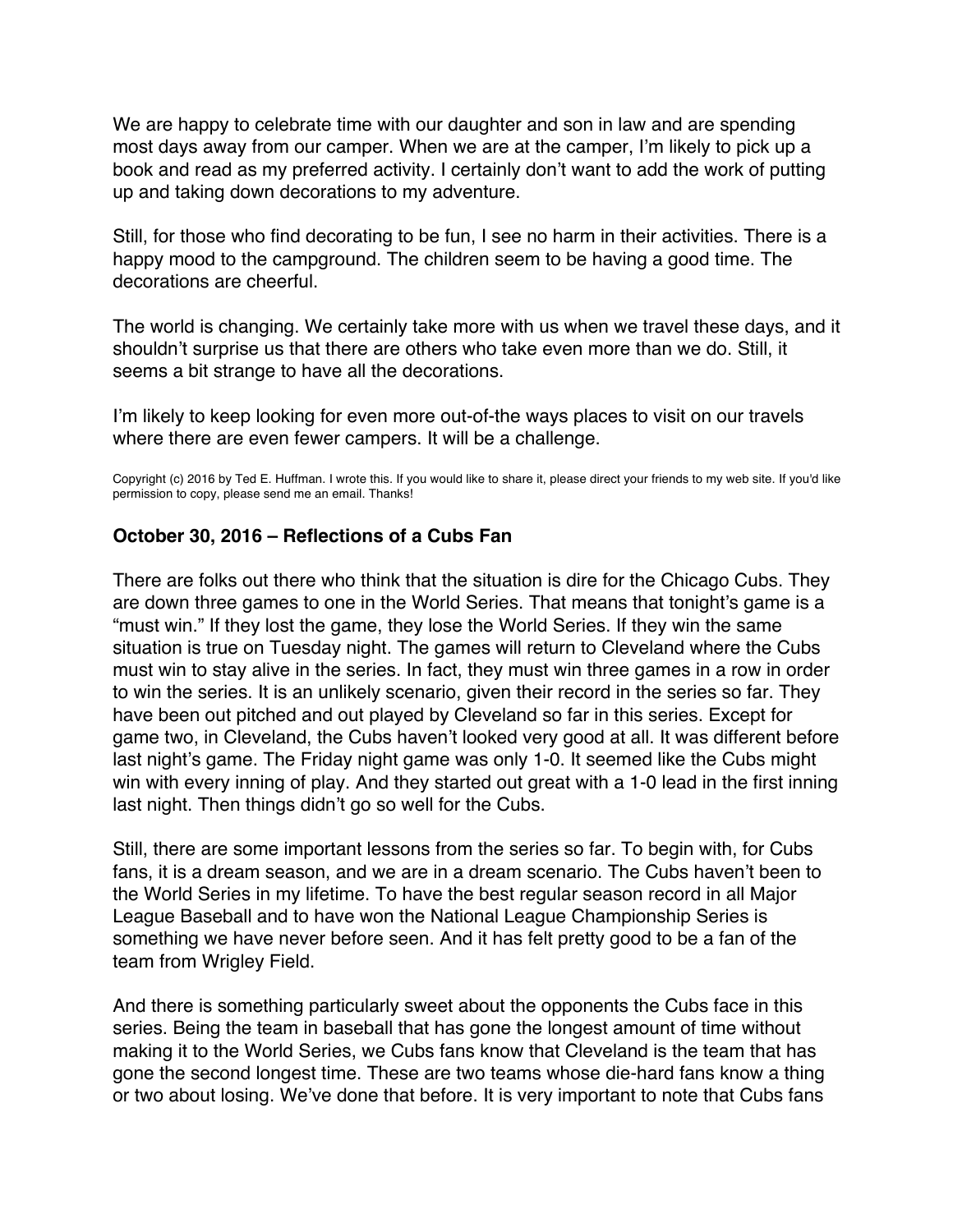don' dislike Cleveland Indians fans. We don't think they are terrible people. We understand their loyalty to their club. We admire their faithfulness and dedication.

Anybody can cheer for a winner.

It takes something special to love a team that, year after year, comes up short.

I've read the sports commentators who argue that baseball is no longer America's sport. They claim that football has surpassed baseball in stadium size and fan base and advertising dollars and all kinds of other factors. But football teams don't play the number of games that baseball teams do. 161 games in the regular season is an impressive number. Even in a best season in all of baseball scenario like this year, Cubs fans saw our team lose 58 games. Cleveland lost 67 games in the regular season.

What makes baseball America's sport, however, isn't just the number of games played or the fact that fans need to be loyal in times of losing as well as times of winning. It is something deeper.

In a season of incredibly divisive politics in which we see the nation carved up into red states and blue states and polls swing wildly and angry words are uttered by candidates and their followers alike, where hatred is expressed in campaign advertisements and on the debate stage and in the angry rhetoric of crowds assembled in stadiums to rally for their candidate, we need a national sport where it is acceptable to love the losers as well as the winners.

Make no mistake about it, however, Cubs fans aren't ready to admit defeat. We will remain loyal until the last inning of the last game. We can imagine a scenario in which our team wins even though we are down 3-1 in the best of four series.

But we don't be angry if Cleveland wins. We won't accuse someone of cheating. We understand that questionable calls fall in our favor and against our team. We know that the rules are there for the benefit of both sides. We believe that the game is fair. The Cubs may have had a little dry spell. We haven't won the World Series since 1908. But we believe in the inherent fairness of the game. We don't think the system is rigged against us.

In a divided nation with contentious politics, we still believe in baseball. And we will believe in baseball whether we win or lose. And we will believe in the goodness of the fans of the other teams whether they win or lose.

After all, my son-in-law and I have enjoyed watching the games together and his team, the Washington Nationals have never made it to the World Series. And they had a pretty good season this year, falling to the Giants in post season play. Although other teams have had the name Washington Nationals, the current National League Team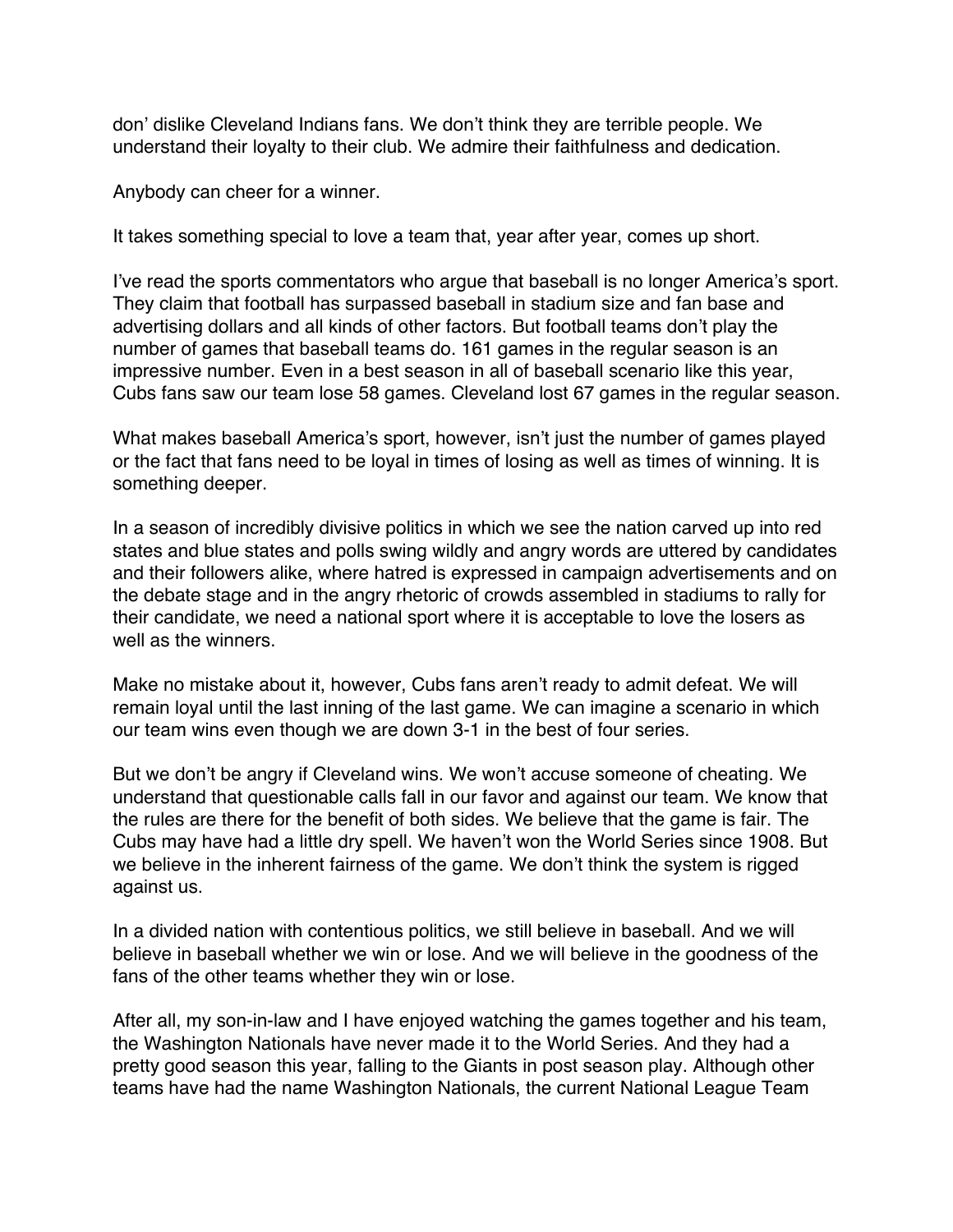<span id="page-64-0"></span>has only been organized since 2005 when the then Montreal Expos made the move to the city under new ownership and management. The team doesn't have the history of the Cubs and old guys like me might jokingly refer to the shortness of their history as evidence that their fans haven't endured enough losses to deserve a big win, but we respect their fans.

If anything, we Cubs fans are a little bit disappointed in our fellow fans in this World Series. The home field advantage hasn't been as great as we had hoped. The crowds have been moody and subdued as the Cubs have lost at home. Last night the crowd in Wrigley Field seemed to be fickle and fall silent at all the wrong moments. Despite that kind of criticism, we know that Cubs fans are more likely to be philosophical and quiet than overly exuberant and rowdy. You don't wear the bade of "long suffering" without a bit of stoicism.

Win or lose, we love our team. And in baseball, just like farming, there is always next year. After all Anthony Rizzo is only 27 years old. That's 20 years younger than Mets pitcher Bartolo Colon. Even if the Cubs were to lose this year's series, and I'm not saying they will, prospects for next year look good.

Copyright (c) 2016 by Ted E. Huffman. I wrote this. If you would like to share it, please direct your friends to my web site. If you'd like permission to copy, please send me an email. Thanks!

# **October 31, 2016 – Piners Punts**

A decade ago, we traveled in Australia as part of a sabbatical. Our primary field of study was an exploration of thin spaces - places where God's presence is especially evident. We also were interested in communities that had a similar size and sense of isolation as Rapid City. We began that sabbatical by visiting sites sacred to the Lakota in our own community. We then traveled in British Columbia visiting sacred sites as well as looking at communities in the 50,000 to 70,000 size range that were physically distant from other communities.

One of the memorable parts of that sabbatical was our time in Tasmania. Our primary objective was a Uniting Church in Australia congregation in Launceston. Launceston is a bit bigger than Rapid City, but it shares a similar sense of isolation. It is about 200 miles from Tasmania's other and more famous city, Hobart. Being an island state means that the rest of Australia seems a bit far away for all the residents of Tasmania.

While on the Island we visited Hobart and Port Arthur and enjoyed driving on two different routes through the state. Port Arthur is a former prison colony. It was a place to which prisoners were exported from England for crimes as small as stealing food or candles and as vicious as pre-meditated murder. The prisoners literally built the colony and lived in near isolation, many for the remainder of their lives. It was also the site of some of the early experiments with penitentiary style prison, based on the belief that if people were left alone to contemplate the severity of their crimes, they would become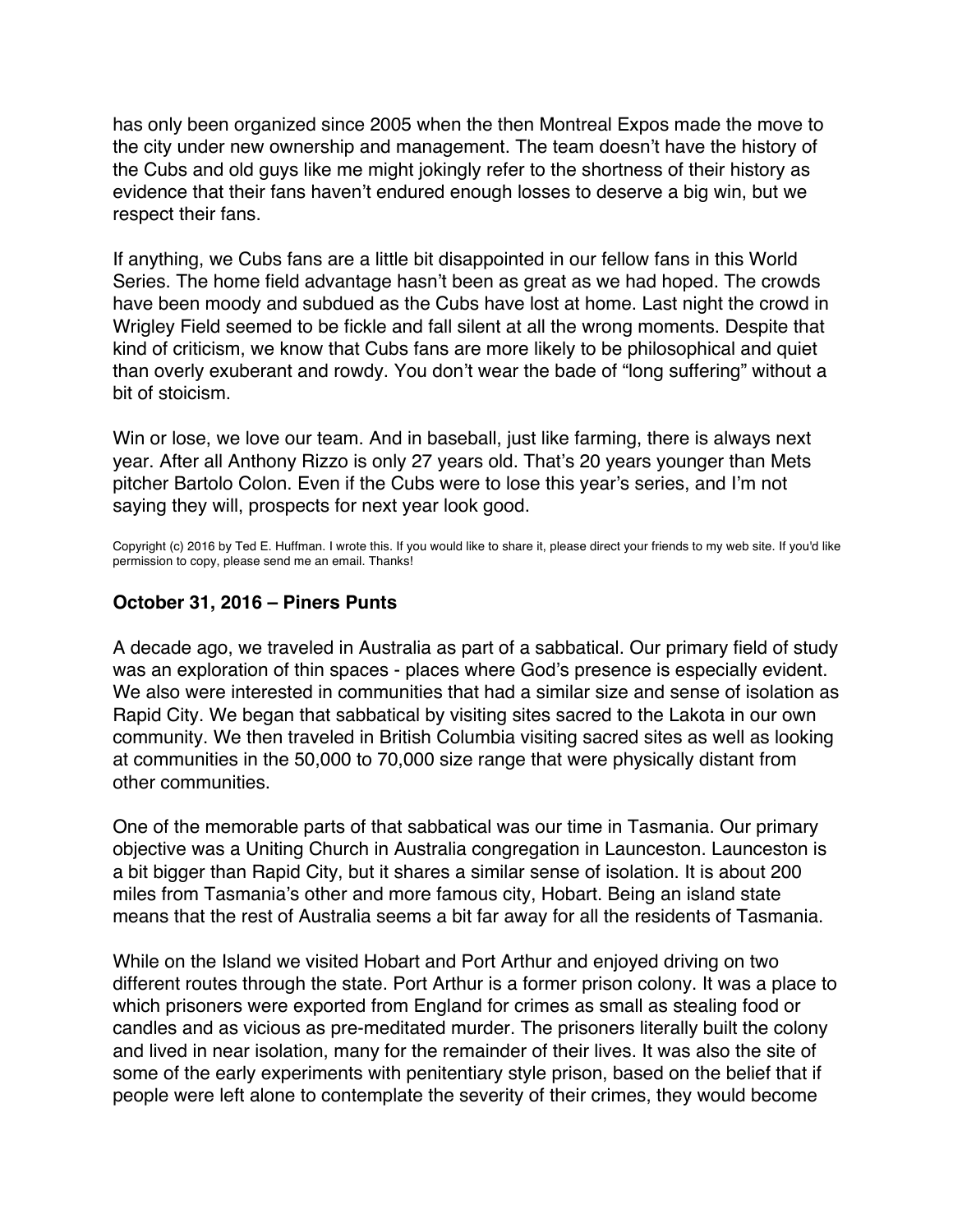penitent. There was a building devoted to silent isolation of inmates, who often suffered severe mental illness because of their total separation from any form of community. Port Arthur is also the site of a 1998 killing spree. Thirty-five people were murdered before the shooter was captured. The event led to a revision of Australian gun regulations and remains the most violent mass killing in recent Australian history. Port Arthur is now a World Heritage site and one of the island's most popular tourist attractions.

Hobart was very different from the other places we visited in Tasmania. I was most struck by its heritage of wooden boats. There were many excellent examples to be seen as we walked around the harbor and got a feel for the area. Tasmania is also famous for its wool production and there were many shops where woolen clothing could be purchased, but I was well entertained by looking at and thinking about boats and boat construction.

We were also able to visit a sanctuary for the endangered Tasmanian devils. These amazing and frightening animals are different from any other type of animal I've ever experienced. They seem to show little or no care for their own species, attacking each other as viciously as they attack any other animals.

Tasmania is a gorgeous place. It receives a large amount of precipitation that falls primarily in the forms of snow and rain. Some of the mountain streams that flow to the river rise by as much as seventeen or eighteen feet when at flood stage. In the rural and remote areas of the island cutting timber was one of the ways of earning a living. The giant Huron pines grow to great heights and are straight grained and very rot resistant. They make great timbers for boats and spars for masts of the tall ships. Over cutting has resulted in the protection of the trees and they are no longer cut except on very rare occasions under special circumstances.

When the harvesting of the timbers was at its height, small groups of loggers would take tiny row boats, called Piners Punts up the rivers, sometimes portaging hundreds of times to get around falls and cascades. They would cut trees and mark logs and when the rivers flooded, float them down to the sea where they would be caught, rafted, and towed to the sawmills. Piners weren't paid until their timbers reached the sawmill. It was a rugged and isolated life.

The boats they rowed evolved from whaleboats that were used to explore the rivers and streams of the remote areas. The whaleboats, however, lacked sufficient rocker to maneuver in the while rushing water of the rivers and soon a different kind of boat was designed to fit the needs of the Piners. One of the stories of the boats is that in the 1890s the colonial government of Tasmania paid meter boat builder Artie Doherty to build seven identical punts and place them at the mouths of seven of the region's rivers "for the succour of shipwrecked crews." There is no record of the boats ever being used by shipwrecked crews, but there are many tails of their use for the rescuee of seriously